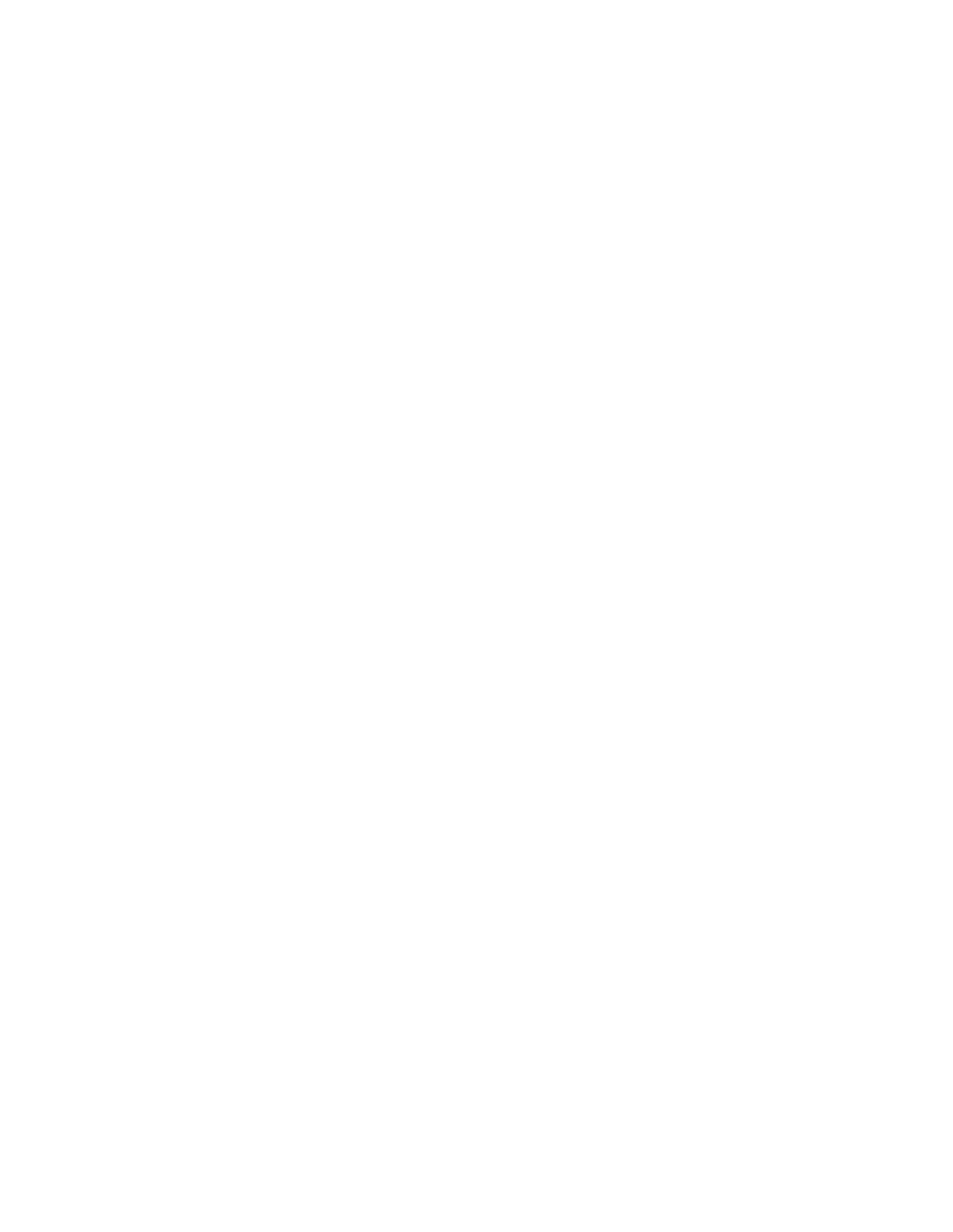## **Notice of Annual Meeting of Shareholders of The Thomson Corporation**

### **DATE**

Wednesday, May 7, 2008

### **TIME**

12:00 p.m. (Eastern Daylight Time) / 5:00 p.m. (British Summer Time)

### **PLACE**

Roy Thomson Hall, 60 Simcoe Street, Toronto, Ontario, Canada

We will also host a video broadcast of this annual meeting at The Reuters Building, South Colonnade, Canary Wharf, London, United Kingdom.

#### **BUSINESS**

The business of the meeting will be to:

- (i) receive the consolidated financial statements of The Thomson Corporation for the year ended December 31, 2007 and the auditors' report on those statements;
- (ii) elect directors;
- (iii) appoint the auditors and authorize the directors to fix the auditors' remuneration; and

(iv) transact any other business properly brought before the meeting and any adjourned or postponed meeting.

At the meeting, you will have an opportunity to hear about our 2007 performance and plans for Thomson Reuters going forward. The management information circular included with this notice is your guide to the business to be considered at the meeting.

#### **RECORD DATE**

You are entitled to vote at the meeting, and any adjourned or postponed meeting, if you were a holder of our common shares as of 5:00 p.m. (EDT) on March 27, 2008.

#### **VOTING**

Please vote by proxy on the matters to be considered at the meeting if it is not convenient for you to attend in person. The enclosed proxy form contains instructions on how to complete and send your voting instructions. If you hold your common shares through a broker or other intermediary, you should follow the procedures provided by your broker or intermediary. Our transfer agent, Computershare Trust Company of Canada, must receive your proxy or voting instructions no later than 5:00 p.m. (EDT) on Monday, May 5, 2008, or if the meeting is adjourned or postponed, no later than 48 hours (excluding Saturdays and holidays) before any adjourned or postponed meeting.

If you have any questions or need assistance voting your common shares, please call Computershare Trust Company of Canada, toll-free in Canada and the United States at 1-800-564-6253.

Please visit www.thomson.com for more information.

By order of the Board of Directors,

**David W. Binet** Secretary to the Board of Directors

March 28, 2008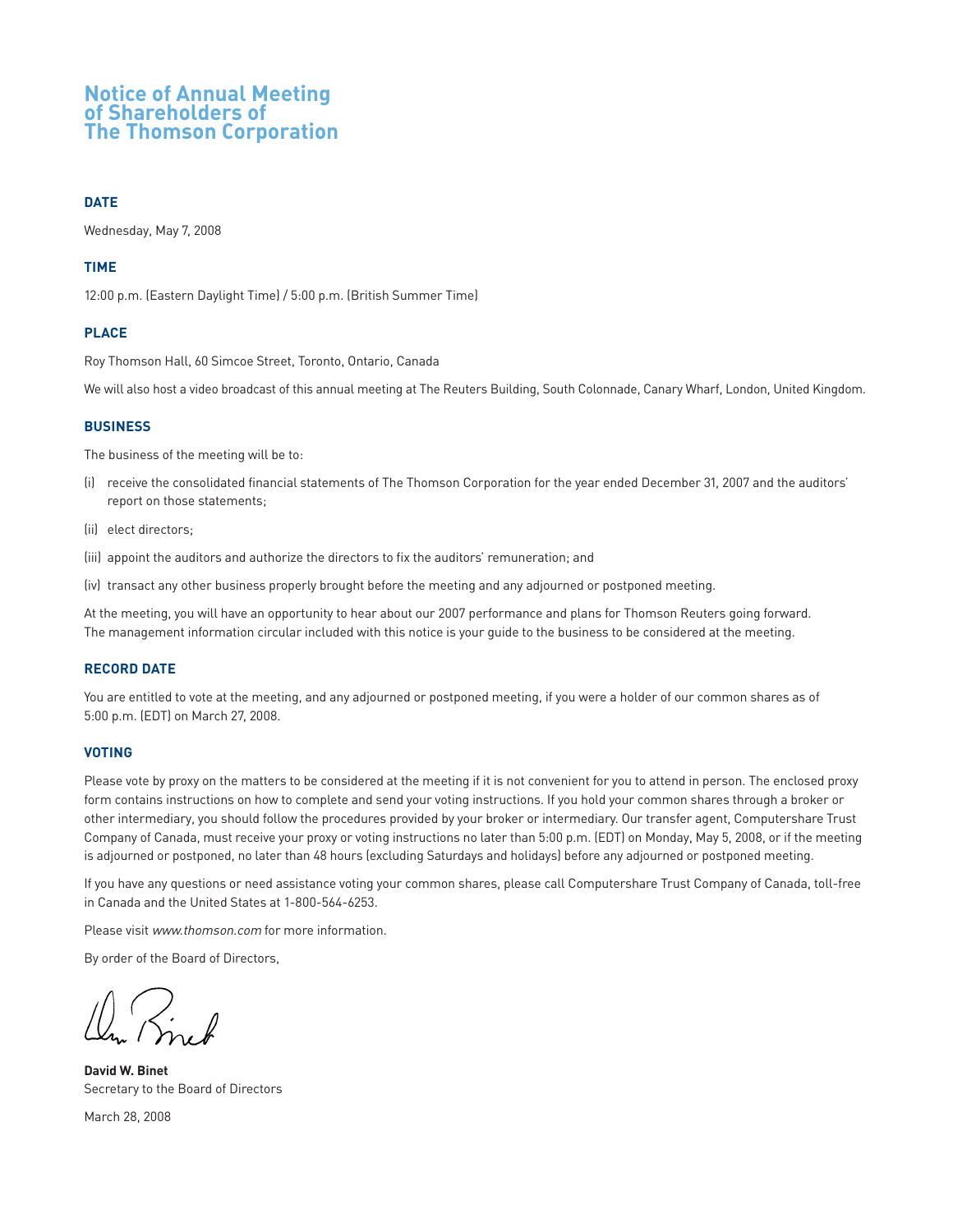## **Management Information Circular Table of Contents**

- 1 About This Circular and Related Proxy Materials
- 1 **Proposed Reuters Acquisition**
- 2 Voting Information
- 5 Receiving Annual and Quarterly Financial Statements and Related MD&A
- 5 Electronic Delivery of Shareholder Communications
- 6 Principal Shareholder
- 6 Business of the Meeting
- 16 Executive Compensation
- 24 Report on Executive Compensation
- 35 Report of the Audit Committee
- 36 Performance Graphs
- 37 Compensation of Directors
- 39 Indebtedness of Officers, Directors and Employees
- 39 Directors' and Officers' Indemnification and Insurance
- 40 Statement of Corporate Governance Practices
- 47 Share Repurchase Program
- 48 Additional Information
- 48 Directors' Approval
- A-1 Annex A Thomson Reuters Corporate Governance Guidelines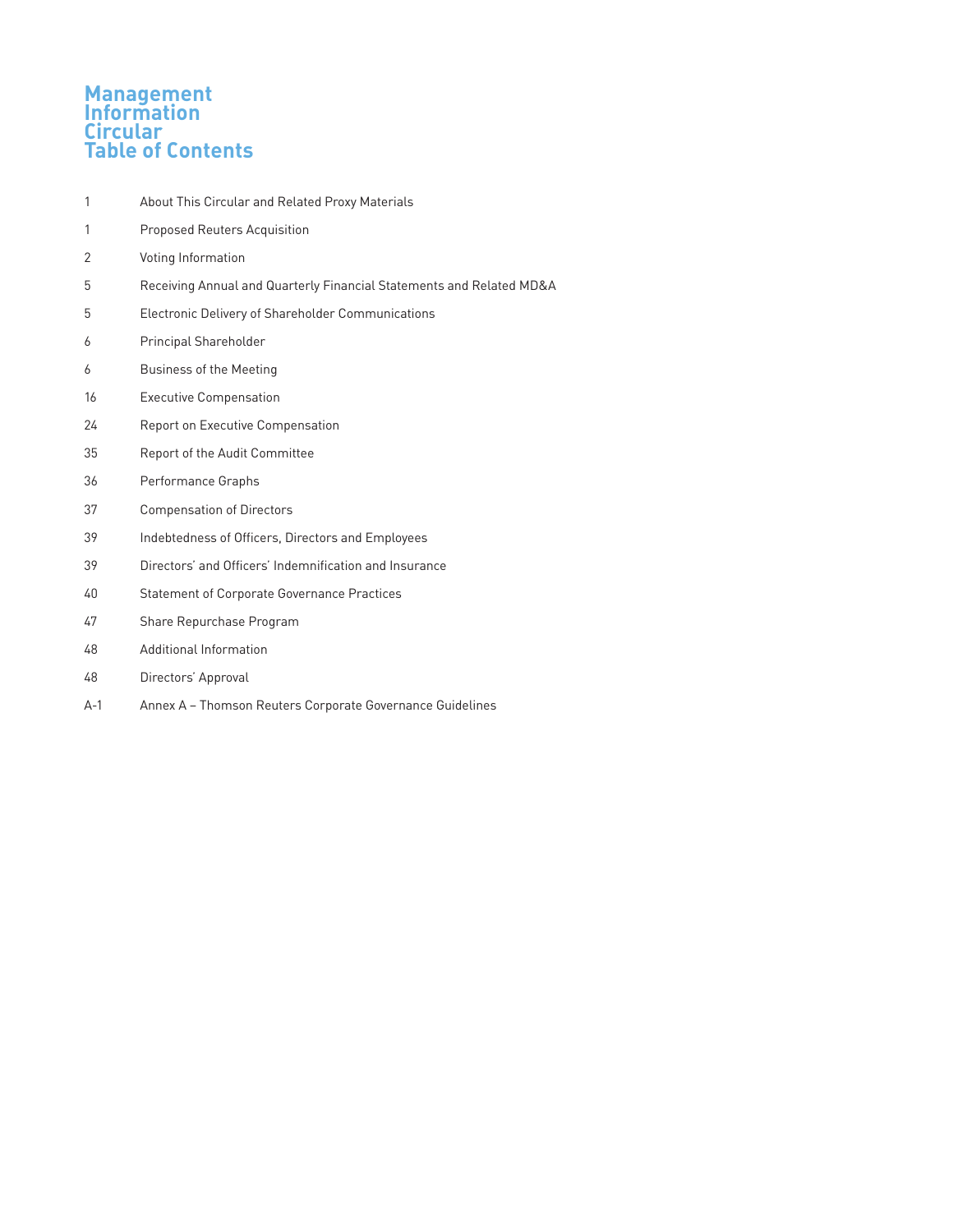## **ABOUT THIS CIRCULAR AND RELATED PROXY MATERIALS**

We are providing this circular and proxy materials to you in connection with our annual meeting of shareholders to be held on Wednesday, May 7, 2008. As a shareholder, you are invited to attend the meeting. If you are unable to attend, you may still vote. If our acquisition of Reuters Group PLC (Reuters) closes as expected on April 17, 2008, this meeting of our company's shareholders will, for the first time, be held concurrently with a general meeting of shareholders of Thomson Reuters PLC. Please see the "Proposed Reuters Acquisition" section below for more information.

This circular describes the items to be voted on at the meeting and the voting process and provides information about executive compensation, corporate governance practices and other matters.

Please see the "Voting Information" section below for an explanation of how you can vote on the matters to be considered at the meeting, whether or not you decide to attend the meeting.

In this circular, the terms "we", "us", "our" and "Thomson" refer to Thomson and its consolidated subsidiaries. The term "Woodbridge" refers to The Woodbridge Company Limited and other companies affiliated with it.

Unless otherwise indicated, all dollar amounts in this circular are expressed in U.S. dollars, and information is as of March 20, 2008.

## **PROPOSED REUTERS ACQUISITION**

In May 2007, we agreed to acquire Reuters by implementing a dual listed company (DLC) structure. The transaction was approved by the shareholders of each company on March 26, 2008 and was approved by an Ontario court on March 28, 2008. Closing is expected to occur on or about April 17, 2008, subject to receipt of the requisite approval of an English court.

Under the DLC structure, Thomson Reuters will have two parent companies, both of which will be publicly listed.

- The Thomson Corporation will be renamed Thomson Reuters Corporation; and
- Thomson Reuters PLC will be a new UK company in which existing Reuters shareholders will receive shares as part of their consideration in the transaction.

These companies will operate as a unified group pursuant to contractual arrangements as well as provisions in their organizational documents. Under the DLC structure, shareholders of Thomson Reuters Corporation and Thomson Reuters PLC will both have a stake in Thomson Reuters, with cash dividend, capital distribution and voting rights that are comparable to the rights they would have if they were holding shares in one company carrying on the Thomson Reuters business. For more information about the transaction, including a description of the DLC structure, please see our management information circular dated February 29, 2008 relating to our special meeting of shareholders held on March 26, 2008 at which the transaction was approved. The special meeting circular is available on our website, www.thomson.com, the Canadian Securities Administrators' website, www.sedar.com, and in the EDGAR section of the Securities and Exchange Commission's (SEC) website at www.sec.gov.

Under the DLC structure, holders of Thomson Reuters Corporation common shares and Thomson Reuters PLC ordinary shares will ordinarily vote together as a single decision-making body. This joint voting will be accomplished through special voting shares issued by each company and held by a trustee who will exercise the voting rights attached to those shares at meetings of each company's shareholders so as to give effect to the voting results recorded at the parallel meeting of the other company's shareholders.

Assuming the proposed Reuters acquisition is completed on April 17, 2008, our annual meeting to be held on May 7, 2008 will be held concurrently with a parallel general meeting of shareholders of Thomson Reuters PLC. The two meetings will be held in Toronto and will be linked by a video conference in London so that shareholders in both locations may attend and speak at the meetings. Because Thomson Reuters will have a sizable number of shareholders in both North America and the United Kingdom, we plan to rotate the location of our shareholder meetings between North America and the United Kingdom each year.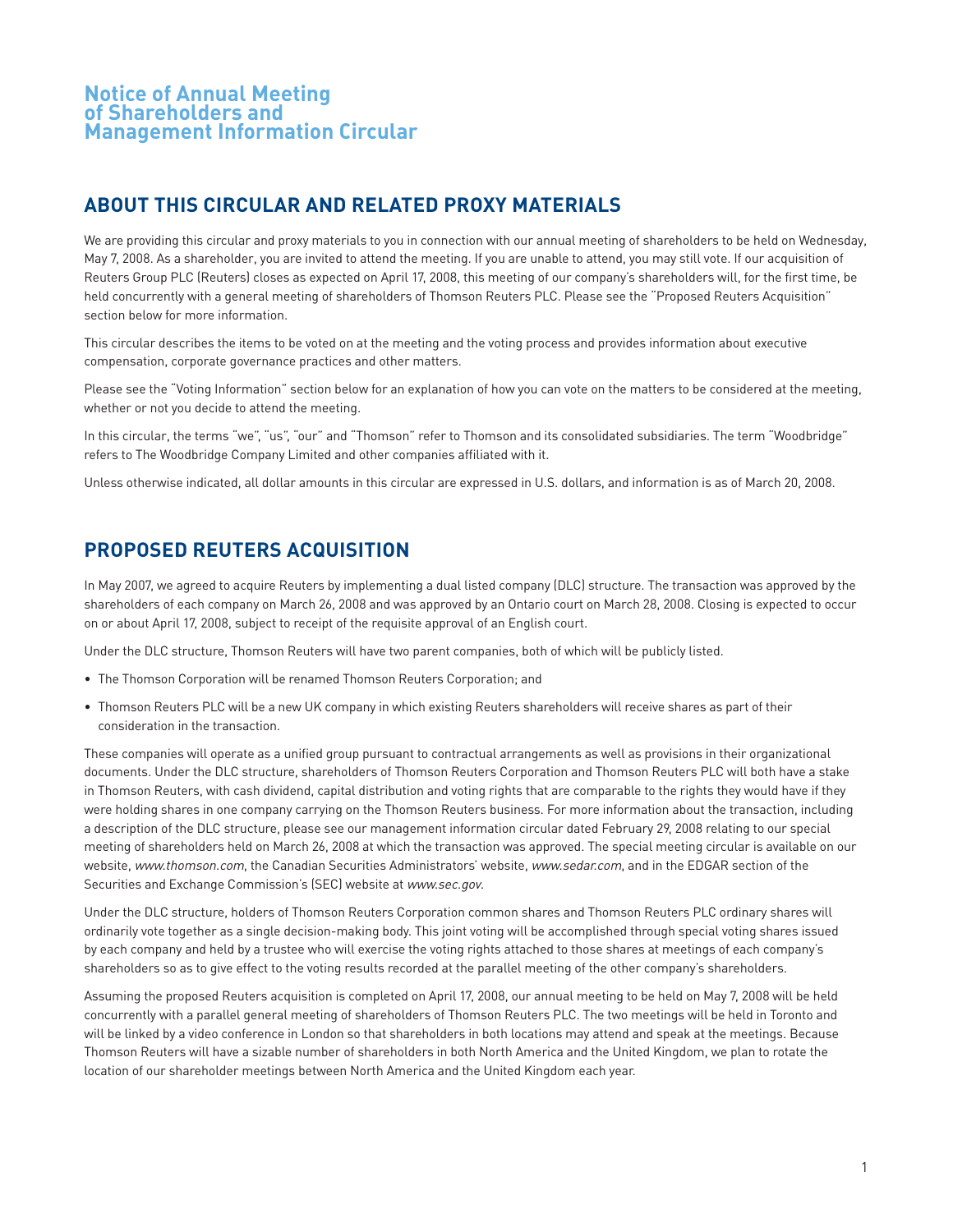The business of the meeting will include the election of directors of our company and, assuming the proposed Reuters acquisition is completed prior to the meeting, ratification of the appointment of directors of Thomson Reuters PLC. Upon completion of the transaction, the board of directors of our company and of Thomson Reuters PLC will be reconstituted to include nine of our current directors, five current directors of Reuters and Tom Glocer, who will serve as Chief Executive Officer of Thomson Reuters. Assuming the transaction has been completed prior to the meeting, those are the 15 individuals who will be proposed for election to the board of directors of our company and ratification as directors of Thomson Reuters PLC. In the event that the transaction has not been completed prior to the meeting, all of our current directors will be proposed for re-election to our board of directors. When the transaction is completed, six of these individuals will retire from our board and we will appoint five current directors of Reuters and Tom Glocer to our board. The board of directors of Thomson Reuters PLC will be reconstituted in the same manner. For more information on the director nominees, please see the section of this circular entitled "Business of the Meeting – Election of Directors".

The following terms in this circular have the following meanings, unless otherwise indicated:

- "DLC structure" means the dual listed company structure under which Thomson Reuters Corporation, Thomson Reuters PLC and their respective consolidated subsidiaries will operate as a unified group;
- "Thomson Reuters" refers collectively to Thomson Reuters Corporation, Thomson Reuters PLC and their respective consolidated subsidiaries operating as a unified group pursuant to the DLC structure;
- "Thomson Reuters board" refers to the board of directors of each of Thomson Reuters Corporation and Thomson Reuters PLC; and
- "Thomson Reuters business" refers to the business to be operated by Thomson Reuters.

## **VOTING INFORMATION**

## **WHAT IS THE BUSINESS OF THE MEETING?**

At the meeting, shareholders will be asked to vote on two items of business: (1) the election of directors of our company and, assuming the proposed Reuters acquisition is completed prior to the meeting, ratification of the appointment of directors of Thomson Reuters PLC; and (2) the appointment of the Canadian firm of PricewaterhouseCoopers LLP as our auditors and, assuming the proposed Reuters acquisition is completed prior to the meeting, of the UK firm of PricewaterhouseCoopers LLP as auditors of Thomson Reuters PLC and, in each case, the authorization of the directors to fix the auditors' remuneration.

We are not aware of any other matters to be considered at the meeting. However, you may also vote on any other business that may properly come before the meeting.

#### **WHO CAN VOTE AT THE MEETING?**

Holders of our company's common shares as of 5:00 p.m. (EDT) on March 27, 2008 are entitled to vote at the meeting or any adjourned or postponed meeting. Each common share is entitled to one vote. As of March 20, 2008, there were 640,333,132 common shares outstanding.

Assuming the proposed Reuters acquisition is completed prior to the meeting, the holder of our special voting share will be entitled to vote together with the holders of our company's common shares on all matters considered at the meeting.

### **HOW MANY VOTES ARE REQUIRED FOR APPROVAL?**

A simple majority of votes cast, in person or by proxy, is required to approve each of the items of business specified in the notice of meeting which accompanies this circular. Assuming the proposed Reuters acquisition is completed prior to the meeting, the simple majority will be based on the votes cast by both the holders of our common shares and the holder of our special voting share.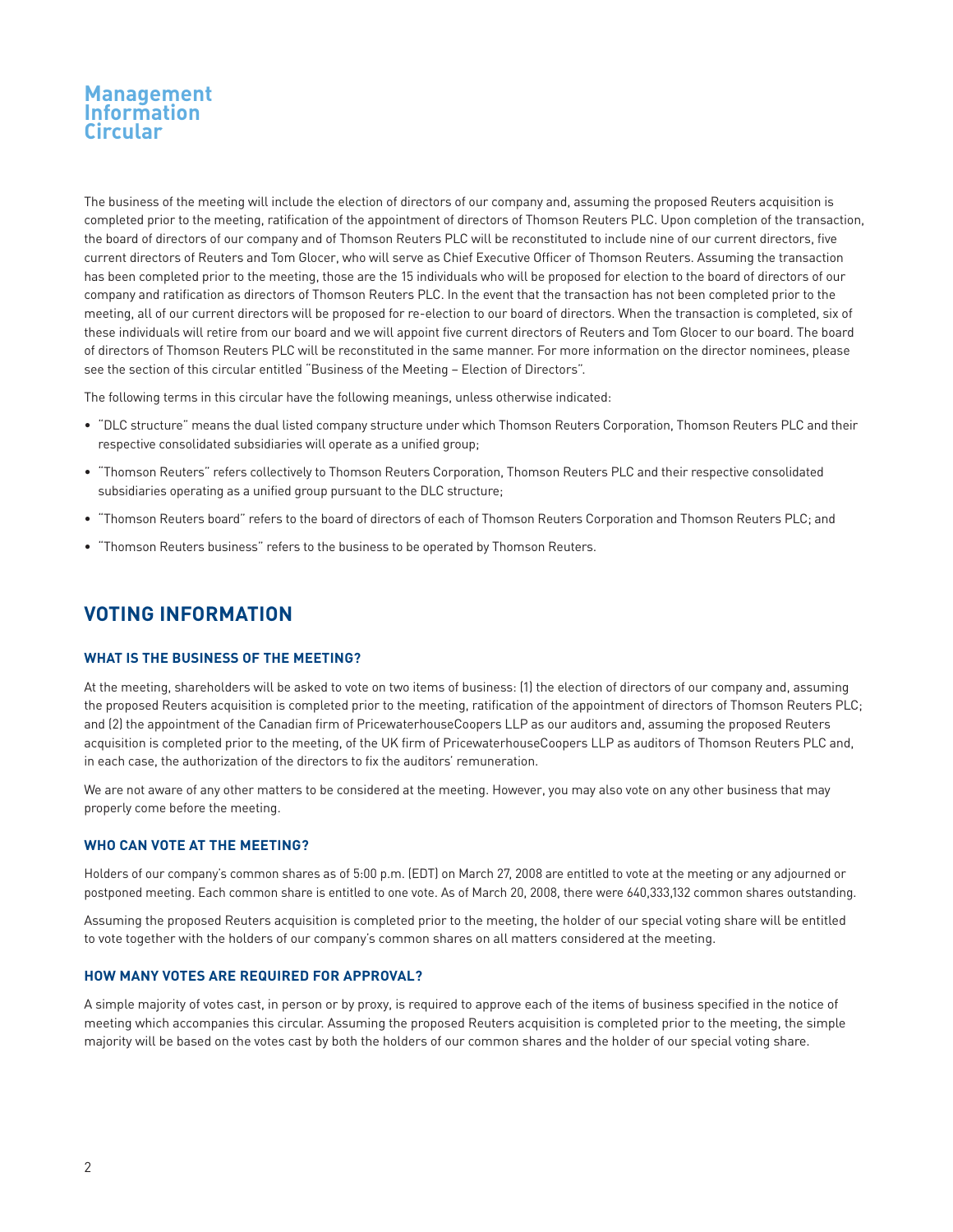#### **HOW WILL MY VOTES BE REFLECTED AT THE PARALLEL MEETING OF THOMSON REUTERS PLC'S SHAREHOLDERS?**

All of the matters to be considered at the meeting are "joint electorate actions" on which holders of our company's common shares and Thomson Reuters PLC ordinary shares will vote together as a single decision-making body. Voting will work as follows:

- For every vote you cast at the meeting, whether in person or by proxy, an equivalent vote will be cast on the corresponding matter at the parallel meeting of Thomson Reuters PLC's shareholders through the exercise of the special voting share issued by Thomson Reuters PLC; and
- For every vote cast at the parallel meeting of Thomson Reuters PLC's shareholders, whether in person or by proxy, an equivalent vote will be cast on the corresponding resolution at our meeting through the exercise of the special voting share issued by our company.

#### **HOW DO I VOTE AT THE MEETING?**

You should first determine whether you are a registered shareholder of our company or a non-registered shareholder.

- You are a registered shareholder if your name appears on your share certificates, or if you hold your common shares in book-entry form on the records of our transfer agent, Computershare Trust Company of Canada (Computershare). If you are a registered shareholder, you can vote either in person at the meeting or by submitting your voting instructions by proxy, which means that you give another person authority to vote on your behalf.
- You are a non-registered shareholder if your name does not appear on your share certificates or if you hold your common shares in book-entry form through an intermediary. For example, you are a non-registered shareholder if your common shares are held in the name of a bank, trust company, securities broker, trustee or custodian.

#### **IF I AM A REGISTERED SHAREHOLDER, HOW DO I VOTE IN PERSON?**

You do not need to do anything except attend the meeting. Do not complete or return the proxy form, as your vote will be taken at the meeting. You should register with representatives of Computershare when you arrive at the meeting. If you wish to vote common shares registered in the name of a legal entity, that entity must submit a properly executed proxy form to Computershare by the proxy cut-off time which appoints you to vote the common shares on its behalf.

### **IF I AM A REGISTERED SHAREHOLDER, HOW DO I VOTE BY PROXY?**

If it is not convenient for you to attend the meeting, you may vote by proxy on the matters to be considered at the meeting in one of two ways.

- You may authorize the directors of our company who are named on the enclosed proxy form to vote your common shares as your proxyholder. If you choose this option, you can give voting instructions by mail, telephone or through the Internet. Please refer to your proxy form for instructions.
- You may appoint another person to attend the meeting on your behalf and vote your common shares as your proxyholder. If you choose this option, you can appoint your proxy by mail or through the Internet. If you mail the proxy form, you must print that person's name in the blank space provided on the back of the enclosed proxy form and you should indicate how you want your common shares voted. Sign, date and return the proxy form in the envelope provided. If you vote through the Internet, you may also appoint another person to be your proxyholder. **You may choose anyone to be your proxyholder; the person does not have to be another shareholder.** The person you appoint must attend the meeting and vote on your behalf in order for your votes to be counted. Proxyholders should register with representatives of Computershare when they arrive at the meeting.

Please remember that your proxy or voting instructions must be received by 5:00 p.m. (EDT) on Monday, May 5, 2008, or, if the meeting is adjourned or postponed, no later than 48 hours (excluding Saturdays and holidays) before any adjourned or postponed meeting.

### **IF I AM A NON-REGISTERED SHAREHOLDER, HOW DO I VOTE MY COMMON SHARES?**

As mentioned above, you are a non-registered shareholder if your common shares are held in the name of an intermediary (such as a bank, trust company, securities broker, trustee or custodian).

There are two ways to vote your common shares.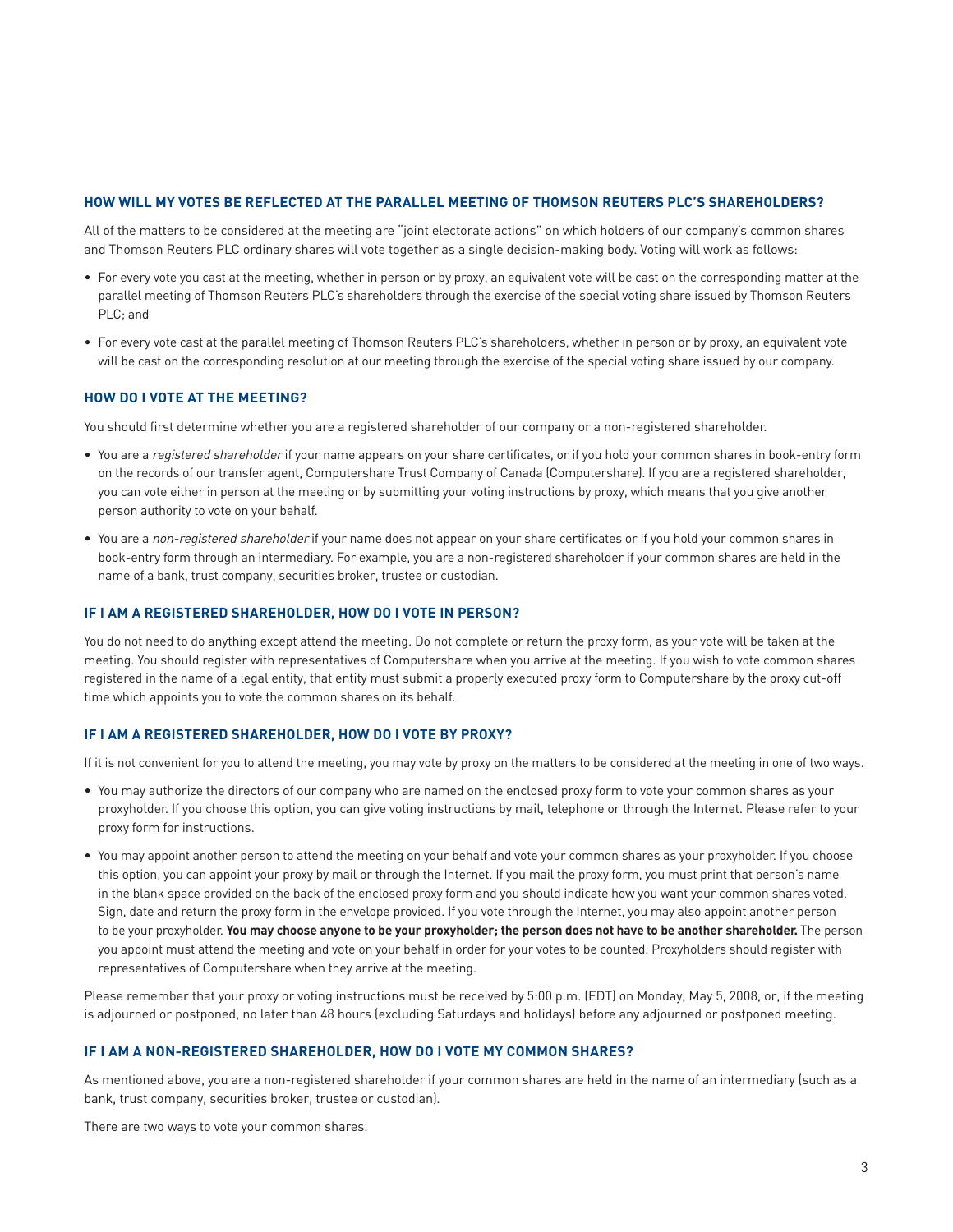

- **In person.** If you wish to attend the meeting and vote in person, you should do one of the following:
	- ° If you have received a proxy form from your intermediary, insert your own name in the blank space provided on the proxy form to appoint yourself as proxyholder. If the intermediary has not signed the proxy form, you must sign and date it. Follow your intermediary's instructions for returning the proxy form; or
	- ° If you have received a voting instruction form from your intermediary, follow your intermediary's instructions for completing the form.
- **By proxy.** If it is not convenient for you to attend the meeting, you should do one of the following:
	- ° If you received a proxy form from your intermediary, you may vote by authorizing the directors named on the proxy form to vote your common shares as your proxyholder. If you choose this option, you may complete the proxy form by indicating how you want your common shares to be voted. If the intermediary has not signed the proxy form, you must sign and date it. Return the completed proxy form as instructed on the form. **Alternatively, you may appoint another person to attend the meeting on your behalf and vote your common shares by printing that person's name in the blank space on the proxy form and indicating how you want your common shares to be voted.** The person you choose does not have to be another shareholder. The person named on the proxy form must attend the meeting and vote on your behalf in order for your votes to be counted; or
	- ° If you have received a voting instruction form from your intermediary, follow your intermediary's instructions for completing the form.

### **HOW WILL MY COMMON SHARES BE VOTED IF I APPOINT A PROXYHOLDER?**

Your proxyholder must vote your common shares on each matter according to your instructions if you have properly completed and returned a proxy form. If you have not specified how to vote on a particular matter, then your proxyholder can vote your common shares as he or she sees fit. **If you have appointed our company's directors named on the enclosed proxy form as your proxyholder, and you have not specified how you want your common shares to be voted, your shares will be voted FOR each of the items of business described in his circular.**

## **WHAT HAPPENS IF ANY AMENDMENTS ARE MADE TO THE RESOLUTIONS TO BE CONSIDERED OR IF OTHER MATTERS ARE PROPERLY BROUGHT BEFORE THE MEETING?**

Your proxyholder will have discretionary authority to vote your common shares as he or she sees fit. As of the date of this circular, management knows of no such amendment, variation or other matter expected to come before the meeting.

### **IF I CHANGE MY MIND, HOW DO I REVOKE MY PROXY OR VOTING INSTRUCTIONS?**

If you are a registered shareholder and you have returned a proxy form or have given voting instructions, you may revoke them in any of the following ways:

- By completing and signing a proxy form with a later date than the proxy form you previously returned, and delivering it to Computershare at any time before 5:00 p.m. (EDT) on Monday, May 5, 2008, or, if the meeting is adjourned or postponed, no later than 48 hours (excluding Saturdays and holidays) before any adjourned or postponed meeting;
- By completing a written statement revoking your instructions, which is signed by you or your attorney authorized in writing, and delivering it:
	- ° To the offices of Computershare at any time before 5:00 p.m. (EDT) on Tuesday, May 6, 2008, or, if the meeting is adjourned or postponed, the business day before any adjourned or postponed meeting; or
	- ° To the Chair of the meeting before the meeting starts; or
- In any other manner permitted by law.

If you are a non-registered shareholder, you may revoke a proxy or voting instructions (or a waiver of the right to receive meeting materials and to vote) given to your intermediary at any time by written notice to the intermediary, provided that the revocation is received by the intermediary at least seven days before the meeting. If your revocation is not received by that time, your intermediary is not required to act on it.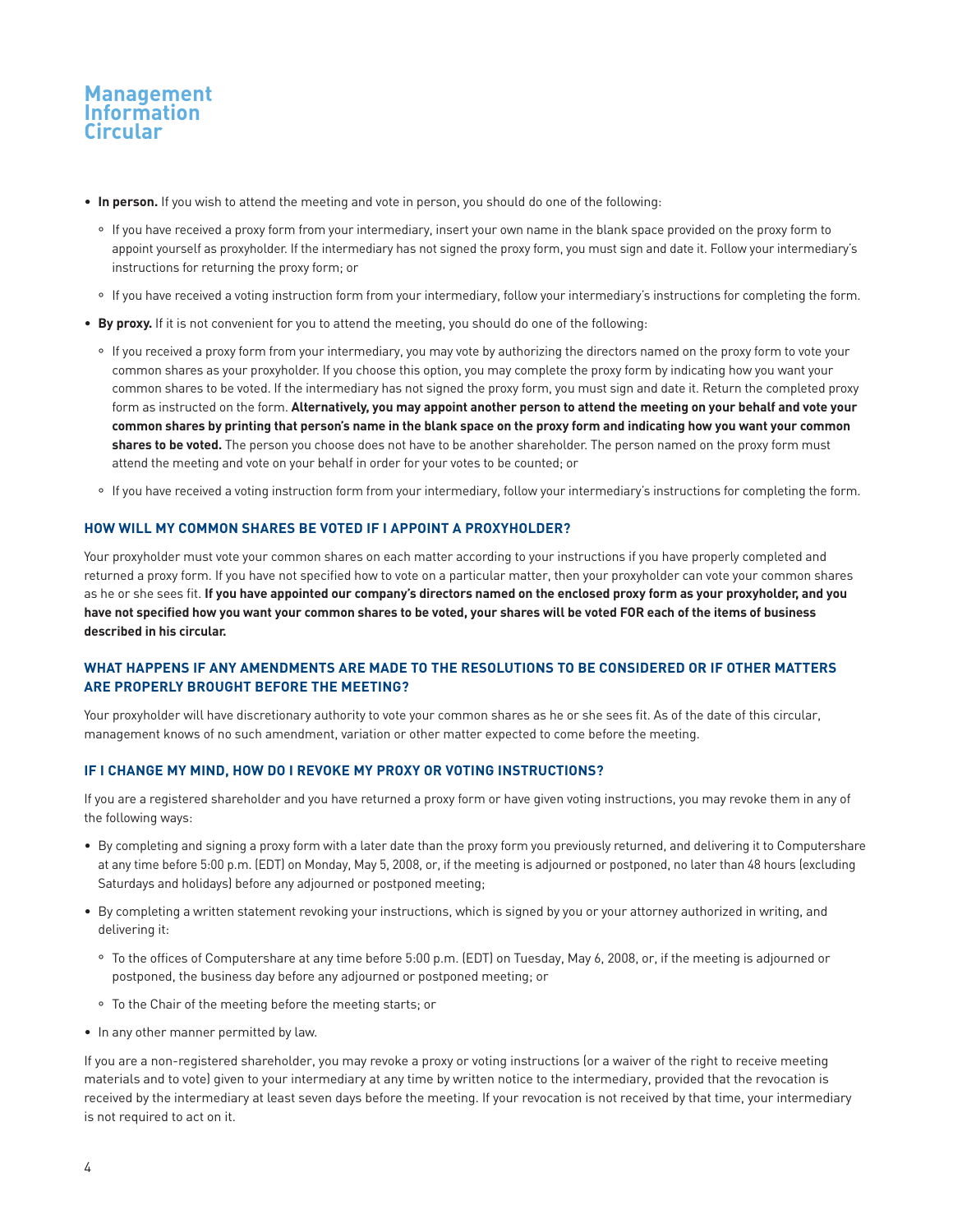#### **WHO IS SOLICITING MY PROXY?**

**Our company's management is soliciting your proxy for use at the meeting and any adjourned or postponed meeting.** Management is soliciting proxies by mail and our employees may also solicit them personally. We are paying all costs of solicitation.

### **IS MY VOTE CONFIDENTIAL?**

Yes. Computershare independently counts and tabulates the proxies to preserve the confidentiality of individual shareholder votes. Proxies are referred to us only in cases where a shareholder clearly intends to communicate with management, in the event of questions as to the validity of a proxy or where it is necessary to do so to meet applicable legal requirements.

## **RECEIVING ANNUAL AND QUARTERLY FINANCIAL STATEMENTS AND RELATED MD&A**

Our annual and quarterly reports and earnings releases are available in the "Investor Relations" section of our website, www.thomson.com. Please also see the next section of this circular entitled "Electronic Delivery of Shareholder Communications" for information about how to sign up for electronic delivery of these reports and other shareholder communications.

Our annual and quarterly reports include our annual consolidated financial statements and related management's discussion and analysis (MD&A). Following completion of the proposed Reuters acquisition, the primary financial statements for shareholders of Thomson Reuters will be our company's consolidated financial statements, which will account for Thomson Reuters PLC as a subsidiary. If the transaction closes as expected on April 17, 2008, the first financial statements and MD&A to be released for Thomson Reuters will be for the second quarter and six months ended June 30, 2008. On May 1, 2008, Thomson Reuters plans to announce certain historical Thomson and Reuters results for the first quarter ended March 31, 2008.

- If you are a registered shareholder of our company, you must mark the request box on your form of proxy in order to receive next year's annual report and/or quarterly reports for the next year.
- If you are a non-registered shareholder of our company and hold your interests through a Canadian intermediary, you must mark the request box on your voting instruction form/proxy form in order to receive next year's annual report and/or quarterly reports for the next year. If you are a non-registered shareholder and hold your interests through a U.S. intermediary, you must complete and return the request form included in your proxy package in order to receive next year's annual report and/or quarterly reports for the next year.

## **ELECTRONIC DELIVERY OF SHAREHOLDER COMMUNICATIONS**

#### **DOES THOMSON PROVIDE ELECTRONIC DELIVERY OF SHAREHOLDER COMMUNICATIONS?**

Yes. Electronic delivery is a voluntary program for our registered and non-registered shareholders. Under this program, an e-mail notification is sent advising you that documents (such as this circular) that must be delivered under applicable securities law are available on our website. We believe that electronic delivery benefits the environment and reduces our costs.

#### **HOW CAN I ENROLL FOR ELECTRONIC DELIVERY OF SHAREHOLDER COMMUNICATIONS?**

If you are a registered shareholder, please go to www.computershare.com and click "Enroll for e-delivery" under the "Shareholder Services" menu. You will need your Holder Account Number and postal/zip code. You can find your Holder Account Number on the proxy form provided in your package.

For most non-registered shareholders, please go to www.investordelivery.com for more instructions and to register. You will need your Enrollment Number/Control Number. You can find this number on the voting instruction form/proxy form provided in your package.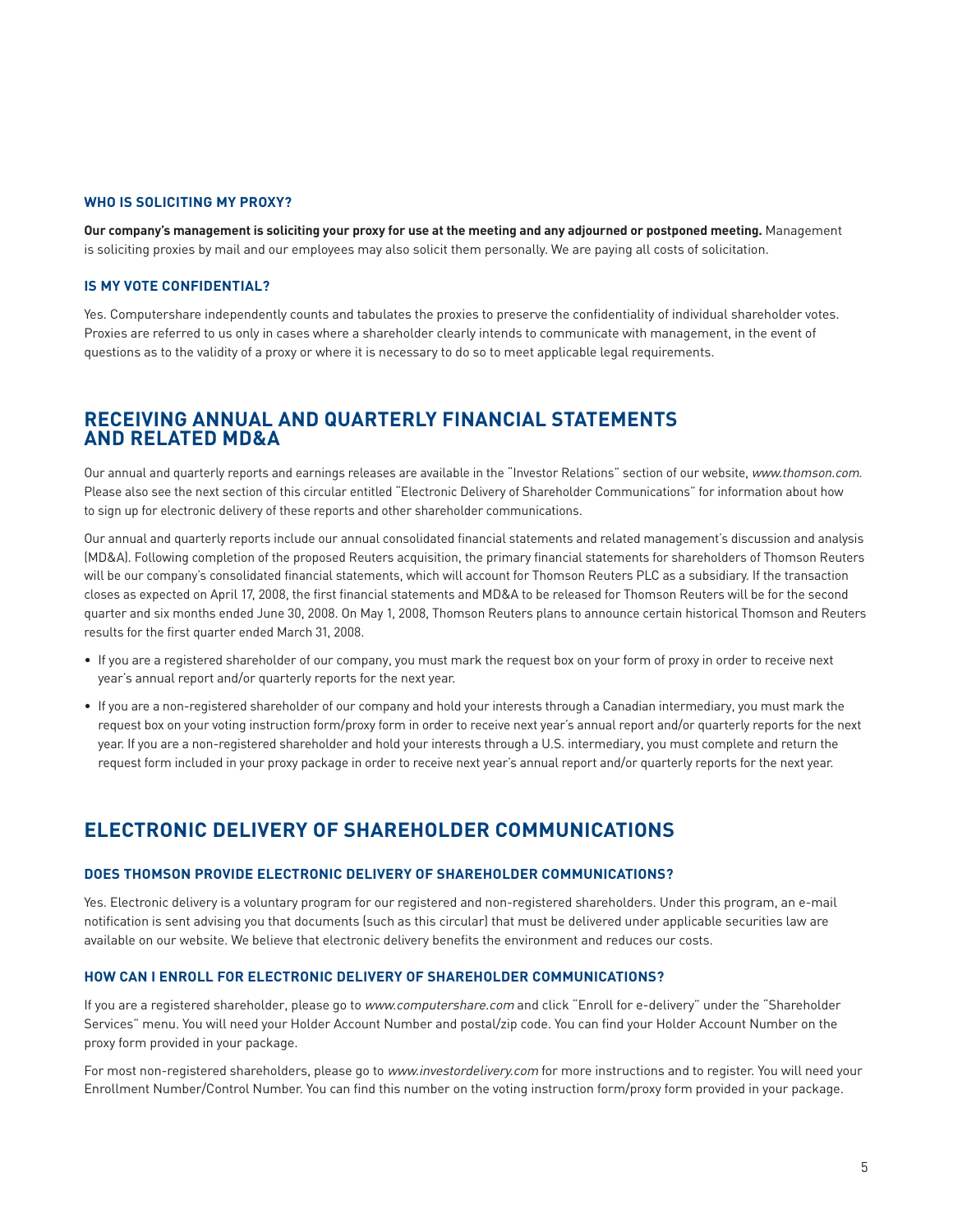## **PRINCIPAL SHAREHOLDER**

On March 20, 2008, Woodbridge beneficially owned 450,611,770 of our common shares or approximately 70% of our outstanding common shares. Following completion of the proposed Reuters acquisition, holders of our common shares and Thomson Reuters PLC ordinary shares will ordinarily vote together as a single decision-making body, including in the election of directors, and in that sense will have voting interests in Thomson Reuters. Based on the issued share capital of our company and of Reuters as of March 20, 2008, following completion of the proposed Reuters acquisition, Woodbridge will have an economic and voting interest in Thomson Reuters of approximately 53% and will be the principal and controlling shareholder of Thomson Reuters.

Woodbridge, a private company, is the primary investment vehicle for members of the family of the late Roy H. Thomson, the first Lord Thomson of Fleet. Woodbridge is a professionally managed company that, in addition to its controlling interest in Thomson, has other substantial investments.

Prior to his passing in June 2006, Kenneth R. Thomson controlled Thomson through Woodbridge. He did so by holding shares of a holding company of Woodbridge, Thomson Investments Limited. Under his estate arrangements, the 2003 TIL Settlement, a trust of which the trust company subsidiary of a Canadian chartered bank is trustee and members of the family of the late first Lord Thomson of Fleet are beneficiaries, holds those holding company shares. Kenneth R. Thomson established these arrangements to provide for long-term stability of the business of Woodbridge. The equity of Woodbridge continues to be owned by members of successive generations of the family of the first Lord Thomson of Fleet.

Under the estate arrangements of Kenneth R. Thomson, the directors and officers of Woodbridge are responsible for its business and operations. In certain limited circumstances, including very substantial dispositions of our common shares by Woodbridge, the estate arrangements provide for approval of the trustee to be obtained.

Note 22 to our 2007 consolidated financial statements provides information on certain transactions that we entered into with Woodbridge and certain of its affiliates in 2006 and 2007.

To the knowledge of our company, no other person beneficially owns, directly or indirectly, 10% or more of our common shares.

## **BUSINESS OF THE MEETING**

## **FINANCIAL STATEMENTS**

Our consolidated financial statements for the year ended December 31, 2007 are included in our annual report. A copy of our annual report is also available in the "Investor Relations" section of our website, www.thomson.com.

## **ELECTION OF DIRECTORS**

At the meeting, 15 individuals are proposed to be elected to the board of directors of our company and, assuming the proposed Reuters acquisition is completed prior to the meeting, to be ratified as directors of Thomson Reuters PLC. Each director elected will continue to hold office until the next annual meetings of shareholders of Thomson Reuters or until the director resigns or a successor is elected or appointed.

**The persons named in the enclosed proxy intend to vote FOR the election of the following nine nominees to the board of directors of our company and, assuming the proposed Reuters acquisition has been completed prior to the meeting, the ratification of these nominees as directors of Thomson Reuters PLC: David Thomson, W. Geoffrey Beattie, Mary Cirillo, Steven A. Denning, Roger L. Martin, Vance K. Opperman, John M. Thompson, Peter J. Thomson and John A. Tory.** All of these individuals are currently directors of our company and have been nominated by our company to serve on the Thomson Reuters board.

**Assuming the proposed Reuters acquisition is completed prior to the meeting, the persons named in the enclosed proxy intend to vote FOR the election or ratification, as applicable, of the following six additional nominees: Niall FitzGerald, Tom Glocer, Lawton Fitt, Sir Deryck Maughan, Ken Olisa and Richard L. Olver.** All of these individuals are currently directors of Reuters. Mr. Glocer will be the Chief Executive Officer of Thomson Reuters and the other five individuals have been nominated by Reuters to serve on the Thomson Reuters board.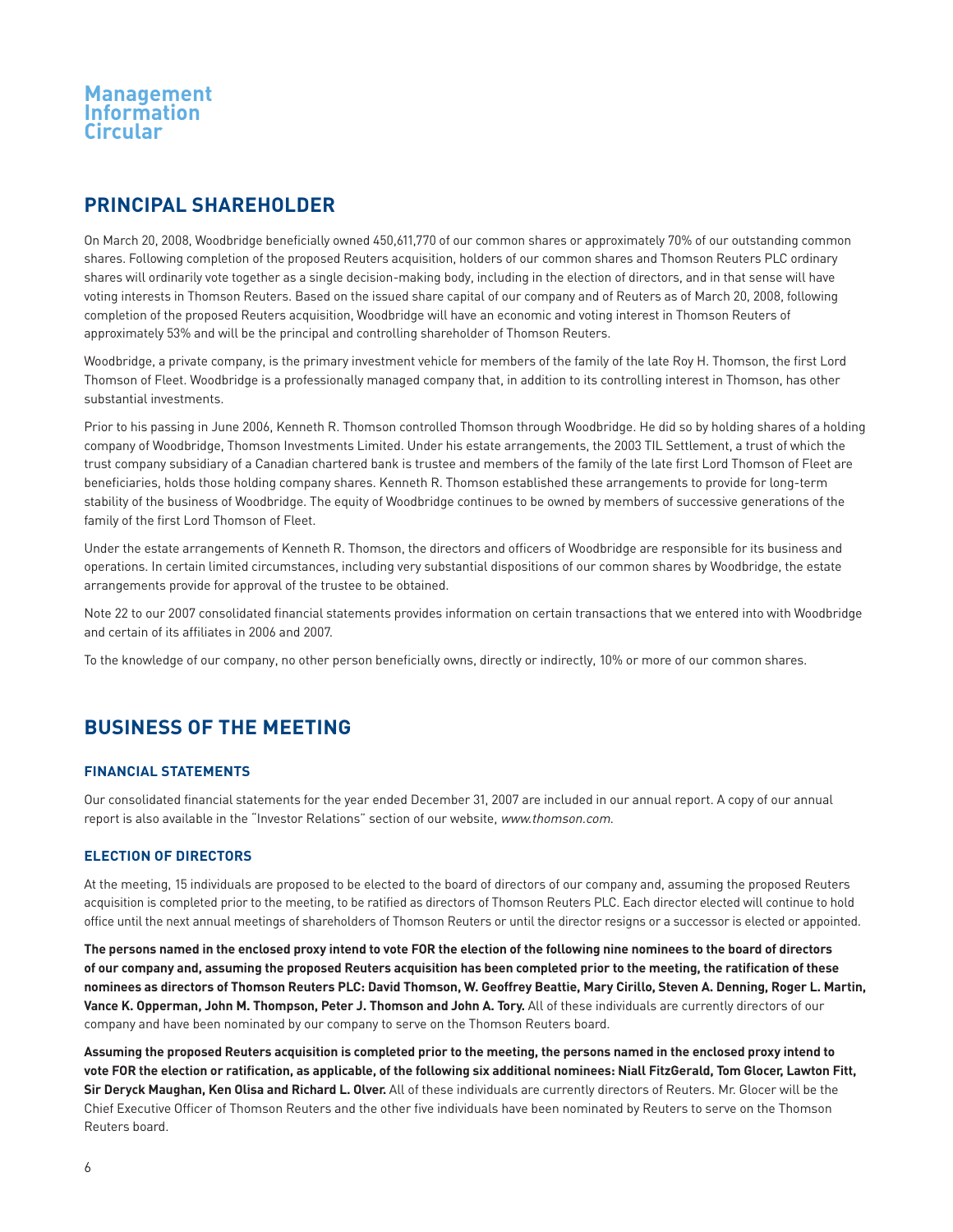**In the event that the proposed Reuters acquisition has not been completed prior to the meeting, the persons named in the enclosed proxy intend to vote FOR the re-election of the following six additional nominees: Ron D. Barbaro, Robert D. Daleo, Richard J. Harrington, V. Maureen Kempston Darkes, Michael J. Sabia and Richard M. Thomson.** All of these individuals are currently directors of our company. Upon completion of the transaction, these individuals will retire from our company's board and Ms. Fitt and Messrs. FitzGerald, Glocer, Maughan, Olisa and Olver will be appointed to serve on the initial Thomson Reuters board.

Our company's management does not believe that any of the nominees will be unable to serve as a director but, if this should occur for any reason prior to the meeting, the persons named in the enclosed proxy form may vote for another nominee at their discretion.

**Nominee information.** The following provides information as of March 20, 2008 regarding the director nominees as described above and, in the case of nominee directors for the Thomson Reuters board, includes information about the Thomson Reuters board committees on which they are expected to serve. This information is included together with the nominees' place of residence, age, year first elected or appointed as a director, status as independent or non-independent, principal occupation and other current directorships. The following also provides the number of our common shares and Reuters ordinary shares beneficially owned directly or indirectly by them, or over which they exercised control or direction, and the number of restricted share units (RSUs), deferred share units (DSUs) and options of Thomson or the number of long term incentives and options of Reuters held by, or credited to, them, in each case as of March 20, 2008. Information regarding our common shares beneficially owned does not include shares that may be obtained through the exercise or vesting of options, RSUs or DSUs. Information as to shares beneficially owned or under control or direction is not within the knowledge of our company and has been provided to us by each nominee.

#### **Nominees**

| David Thomson <sup>1</sup><br>Age: 50                                      | Thomson Reuters Board/committee membership<br><b>Board of Directors</b>                                                                                                                                                                              | Thomson securities held <sup>2</sup><br>Common shares: 6,070 |  |  |
|----------------------------------------------------------------------------|------------------------------------------------------------------------------------------------------------------------------------------------------------------------------------------------------------------------------------------------------|--------------------------------------------------------------|--|--|
| Toronto, Ontario, Canada<br>Thomson director since 1988<br>Non-independent | Other public board memberships<br>None                                                                                                                                                                                                               | RSUs: 0<br>DSUs: 0<br>Options: 0                             |  |  |
|                                                                            | David Thomson is Chairman of Thomson and a Chairman of Woodbridge. Mr. Thomson will be<br>the Chairman of Thomson Reuters.<br>Previously, Mr. Thomson was a Deputy Chairman of Woodbridge. Mr. Thomson was named<br>Chairman of Thomson in May 2002. |                                                              |  |  |
| <b>W. Geoffrey Beattie</b>                                                 | Thomson Reuters Board/committee membership                                                                                                                                                                                                           | Thomson securities held                                      |  |  |
| Age: 48                                                                    | <b>Board of Directors</b>                                                                                                                                                                                                                            | Common shares: 200,500                                       |  |  |
| Toronto, Ontario, Canada                                                   | Corporate Governance Committee                                                                                                                                                                                                                       | RSUs: 116,103                                                |  |  |
| Thomson director since 1998                                                | Human Resources Committee                                                                                                                                                                                                                            | DSUs: 0<br>Options: 200,000                                  |  |  |
| Non-independent                                                            | Other public board memberships<br>Royal Bank of Canada                                                                                                                                                                                               |                                                              |  |  |
|                                                                            | W. Geoffrey Beattie is Deputy Chairman of Thomson and President of Woodbridge. Mr. Beattie<br>will be a Deputy Chairman of Thomson Reuters. Mr. Beattie was named Deputy Chairman of<br>Thomson in 2000.                                             |                                                              |  |  |
|                                                                            | Mr. Beattie is currently a member of the Thomson Corporate Governance and Human<br>Resources Committees                                                                                                                                              |                                                              |  |  |

1 David Thomson and Peter Thomson, who is also a director nominee, are brothers.

2 Mr. Thomson also beneficially owns 5,000 ordinary shares of Reuters.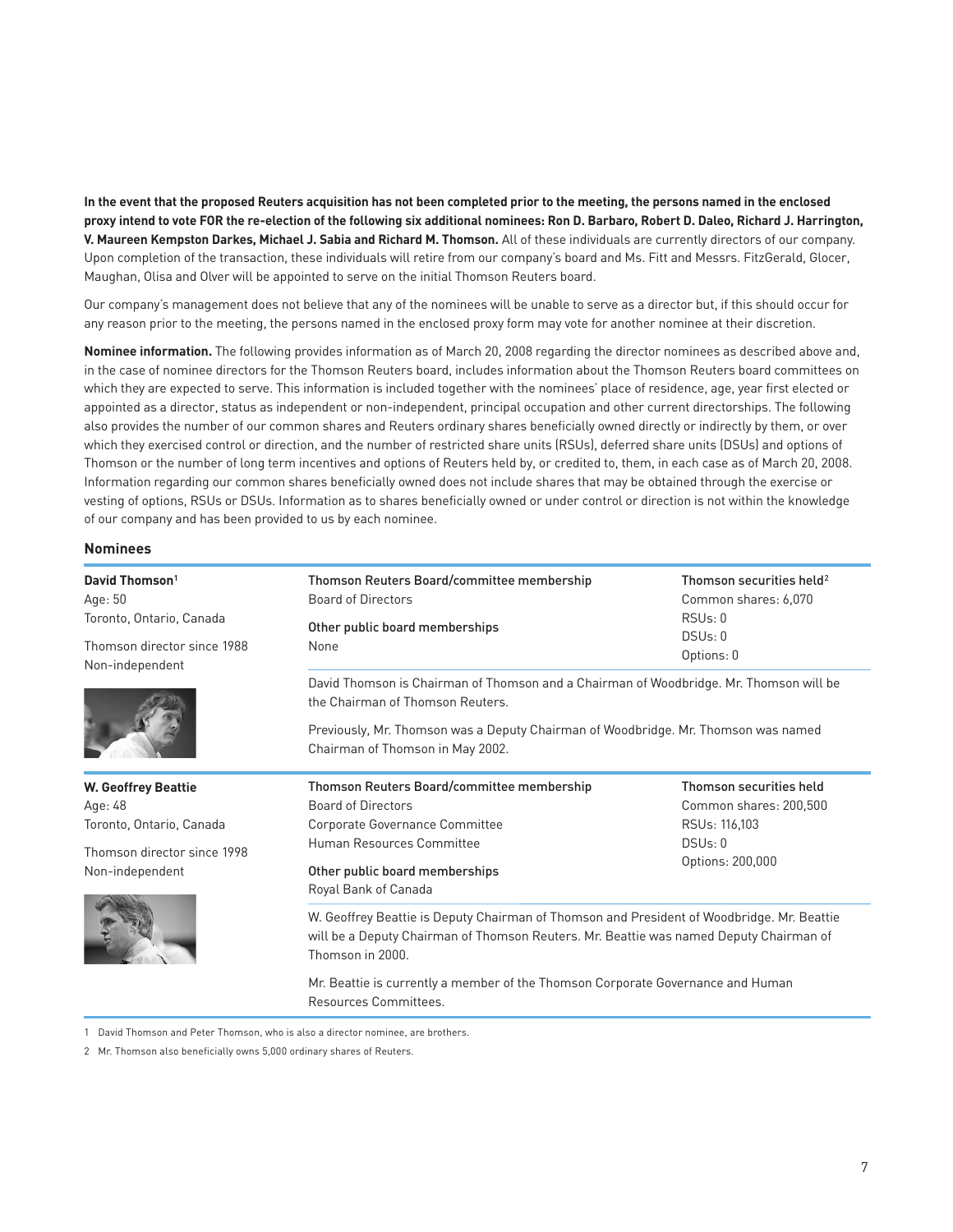## **Mary Cirillo**

Age: 60 New York, New York, United States

Thomson director since 2005 Independent



## Thomson Reuters Board/committee membership Board of Directors Corporate Governance Committee

Thomson Reuters Board/committee membership

Other public board memberships

Human Resources Committee

Healthcare Property Investors, Inc. DealerTrack Holdings, Inc. ACE Ltd.

Genpact Limited

Thomson securities held Common shares: 0 RSUs: 0 DSUs: 7,159 Options: 0

Thomson securities held

Mary Cirillo is a corporate director. Ms. Cirillo was Chair and Chief Executive Officer of Opcenter, LLC, an Internet consulting firm, from 2000 to 2003. Prior to that, Ms. Cirillo was Chief Executive Officer of Global Institutional Services at Deutsche Bank.

Ms. Cirillo is currently a member of the Thomson Corporate Governance Committee.

**Steven A. Denning** Age: 59 Greenwich, Connecticut, United States

Thomson director since 2000 Independent



**Roger L. Martin** Age: 51 Toronto, Ontario, Canada

Thomson director since 1999 Independent



**Vance K. Opperman** Age: 65 Minneapolis, Minnesota, United States

Thomson director since 1996 Independent



Board of Directors Human Resources Committee Other public board memberships Hewitt Associates Inc. IHS, Inc. Eclipsys Corporation Common shares: 20,000 RSUs: 0 DSUs: 17,213 Options: 0

Steven Denning is Chairman of General Atlantic LLC, a private equity investment firm.

Mr. Denning is currently the Chair of the Thomson Human Resources Committee.

| Thomson Reuters Board/committee membership | Thomson securities held   |  |  |
|--------------------------------------------|---------------------------|--|--|
| Board of Directors                         | Common shares: 6,000      |  |  |
| Audit Committee                            | RSUs:0                    |  |  |
|                                            | DSU <sub>s</sub> : 18.207 |  |  |
| Other public board memberships             | Options: 0                |  |  |
| Research in Motion Limited                 |                           |  |  |

Roger Martin is Dean of the Joseph L. Rotman School of Management at the University of Toronto, a post-secondary educational institution.

Mr. Martin is currently a member of the Thomson Audit Committee.

| Thomson Reuters Board/committee membership<br><b>Board of Directors</b><br>Audit Committee               | Thomson securities held<br>Common shares: 50,000<br>RSUs:0 |  |  |
|----------------------------------------------------------------------------------------------------------|------------------------------------------------------------|--|--|
| Other board memberships<br>DeCare Dental LLC<br><b>Blue Cross/Blue Shield of Minnesota</b><br>Avenet LLC | DSU <sub>s</sub> : 23,037<br>Options: 0                    |  |  |
| Vance Opperman is President and Chief Executive Officer of Key Investment, Inc., a holding               |                                                            |  |  |

Vance Opperman is President and Chief Executive Officer of Key Investment, Inc., a holding company. Previously, Mr. Opperman was President of West Publishing Company.

Mr. Opperman is currently Chair of the Thomson Audit Committee.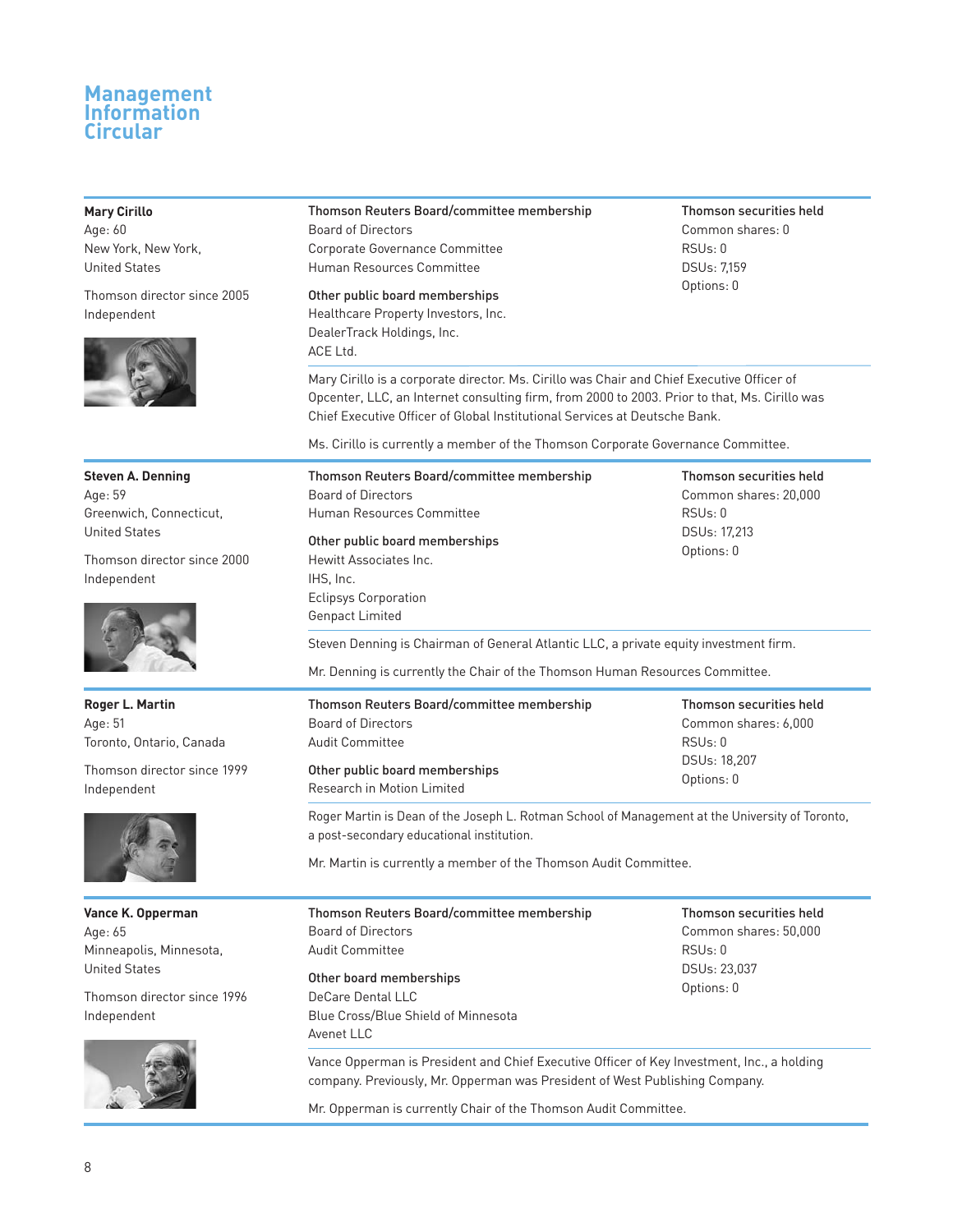| John M. Thompson<br>Age: 65<br>Toronto, Ontario, Canada<br>Thomson director since 2003<br>Independent                  | Thomson Reuters Board/committee membership<br>Thomson securities held<br><b>Board of Directors</b><br>Common shares: 2,5003<br>Audit Committee<br>RSUs: 0<br>Corporate Governance Committee<br>DSUs: 13,436<br>Options: 0<br>Other public board memberships<br>The Toronto-Dominion Bank<br>Royal Philips Electronics N.V.<br>John Thompson is Chairman of the Board of The Toronto-Dominion Bank, a financial institution.<br>Mr. Thompson was Vice Chairman of the Board of IBM until 2002. |                                                                                                  |  |  |  |  |  |
|------------------------------------------------------------------------------------------------------------------------|-----------------------------------------------------------------------------------------------------------------------------------------------------------------------------------------------------------------------------------------------------------------------------------------------------------------------------------------------------------------------------------------------------------------------------------------------------------------------------------------------|--------------------------------------------------------------------------------------------------|--|--|--|--|--|
|                                                                                                                        | member of the Thomson Audit Committee.                                                                                                                                                                                                                                                                                                                                                                                                                                                        | Mr. Thompson is currently Chair of the Thomson Corporate Governance Committee and a              |  |  |  |  |  |
| Peter J. Thomson <sup>4</sup><br>Age: 42<br>Toronto, Ontario, Canada<br>Thomson director since 1995<br>Non-independent | Thomson Reuters Board/committee membership<br><b>Board of Directors</b><br>Other public board memberships<br>None<br>Peter Thomson is a Chairman of Woodbridge.                                                                                                                                                                                                                                                                                                                               | Thomson securities held<br>Common shares: 0<br>RSU <sub>s</sub> : 0<br>DSUs: 1,553<br>Options: 0 |  |  |  |  |  |
| John A. Tory<br>Age: 78<br>Toronto, Ontario, Canada                                                                    | Thomson Reuters Board/committee membership<br><b>Board of Directors</b><br>Human Resources Committee                                                                                                                                                                                                                                                                                                                                                                                          | Thomson securities held<br>Common shares: 501,670<br>RSU <sub>s</sub> : 0                        |  |  |  |  |  |
| Thomson director since 1978<br>Non-independent                                                                         | DSUs: 2,726<br>Other public board memberships<br>Options: 0<br>Rogers Communications Inc.<br>John Tory is a director of Woodbridge and was President of Woodbridge from 1973 to 1998 and<br>Deputy Chairman of Thomson from 1978 to 1997.                                                                                                                                                                                                                                                     |                                                                                                  |  |  |  |  |  |
|                                                                                                                        | Mr. Tory is currently a member of the Thomson Human Resources Committee.                                                                                                                                                                                                                                                                                                                                                                                                                      |                                                                                                  |  |  |  |  |  |

3 In addition, Mrs. J.M. Thompson owned 300 common shares as of March 20, 2008.

4 Peter Thomson and David Thomson, who is also a director nominee, are brothers.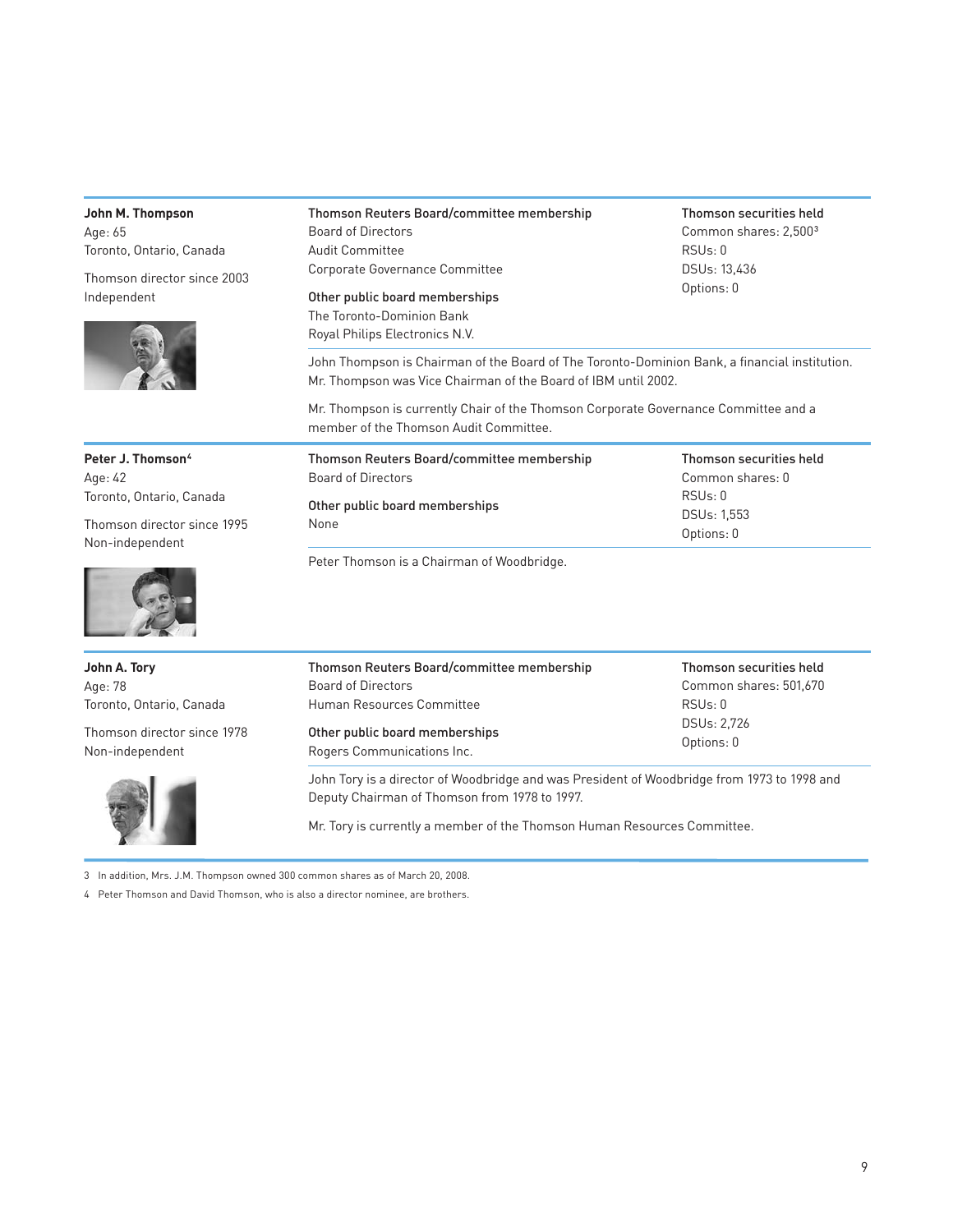### **Additional Nominees if Reuters Acquisition Has Been Completed**

**Niall FitzGerald, KBE** Age: 62 London, United Kingdom

Reuters director since 2003 Independent



**Tom Glocer** Age: 48 New York, New York, United States

Reuters director since 2000 Non-independent



**Lawton Fitt** Age: 54 New York, New York, United States

Reuters director since 2004 Independent



Thomson Reuters Board/committee membership Board of Directors Corporate Governance Committee Human Resources Committee

Other public board memberships

None

Niall FitzGerald, KBE, is Chairman of Reuters. Mr. FitzGerald will be a Deputy Chairman of Thomson Reuters.

Mr. FitzGerald has been Chairman of Reuters since 2004. Mr. FitzGerald was Chairman and Chief Executive Officer of Unilever from 1996 until his retirement in 2004.

Mr. FitzGerald is currently Chair of the Reuters Nominations Committee.

| Thomson Reuters Board/committee membership<br>Board of Directors |
|------------------------------------------------------------------|
| Other public board memberships<br>Merck & Co., Inc.              |

Reuters securities held Ordinary shares: 1,889,515 Long-term incentives: 1,000,000 Options: 3,997,262

Reuters securities held Ordinary shares: 80,000 Long-term incentives: 0

Options: 0

Tom Glocer is currently the Chief Executive Officer of Reuters. Mr. Glocer will be Chief Executive Officer of Thomson Reuters.

Mr. Glocer joined Reuters in 1993 and has held a number of key leadership positions during his Reuters career, including Chief Executive Officer of Reuters Information and President and Senior Company Officer, Reuters America. In 2001, he became Chief Executive Officer of Reuters.

Thomson Reuters Board/committee membership Board of Directors Audit Committee Other public board memberships

CIENA Corporation Overture Acquisitions Corp. Reuters securities held Ordinary shares: 25,000 Long-term incentives: 0 Options: 0

Lawton Fitt is a corporate director. From October 2002 to March 2005, Ms. Fitt served as Secretary (CEO) of the Royal Academy of Arts in London. From 1979 to October 2002, Ms. Fitt was an investment banker with Goldman Sachs & Co., where she was a partner from 1994 to October 2002, and a managing director from 1996 to October 2002.

Ms. Fitt is currently Chair of the Reuters Audit Committee.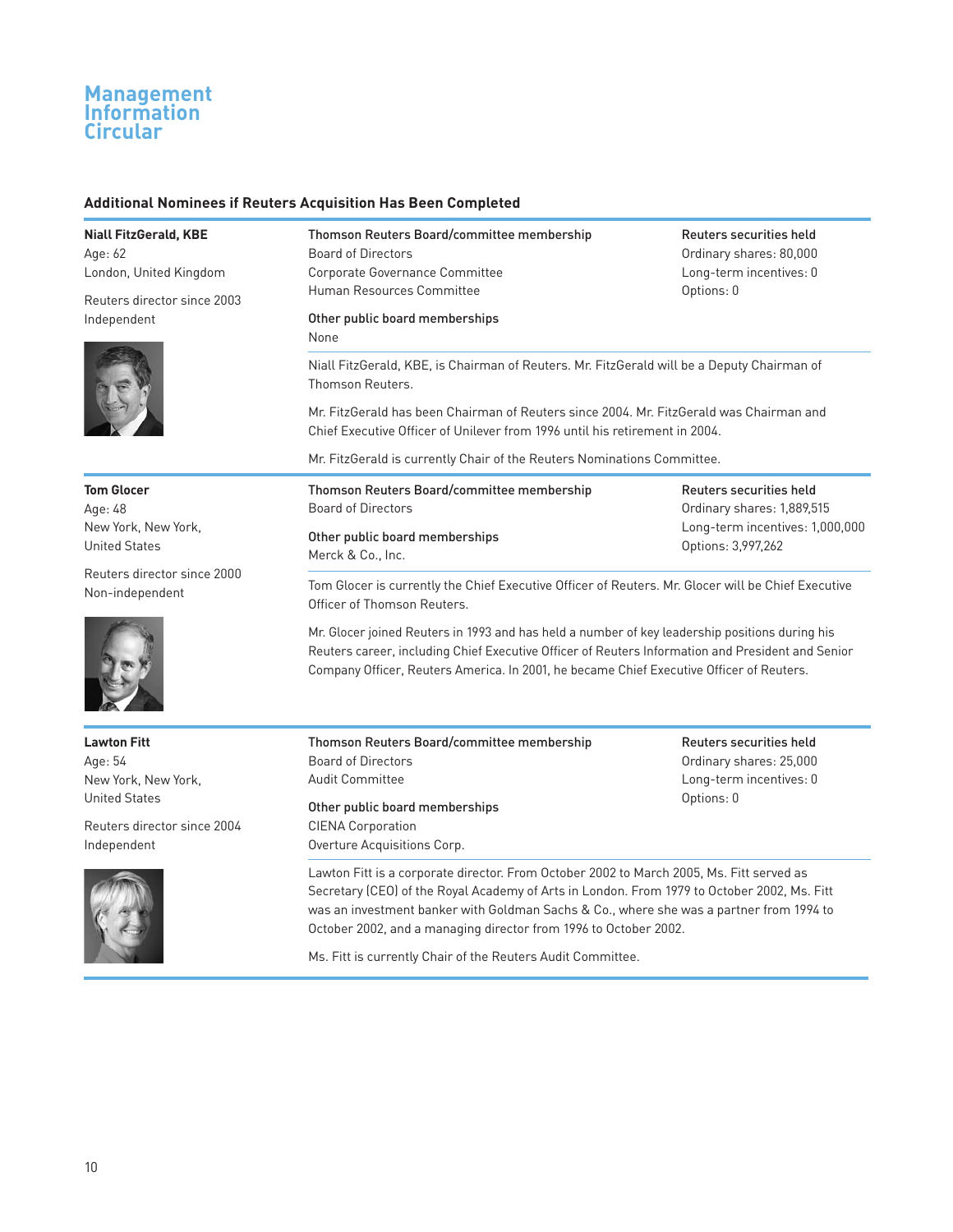#### **Sir Deryck Maughan** Age: 60 New York, New York, United States Reuters director since 2005 Independent Thomson Reuters Board/committee membership Board of Directors Corporate Goverance Committee Other public board memberships GlaxoSmithKline plc BlackRock Inc. Reuters securities held Ordinary shares: 0 Long-term incentives: 0 Options: 0 Sir Deryck Maughan is a Managing Director of Kohlberg Kravis Roberts & Co. Sir Deryck was Chairman and Chief Executive Officer of Citigroup International until 2004. Sir Deryck is currently a member of the Reuters Remuneration Committee. **Ken Olisa** Age: 56 London, United Kingdom Reuters director since 2004 Independent Thomson Reuters Board/committee membership Board of Directors Audit Committee Other public board memberships Open Text Corporation Eurasian Natural Resources Corporation PLC Reuters securities held Ordinary shares: 2,550 Long-term incentives: 0 Options: 0 Ken Olisa is the founder and Chairman of Restoration Partners Limited, a boutique technology merchant bank. Mr. Olisa was Chairman of Interregnum plc from 2000 to 2006 and Chief Executive Officer since its inception in 1992. Mr. Olisa is currently a member of the Reuters Audit Committee. **Richard L. Olver5** Age: 61 London, United Kingdom Reuters director since 1997 Independent Thomson Reuters Board/committee membership Board of Directors Human Resources Committee Other public board memberships BAE Systems PLC Reuters securities held Ordinary shares: 10,000 Long-term incentives: 0 Options: 0 Richard Olver is Chairman of BAE Systems PLC, a global defence and aerospace company. Mr. Olver was Deputy Group Chief Executive of BP PLC until 2004. He was also Chief Executive Officer of BP Exploration and Production Division between 1998 and 2002.

Mr. Olver is currently a member of the Reuters Audit and Nominations Committees.

5 Mr. Olver was a director of AOA Sidanco from June 1998 to June 1999. On January 28, 1999, AOA Sidanco filed for bankruptcy protection and subsequently came out of bankruptcy to merge with TNK to form TNK-BP Ltd.

11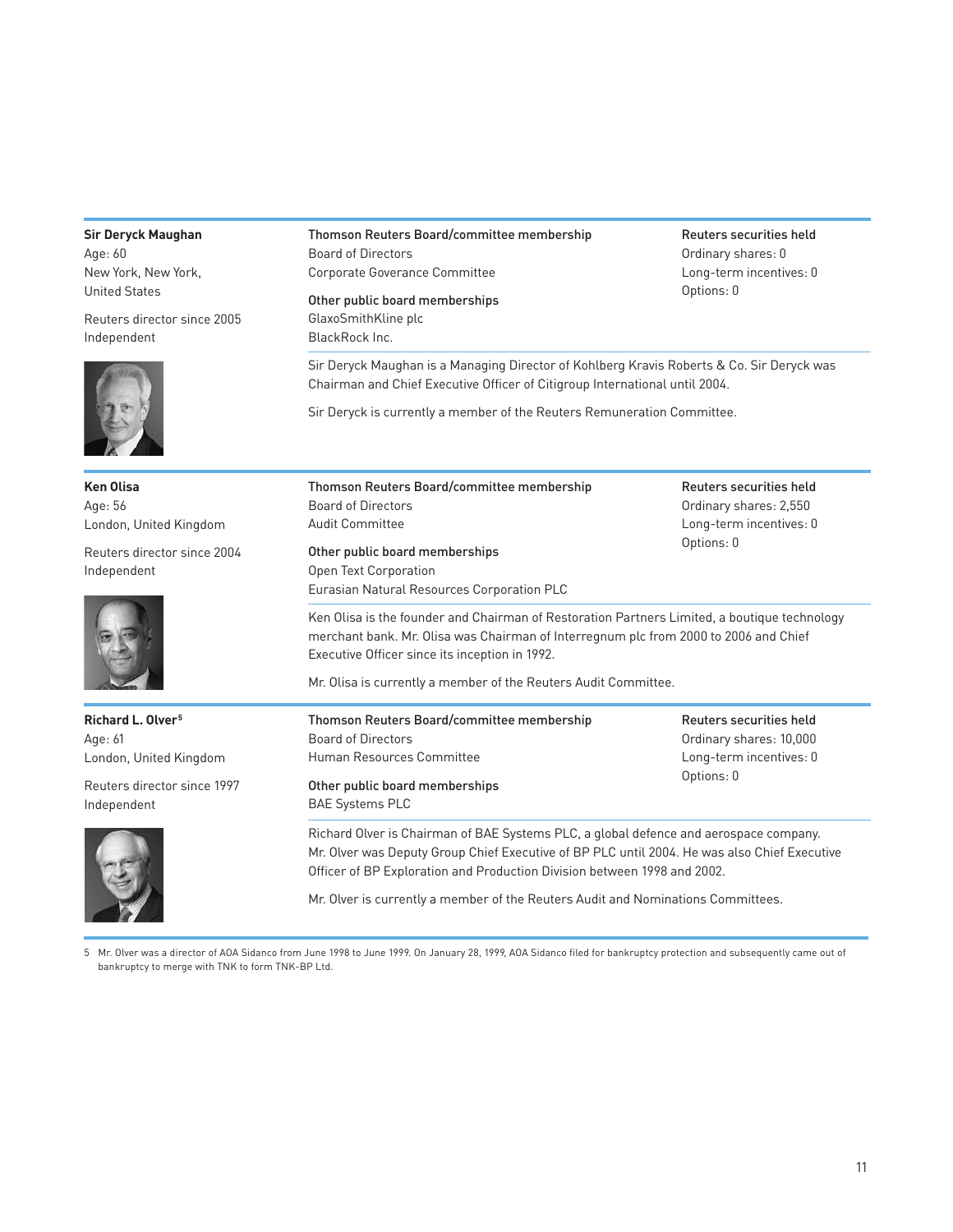### **Additional Nominees if Reuters Acquisition Has Not Been Completed**

**Ron D. Barbaro** Age: 76 Toronto, Ontario, Canada

Thomson director since 1993 Independent



**Robert D. Daleo** Age: 58 Alpine, New Jersey, United States

Thomson director since 2001 Non-independent



**Richard J. Harrington** Age: 61 Westport, Connecticut, United States

Thomson director since 1993 Non-independent



Other public board memberships The Brick Group Income Fund Northbridge Financial Corporation TransGlobal Life Insurance Company Thomson securities held Common shares: 25,000 RSUs: 0 DSUs: 15,809 Options: 0

Ron D. Barbaro is Chairman of The Brick Group Income Fund, a retail company, and is currently a member of the Thomson Audit and Corporate Governance Committees. Mr. Barbaro will retire from the Thomson board of directors upon completion of the proposed Reuters acquisition.

Prior to 2004, Mr. Barbaro was Chairman and Chief Executive Officer of the Ontario Lottery and Gaming Corporation.

| Other public board memberships | Thomson securities held |
|--------------------------------|-------------------------|
| Equifax Inc.                   | Common shares: 4.921    |
|                                | RSUs: 176.676           |
|                                | DSUs: 67.869            |
|                                | Options: 873,830        |

Robert D. Daleo is currently Executive Vice President and Chief Financial Officer of Thomson. Mr. Daleo will retire from the Thomson board of directors and will be Chief Financial Officer of Thomson Reuters upon completion of the proposed Reuters acquisition.

Mr. Daleo began his career with Thomson in January 1994 when he joined Thomson Newspapers as Senior Vice President and Chief Financial Officer. In November 1998, Mr. Daleo became Chief Financial Officer of Thomson.

| Other public board memberships | Thomson securities held |
|--------------------------------|-------------------------|
| Xerox Corporation              | Common shares: 15,100   |
|                                | RSUs: 257.606           |
|                                | DSUs: 490.506           |
|                                | Options: 2,501,700      |

Richard J. Harrington is currently President and Chief Executive Officer of Thomson. Mr. Harrington will retire from the Thomson board of directors and from his position as Thomson's President and Chief Executive Officer upon completion of the proposed Reuters acquisition.

Mr. Harrington joined Thomson in 1982. He has held a number of key leadership positions during his Thomson career, including President and Chief Executive Officer of Thomson Newspapers. In October 1997, he became President and Chief Executive Officer of Thomson.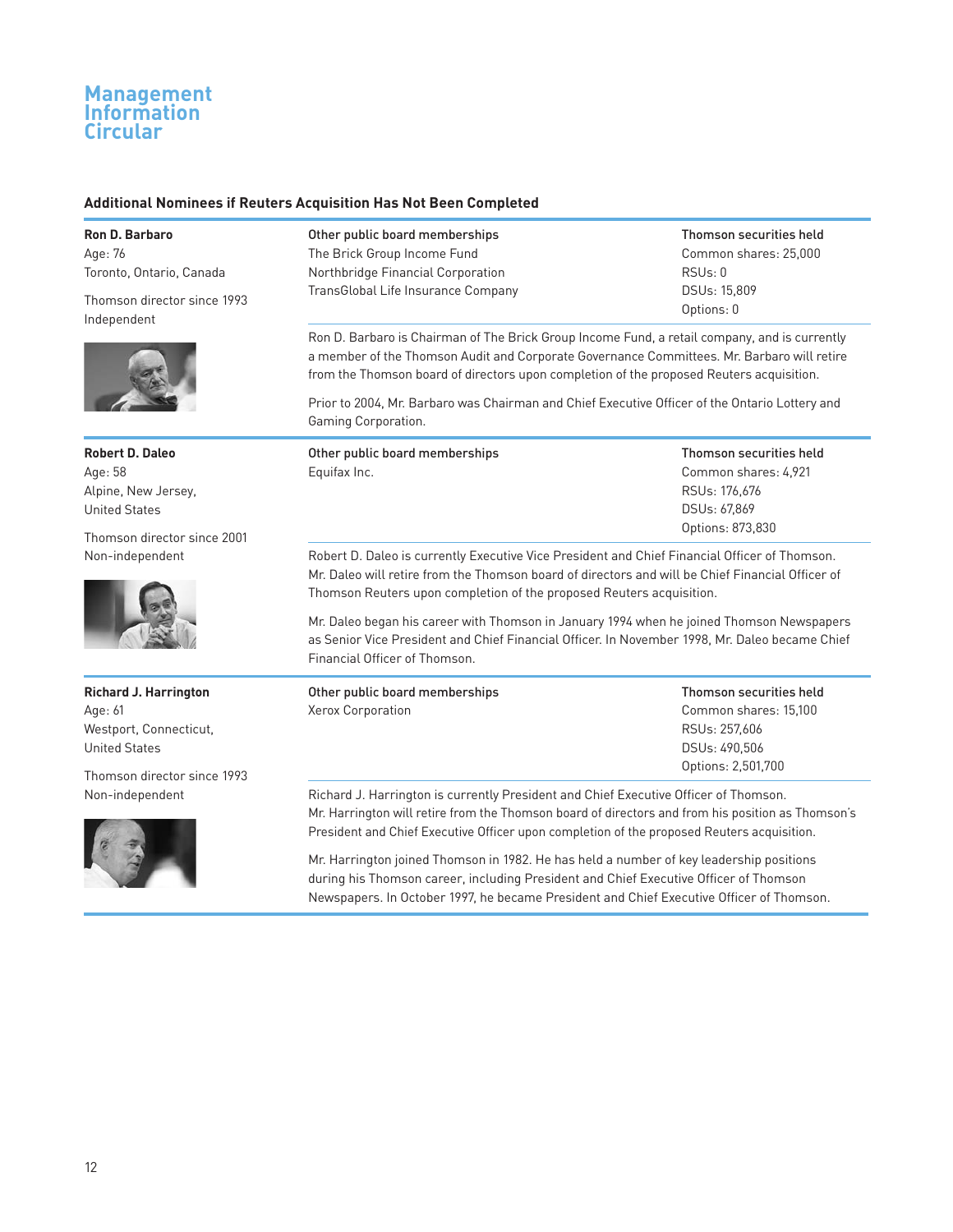#### **V. Maureen**

**Kempston Darkes, O.C.** Age: 59 Miami, Florida, United States

Thomson director since 1996 Independent



**Michael J. Sabia**<sup>6</sup> Age: 54 Montreal, Quebec, Canada

Thomson director since 2006 Independent



**Richard M. Thomson, O.C.7** Age: 74 Toronto, Ontario, Canada

Thomson director since 1984 Independent



Other public board memberships Canadian National Railway Company Thomson securities held Common shares: 500 RSUs: 0 DSUs: 18,900 Options: 0

V. Maureen Kempston Darkes, O.C., is Group Vice President, General Motors Corporation and President of GM Latin America, Africa and the Middle East, an automobile manufacturer. Ms. Kempston Darkes is currently a member of the Thomson Corporate Governance and Human Resources Committees. Ms. Kempston Darkes will retire from the Thomson board of directors upon completion of the proposed Reuters acquisition.

Previously, Ms. Kempston Darkes was President and General Manager of General Motors of Canada Limited.

| Other public board memberships             | Thomson securities held |
|--------------------------------------------|-------------------------|
| BCE Inc.                                   | Common shares: 0        |
| Bell Canada                                | RSUs:0                  |
| <b>Clearwire Corporation</b>               | DSUs: 3.600             |
| <b>Bell Aliant Regional Communications</b> | Options: 0              |

Michael J. Sabia is President and Chief Executive Officer of BCE Inc. as well as Chief Executive Officer of Bell Canada, both of which are communications companies. Mr. Sabia is currently a member of the Thomson Human Resources Committee. Mr. Sabia will retire from the Thomson board of directors upon completion of the proposed Reuters acquisition.

| Other public board memberships | Thomson securities held |  |  |
|--------------------------------|-------------------------|--|--|
| Nexen Inc.                     | Common shares: 31,700   |  |  |
|                                | RSUs: 0                 |  |  |
|                                | DSUs: 23,461            |  |  |
|                                | Options: 0              |  |  |

Richard M. Thomson, O.C. is a corporate director of Thomson and is currently a member of the Thomson Audit Committee and Human Resources Committee. Mr. Thomson will retire from the Thomson board of directors upon completion of the proposed Reuters acquisition.

Previously, Mr. Thomson was Chairman and Chief Executive Officer of The Toronto-Dominion Bank.

6 Mr. Sabia was a director and officer of Teleglobe Communications Corporation and Teleglobe Inc. from February 2002 to April 2002. In May 2002, both of these companies filed for bankruptcy protection under the Companies' Creditors Arrangement Act (Canada) and Chapter 11 of the U.S. Bankruptcy Code.

7 Richard M. Thomson is not related to David Thomson and Peter Thomson.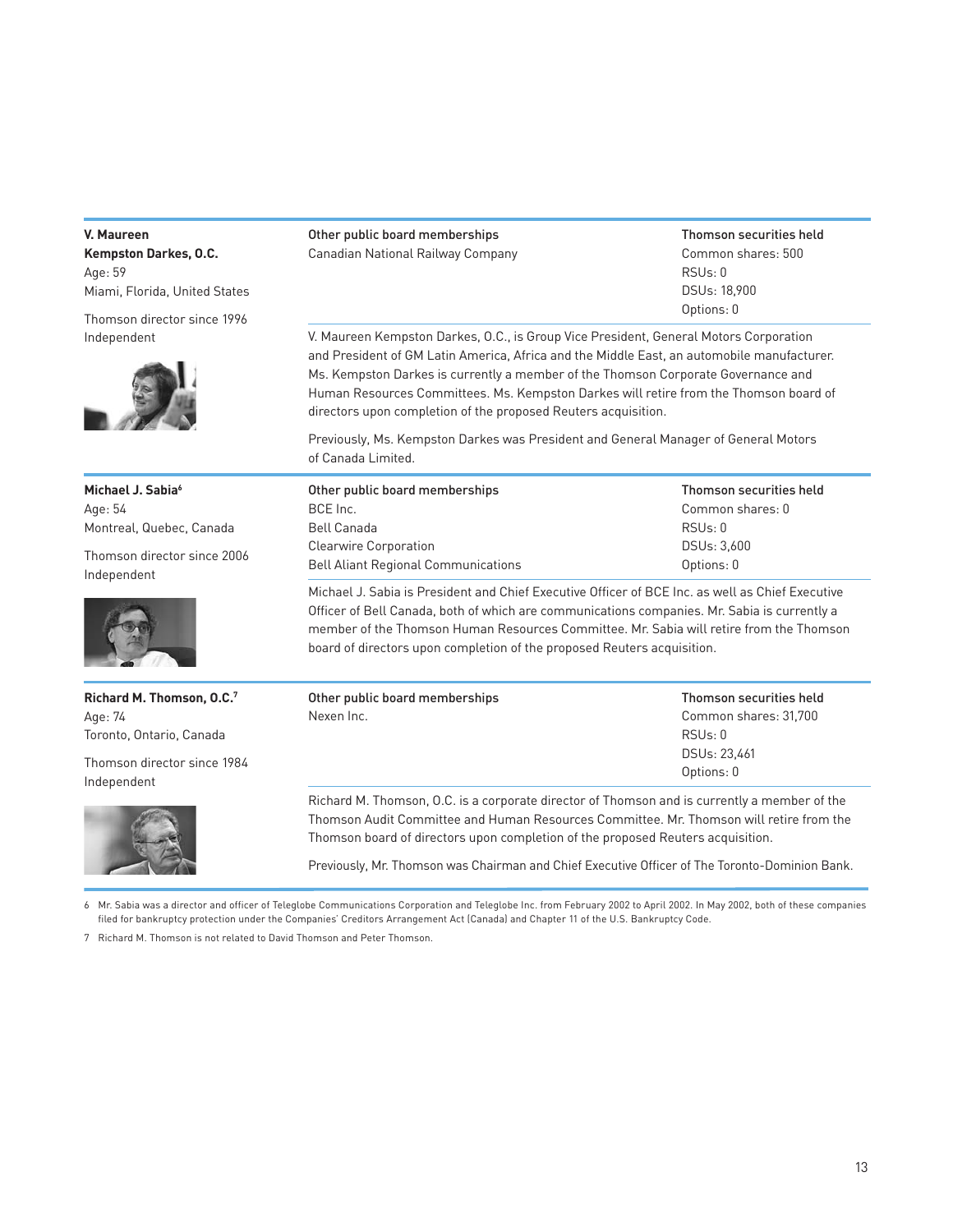**DSUs.** For more information on DSUs held by our non-management directors, please see the section of this circular entitled "Compensation of Directors". Messrs. Harrington and Daleo hold their DSUs under our deferred compensation plan. Options and RSUs are issued under our stock incentive plan. For more information on our deferred compensation plan and stock incentive plan, please see the section of this circular entitled "Report on Executive Compensation".

**Majority voting.** In February 2007, our board adopted a policy which provides that if a director does not receive the support of a majority of the votes cast at the annual meeting of shareholders, the director will tender his or her resignation to the Chairman of our board, to be effective when accepted by the board. The Corporate Governance Committee will consider the director's offer to resign and make a recommendation to the board as to whether to accept it. The board will have 90 days from the annual meeting to make and publicly disclose its decision. Following completion of the proposed Reuters acquisition, a similar policy will apply to directors serving on the Thomson Reuters board.

## **APPOINTMENT OF AUDITORS**

It is recommended that the Canadian firm of PricewaterhouseCoopers LLP be appointed as the auditors of our company and, assuming the proposed Reuters acquisition is completed prior to the meeting, that the UK firm of PricewaterhouseCoopers LLP be appointed as auditors of Thomson Reuters PLC, each to hold office until the next annual meetings of shareholders of Thomson Reuters. It is also recommended that the directors be authorized to fix the auditors' remuneration. PricewaterhouseCoopers LLP (Canada) have been Thomson's auditors since its incorporation in 1977 and PricewaterhouseCoopers LLP (UK) have been Reuters' auditors since 1988.

Fees payable by our company to PricewaterhouseCoopers LLP (Canada) and its affiliates for the years ended December 31, 2007 and 2006 were as follows:

| (in millions of U.S. dollars) | 2007   | 2006   |
|-------------------------------|--------|--------|
| Audit fees                    | \$13.7 | \$21.1 |
| Audit-related fees            | 19.0   | 11.5   |
| Tax fees                      | 10.9   | 7.4    |
| All other fees                | 0.2    | 0.1    |
| Total                         | \$43.8 | \$40.1 |

Fees payable by Reuters to PricewaterhouseCoopers LLP (UK) and its affiliates for the years ended December 31, 2007 and 2006 were as follows:

| (in millions of pounds) | 2007 | 2006 |
|-------------------------|------|------|
| Audit fees              | £4.4 | £3.9 |
| Audit-related fees      | 0.2  | 0.4  |
| Tax fees                | 0.7  | 1.0  |
| All other fees          | 3.5  | 0.2  |
| Total                   | £8.8 | £5.5 |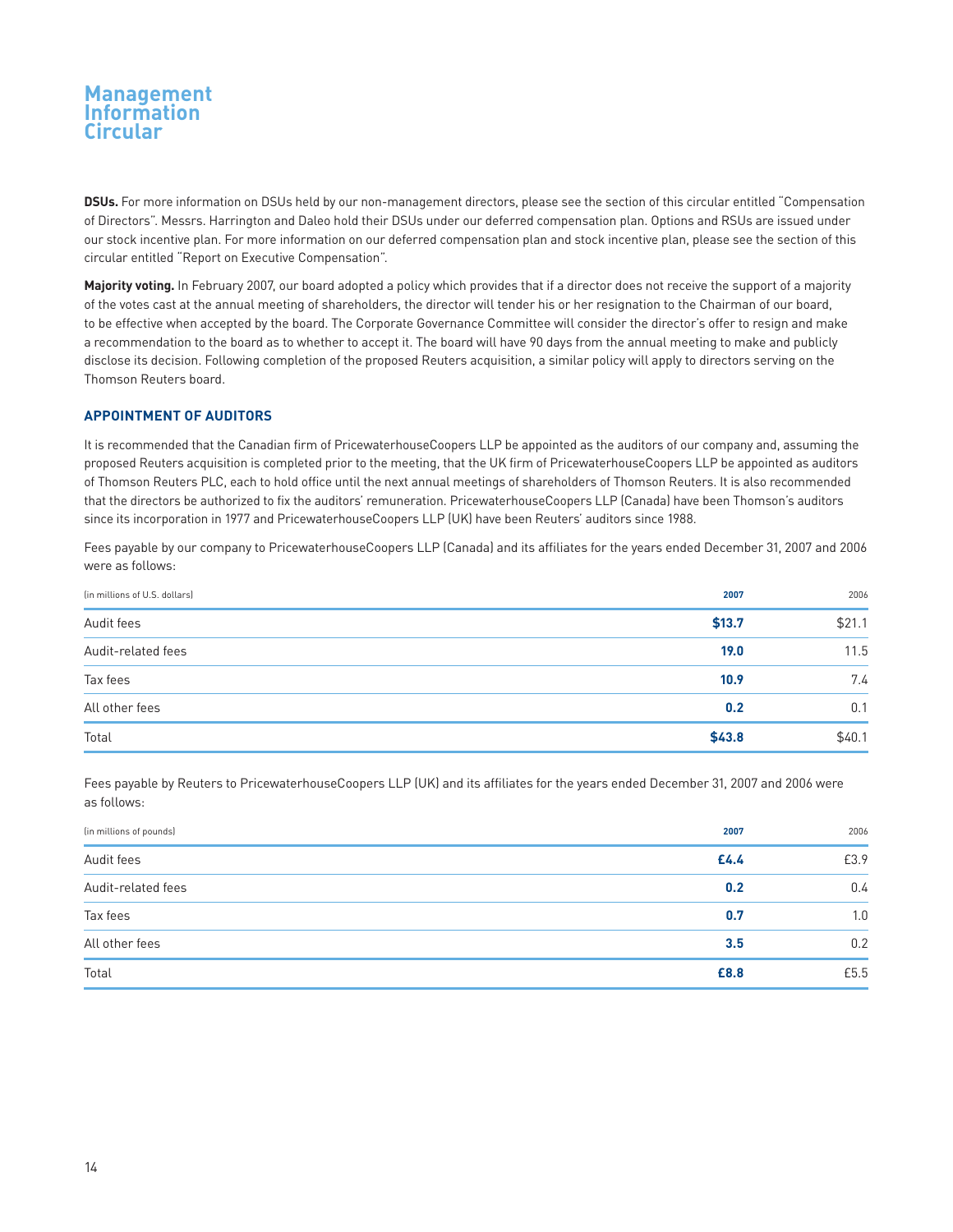The following are descriptions of fees payable by our company to PricewaterhouseCoopers LLP in 2007 and 2006.

#### **Audit Fees**

These audit fees were for professional services rendered for the audits of consolidated financial statements, reviews of interim financial statements included in periodic reports, audits related to internal control over financial reporting, and services that generally only the independent auditors can reasonably provide, such as comfort letters, statutory audits, consents, and assistance and review of documents filed with securities regulatory authorities.

### **Audit-related Fees**

These audit-related fees were for assurance and related services that are reasonably related to the performance of the audit or review of the financial statements and are not reported under the "audit fees" category above. These services included advisory services related to internal control over financial reporting, audits of various employee benefit plans, transaction due diligence, subsidiary audits and other services related to acquisitions and dispositions.

#### **Tax Fees**

Tax fees were for tax compliance, tax advice and tax planning. These services included the preparation and review of corporate and expatriate tax returns, assistance with tax audits and transfer pricing matters, advisory services relating to federal, state, provincial and international tax compliance, customs and duties, and restructurings, mergers and acquisitions.

#### **All Other Fees**

Fees disclosed in the tables above under the item "all other fees" were for services other than the audit fees, audit-related fees and tax fees described above. These services included:

- authoring content for inclusion in certain of our products and services; and
- French translations of our financial statements, MD&A and financial information included in our prospectuses and other offering documents.

#### **Pre-approval Policies and Procedures**

Our Audit Committee is responsible for overseeing the work of the independent auditors and considers whether the provision of services other than audit services is compatible with maintaining the auditors' independence. The Audit Committee has adopted a policy regarding its pre-approval of all audit and permissible non-audit services provided by the independent auditors. The policy gives detailed guidance to management as to the specific types of services that have been pre-approved by the Audit Committee. The policy requires the Audit Committee's specific pre-approval of all other permitted types of services that have not already been pre-approved. Senior management periodically provides the Audit Committee with a summary of services provided by the independent auditors in accordance with the preapproval policy. The Audit Committee's charter delegates to its Chair the authority to evaluate and approve engagements in the event that the need arises for approval between Audit Committee meetings. If the Chair approves any such engagements, he must report his approval decisions to the full Audit Committee at its next meeting.

Following completion of the proposed Reuters acquisition, the Audit Committee of Thomson Reuters will adopt a similar policy regarding pre-approval of all audit and permissible non-audit services to be performed by the independent auditors.

For the year ended December 31, 2007, none of our audit-related, tax or all other fees described above made use of the de minimis exception to pre-approval provisions contained in Rule 2-01(c)(7)(i)(C) of SEC Regulation S-X or Section 2.4 of the Canadian Securities Administrators' Multilateral Instrument 52-110 (Audit Committees).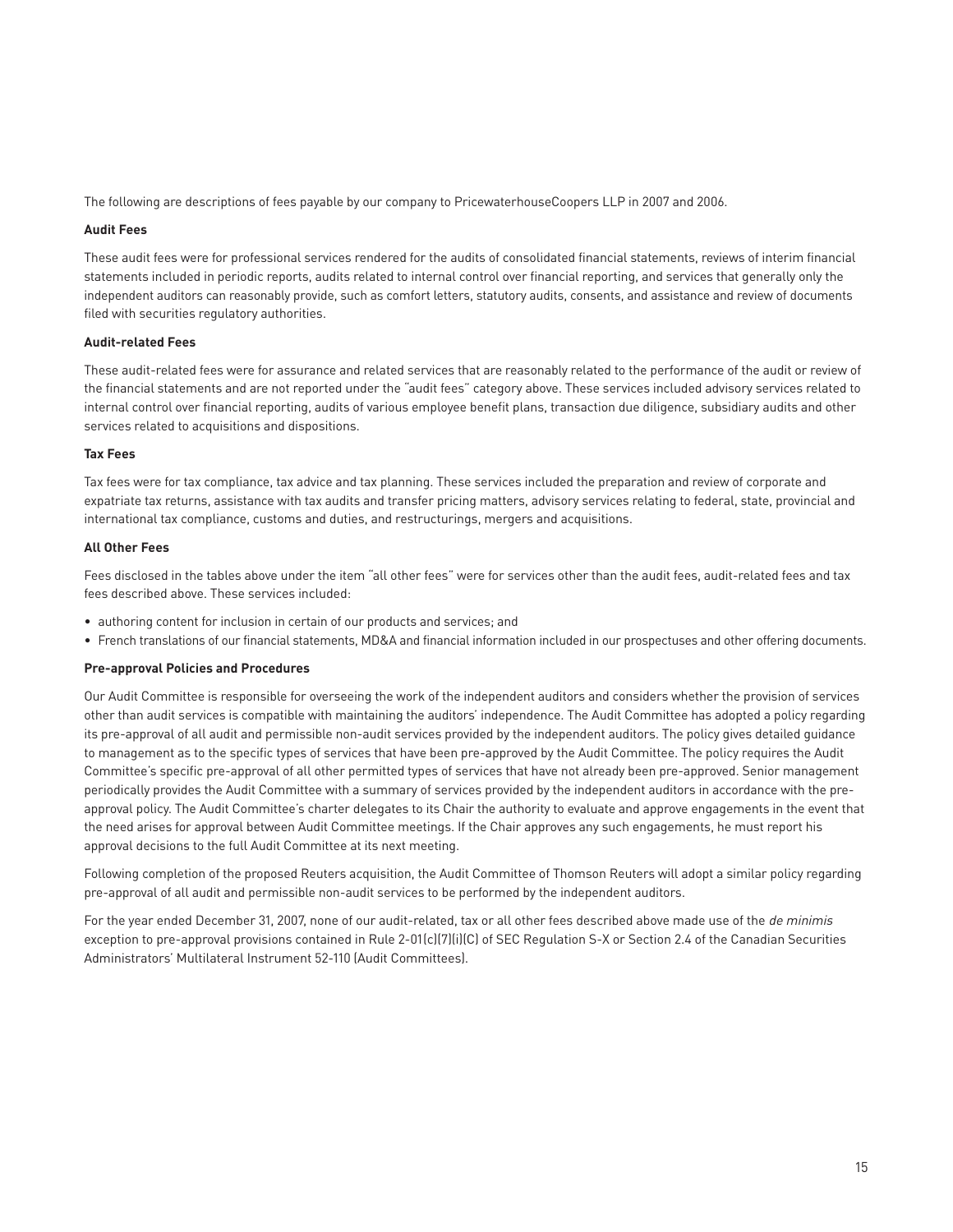## **EXECUTIVE COMPENSATION**

This section describes our executive compensation for the year ended December 31, 2007. For information on executive compensation policies and practices relating to Thomson Reuters following completion of the proposed Reuters acquisition, please see the "Report on Executive Compensation" section of this circular.

### **SUMMARY COMPENSATION TABLE**

The following table discloses compensation earned during the last three years by Thomson's President and Chief Executive Officer, Chief Financial Officer and next three most highly compensated executive officers who were serving as executive officers as of December 31, 2007. In this section, these individuals are referred to as the named executive officers. All dollar amounts are in U.S. dollars unless otherwise indicated.

|                                                        |      |                          | Annual compensation     |                                                     | Long-term compensation                                          |                                                                           |                                   |                                      |
|--------------------------------------------------------|------|--------------------------|-------------------------|-----------------------------------------------------|-----------------------------------------------------------------|---------------------------------------------------------------------------|-----------------------------------|--------------------------------------|
| Name and principal position                            |      |                          |                         |                                                     |                                                                 | Awards                                                                    | Payouts                           |                                      |
|                                                        | Year | Salary (\$) <sup>1</sup> | Bonus $(\frac{4}{3})^2$ | Other annual<br>compen-<br>sation (\$) <sup>3</sup> | Securities<br>under<br>options/SARs<br>qranted (#) <sup>4</sup> | Shares or<br>units subject<br>to resale<br>restrictions (\$) <sup>5</sup> | LTIP<br>payouts (\$) <sup>6</sup> | All other<br>compen-<br>sation (\$)7 |
| <b>Richard J. Harrington</b>                           | 2007 | 1,445,654                | 1,524,116               | 229,600                                             | 221,700                                                         | 2,540,152                                                                 | 1,706,400                         | 439,042                              |
| President and                                          | 2006 | 1,420,000                | 1,662,820               | 258,602                                             | 265,000                                                         | 1,921,500                                                                 | 1,551,286                         | 419,634                              |
| <b>Chief Executive Officer</b><br>of Thomson           | 2005 | 1,372,000                | 1,413,160               | 267,992                                             |                                                                 |                                                                           | 1.200.259                         | 224,306                              |
| <b>Robert D. Daleo</b>                                 | 2007 | 853,269                  | 1,352,460               | 118,460                                             | 130,830                                                         | 892,037                                                                   | 1,007,200                         | 183,482                              |
| <b>Executive Vice President</b>                        | 2006 | 838,000                  | 981.298                 | 128,931                                             | $\overline{\phantom{m}}$                                        | 1,573,709                                                                 | 914,870                           | 122,750                              |
| and Chief Financial Officer<br>of Thomson              | 2005 | 810,000                  | 834.300                 | 150,663                                             | 125,000                                                         |                                                                           | 706,212                           | 124,125                              |
| James C. Smith <sup>8</sup>                            | 2007 | 784,615                  | 1,243,450               | 58,505                                              | 120,310                                                         | 820.435                                                                   | 807.000                           | 46,715                               |
| <b>Executive Vice President</b>                        | 2006 | 625,000                  | 731.875                 | 63,195                                              | $\overline{\phantom{m}}$                                        | 1,441,109                                                                 | 662,226                           | 6,710                                |
| and Chief Operating Officer<br>of Thomson              | 2005 | 592,500                  | 610,275                 | 66,761                                              | 100,000                                                         | 507,650                                                                   | 497,216                           | 7,003                                |
| Michael E. Wilens <sup>9</sup>                         | 2007 | 784,615                  | 1,243,450               | 44,024                                              | 120,310                                                         | 820,435                                                                   | 1,486,366                         | 102,928                              |
| <b>Executive Vice President</b>                        | 2006 | 736,549                  | 862,498                 | 81,425                                              | $\qquad \qquad -$                                               | 1,800,446                                                                 | 1,336,174                         | 6,600                                |
| and Chief Technology Officer<br>of Thomson             | 2005 | 693,000                  | 691,268                 | 22,162                                              | 75,000                                                          |                                                                           | 1,027,939                         | 7,340                                |
| Sharon T. Rowlands <sup>10</sup>                       | 2007 | 819,433                  | 1,671,000               | 45,997                                              | 94,230                                                          | 642,710                                                                   | 1,600,334                         | 138,705                              |
| President and                                          | 2006 | 805.000                  | 1,015,105               | 111,592                                             | $\overline{\phantom{m}}$                                        | 1,264,347                                                                 | 1,425,561                         | 94,530                               |
| <b>Chief Executive Officer</b><br>of Thomson Financial | 2005 | 760,000                  | 787.605                 | 195,768                                             | 125,000                                                         | 854,750                                                                   | 1,076,427                         | 585,581                              |

1 2007 salary amounts for each named executive officer reflect one less week of earnings compared to previous years due to the adoption in 2007 of a new payroll cycle.

2 Annual cash bonus payouts are with respect to performance during the year shown. Payouts are typically made in the first quarter after the end of the year, following certification of the achievement of applicable performance goals. Annual bonus amounts for Messrs. Daleo, Smith and Wilens also include the value of time-based RSUs awarded to each of them in the first quarter of 2008, based on our company's financial performance in 2007. In 2007, the Human Resources Committee decided to enhance the annual bonus opportunities for these named executive officers through the ability for each of them to receive a payout in the form of RSUs. The number and value of these RSUs, based on the closing price of our common shares on the New York Stock Exchange on the date of the grant multiplied by the number of units granted, were 12,240 RSUs valued at \$452,880 for Mr. Daleo; 11,250 RSUs valued at \$416,250 for Mr. Smith; and 11,250 RSUs valued at \$416,250 for Mr. Wilens. These RSUs will vest on March 14, 2011. For more information on these special RSU grants, please see the "Annual Incentive Bonus" subsection of the "Report on Executive Compensation" section of this circular.

3 Mr. Harrington received life insurance-related tax reimbursements of \$109,794 in 2007, \$118,906 in 2006 and \$114,807 in 2005. Mr. Daleo received life insurance-related tax reimbursements of \$61,400 in 2007, \$66,076 in 2006 and \$64,326 in 2005. Mr. Daleo also received \$37,712 in 2005 for reimbursement of club dues. Mr. Smith received tax preparation and financial planning assistance of \$18,117 in 2007, \$17,467 in 2006 and \$17,957 in 2005. Mr. Smith also received use of a leased car valued at \$16,500 in 2007, \$16,300 in 2006 and \$22,986 in 2005. Mr. Wilens received tax preparation and financial planning assistance of \$23,341 in 2007 and \$17,162 in 2005. Mr. Wilens also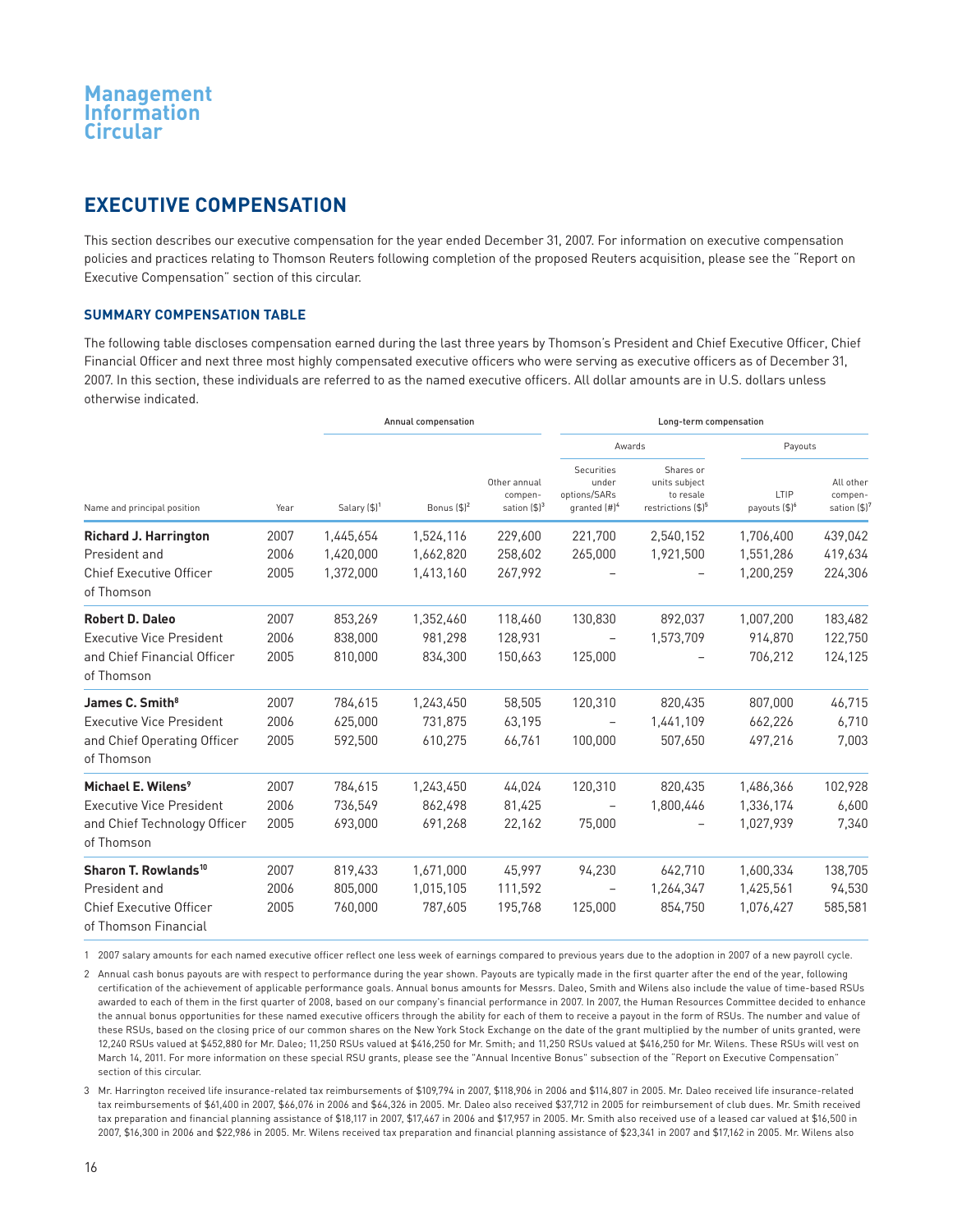received \$42,803 in 2006 related to his relocation to our corporate headquarters. Ms. Rowlands received tax preparation and financial planning assistance of \$22,573 in 2007 and \$21,887 in 2006. Ms. Rowlands received \$11,932 in 2007 of executive medical benefits and \$86,022 in 2005 for reimbursement of travel and commuting expenses. Ms. Rowlands received tax reimbursements related to her children's private school tuition of \$79,008 and \$76,009 in 2006 and 2005, respectively.

- 4 In February 2006, we granted Mr. Harrington 265,000 options. Mr. Harrington ordinarily would have received options in December 2005 as part of our annual grant, but the Human Resources Committee of the Board of Directors required additional time to formulate a new long-term incentive plan design. No other named executive officers received options or phantom stock units (SARs) in 2006, as the Human Resources Committee decided to change the timing for our annual grant from December 2006 to February 2007.
- 5 Amounts represent the dollar value of RSUs issued during 2007, 2006 and 2005, based on the closing price of our common shares on the New York Stock Exchange on the grant dates multiplied by the number of RSUs granted.

In 2007 and 2006, we granted performance RSUs (PRSUs) as part of our long-term incentive program. For our named executive officers, PRSUs represent 50% of the long-term incentive award, with the remaining 50% granted in the form of stock options. PRSUs granted in 2007 and 2006 vest in March 2010 and March 2009, respectively, and entitle the holder to receive Thomson common shares. For more information on PRSUs granted in 2007 to our named executive officers, please see the "Long-Term Incentive Plan – Awards in 2007" table contained in this section of the circular. For additional information about our PRSUs, please see the "Long-Term Incentive Bonus" subsection of the "Report on Executive Compensation" section of this circular.

Our other RSU grants to certain named executive officers in 2007, 2006 and 2005 have been time-based awards. In February 2007, we granted 24,100 RSUs to Mr. Harrington. All of these RSUs will vest on February 22, 2009. In February 2006, we granted 27,500 RSUs to Mr. Daleo, 27,500 RSUs to Mr. Smith, 27,500 to Mr. Wilens and 20,000 to Ms. Rowlands. One-third of these will vest on each of February 24, 2009, 2011 and 2013. In March 2005, we granted 20,000 RSUs to Ms. Rowlands. One-third of these vested on March 4, 2008 and one-third will vest on each of March 4, 2010 and 2012. In May 2005, we granted 10,000 RSUs to Mr. Smith. One-third of these will vest on each of May 5, 2008, 2010 and 2012. In December 2005, we granted an additional 5,000 RSUs to Mr. Smith and 5,000 RSUs to Ms. Rowlands. One-third of these will vest on each of December 28, 2008, 2010 and 2012. For additional information about our time-based RSUs, please see the "Equity-Based Compensation Plans" subsection of the "Report on Executive Compensation" section of this circular.

RSUs (both time-based and PRSUs) accumulate additional units based on notional equivalents of dividends paid on our common shares. Additional RSUs resulting from dividends vest to the same extent as the RSUs that resulted in the crediting of such additional RSUs.

The following table sets forth the aggregate number and the value of RSUs held by our named executive officers as of December 31, 2007, based on the closing price of our common shares on the New York Stock Exchange on December 31, 2007, which was the last trading day of the year. RSU amounts below include additional units received from notional dividend equivalents. In 2007, we granted the following additional units from notional dividend equivalents to our named executive officers: Mr. Harrington: 2,323; Mr. Daleo: 1,394; Mr. Smith: 1,655; Mr. Wilens: 1,509; and Ms. Rowlands: 1,718.

| Name          | Time-based<br>RSU <sub>s</sub> [#] | Performance<br>$RSUs [#]*$ | Value [\$]* |
|---------------|------------------------------------|----------------------------|-------------|
| R. Harrington | 24.539                             | 88,211                     | 4.594.563   |
| R. Daleo      | 28.635                             | 35.316                     | 2,606,003   |
| J. Smith      | 44.526                             | 30.011                     | 3.037.383   |
| M. Wilens     | 28.635                             | 39.750                     | 2.786.689   |
| S. Rowlands   | 47.371                             | 28.787                     | 3.103.439   |

\* Assumes vesting of PRSUs at the target amount (100%). For additional information about our PRSUs, please see the "Long-Term Incentive Bonus" subsection of the "Report on Executive Compensation" section of this circular.

- 6 Long-term cash incentive bonus payouts are with respect to performance periods ending on December 31 of the year shown. These payouts are typically made in the first quarter after the end of the performance period, following certification of the achievement of the applicable performance goals. For more information on long-term incentive bonus awards, please see the "Long-Term Incentive Plan – Awards in 2007" table contained in this section of the circular and the "Long-Term Incentive Bonus" subsection of the "Report on Executive Compensation" section of this circular.
- 7 Amounts for 2007, 2006 and 2005 include premiums that we paid for life insurance policies on behalf of Messrs. Harrington and Daleo. We will not recover premiums paid. For more information, please see the "Insurance Policies" subsection of the "Executive Compensation" section of this circular. The amounts in this column also include our matching contributions under our company-sponsored U.S. employees' 401(k) retirement savings plan and deferred compensation plan on behalf of the named executive officers. Under our deferred compensation plan, if a participant elects to convert deferred cash into DSUs, our company credits his or her plan account with a 10% DSU match, which matching units generally vest over a period of four years. Matching contributions made by our company on behalf of our named executive officers are valued in U.S. dollars on the date that the officer converted deferred cash into DSUs.

The amounts for Mr. Harrington in 2007, 2006 and 2005 include payments of premiums of \$233,002, \$213,006 and \$217,096, respectively, in connection with his life insurance policy. Our matching contributions for Mr. Harrington under our U.S. employees' 401(k) retirement savings plan in 2007, 2006, and 2005 were \$5,840, \$6,600 and \$7,210, respectively. In 2007 and 2006, we granted 5,000 and 5,073 matching DSUs to Mr. Harrington with an aggregate value of \$200,200 and \$200,028, respectively, on the grant dates.

The amounts for Mr. Daleo in 2007, 2006 and 2005 include payments of premiums of \$126,732, \$116,150 and \$117,825, respectively, in connection with his life insurance policy. Our matching contributions for Mr. Daleo under our U.S. employees' 401(k) retirement savings plan in 2007, 2006 and 2005 were \$6,750, \$6,600 and \$6,300, respectively. In 2007, we granted 1,212 matching DSUs to Mr. Daleo with an aggregate value of \$50,000 on the grant date.

The amounts for Mr. Smith in 2007, 2006 and 2005 include payments of premiums of \$1,672, \$281 and \$1,003, respectively, in connection with his life insurance policy. Our matching contributions for Mr. Smith under our U.S. employees' 401(k) retirement savings plan in 2007, 2006, and 2005 were \$6,643, \$6,429 and \$6,000, respectively. In 2007, we granted 1,017 matching DSUs to Mr. Smith with an aggregate value of \$38,400 on the grant date.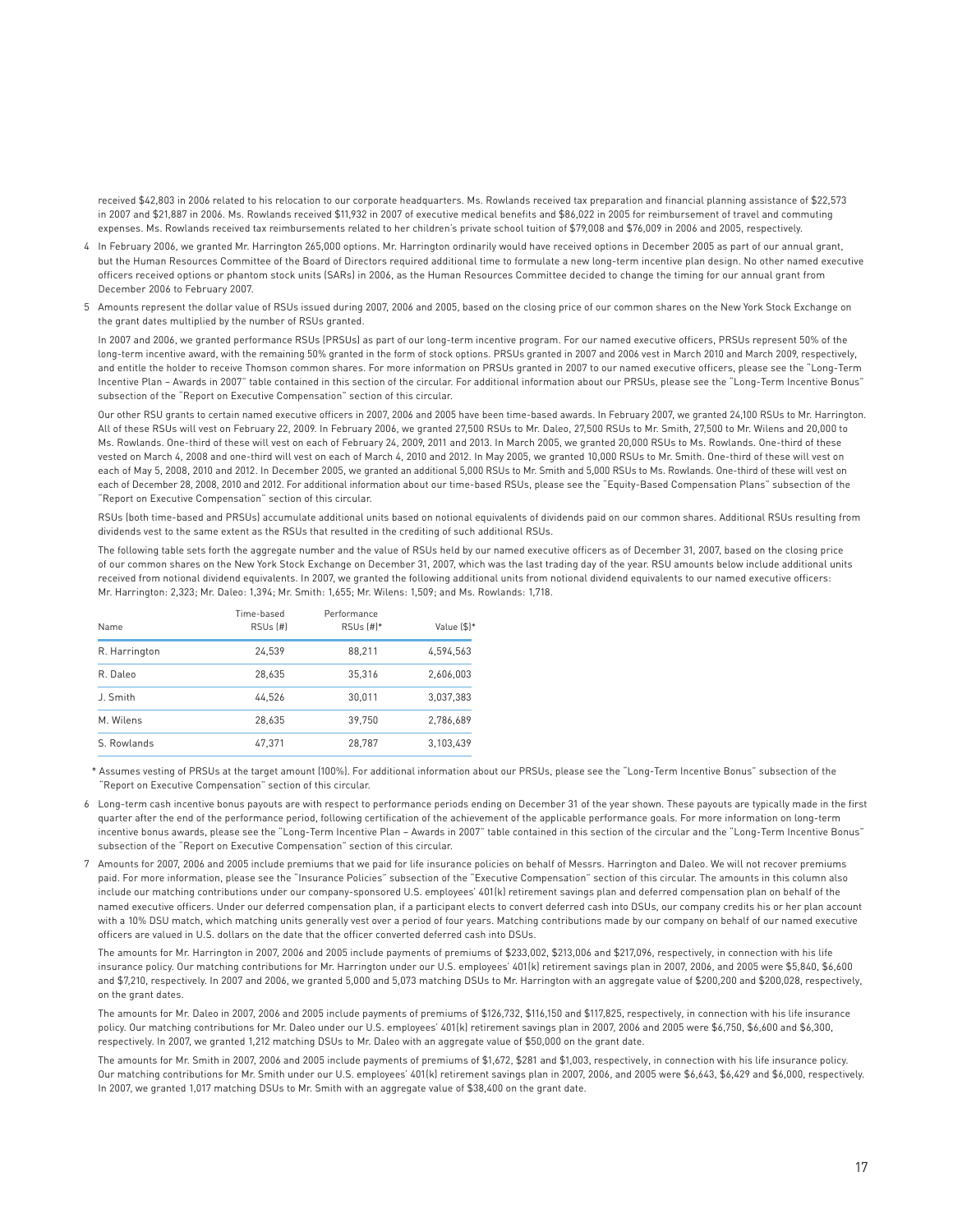The amounts for Mr. Wilens in 2007 and 2005 include payments of premiums of \$1,925 and \$966, respectively, in connection with his life insurance policy. Our matching contributions for Mr. Wilens under our U.S. employees' 401(k) retirement savings plan in 2007, 2006 and 2005 were \$6,653, \$6,600 and \$6,374, respectively. In 2007, we granted 2,500 matching DSUs to Mr. Wilens with an aggregate value of \$94,350 on the grant date.

The amounts for Ms. Rowlands in 2007, 2006 and 2005 include payments of premiums of \$1,662, \$951 and \$1,581, respectively, in connection with her life insurance policy. Our matching contributions for Ms. Rowlands under our U.S. employees' 401(k) retirement savings plan in 2007, 2006 and 2005 were \$6,643, \$6,429 and \$6,300, respectively. The amounts for Ms. Rowlands for 2006 and 2005 include \$87,150 and \$77,700, respectively, of reimbursement for private school tuition for her children. In 2005, we contributed \$500,000 to Ms. Rowlands' deferred compensation plan account in connection with a buy-out arrangement amendment related to her apartment in New York, New York. In 2007, we granted 3,200 matching DSUs to Ms. Rowlands with an aggregate value of \$130,400 on the grant date.

- 8 Mr. Smith previously served as President and Chief Executive Officer of Thomson Learning's Academic and Reference Group in 2005 and 2006. Before that, Mr. Smith was Executive Vice President, Human Resources and Administration of Thomson.
- 9 From 2000 to 2006, Mr. Wilens was President and Chief Executive Officer of Thomson Legal & Regulatory's North American Legal organization.
- 10 Ms. Rowlands has been President of Thomson Financial since 2000. She became Thomson Financial's Chief Executive Officer in 2005. Prior to being named President and Chief Executive Officer of Thomson Financial, she was President and Chief Operating Officer of Thomson Financial.

### **LONG-TERM INCENTIVE PLAN – AWARDS IN 2007**

In 2007, we granted long-term incentive awards to our named executive officers that were comprised 50% in performance restricted share units (PRSUs) and 50% in stock options. The table below sets forth information regarding PRSU awards granted in 2007 to all of our named executive officers. Information on stock option grants in 2007 is set forth in the table below titled "Option/SAR Grants in 2007".

While PRSU awards are granted in terms of number of units, we have also provided the dollar value of the threshold, target and maximum amounts for each award based on US\$40.75, the closing price of our common shares on December 31, 2007, which was the last trading day of the year.

Due to the Reuters acquisition, our board of directors recently determined that all PRSUs issued in 2007 as long-term incentive awards will vest on March 1, 2010 at the target amount (100%). There will be no adjustments up or down due to performance. The board made this decision because the Reuters acquisition will materially affect performance targets. When originally granted in 2007, the final number of vested PRSUs was contemplated to vary from 0% to 200% of the initial number awarded, based 50% on our adjusted earnings per share (EPS) growth and 50% on our return on invested capital (ROIC) performance over the three-year performance period (January 1, 2007 through December 31, 2009).

|                       | Securities.                  | Performance<br>or other period |                  | Estimated future payouts under<br>non-securities price-based plans |                |
|-----------------------|------------------------------|--------------------------------|------------------|--------------------------------------------------------------------|----------------|
| Name                  | units or other<br>rights (#) | until maturation<br>or payout  | Threshold (#/\$) | Target (#/\$)                                                      | Maximum (#/\$) |
| Richard J. Harrington | 35,500                       | 2007-2009                      | 8,875            | 35,500                                                             | 71,000         |
|                       |                              |                                | \$361,656        | \$1,446,625                                                        | \$2,893,250    |
| Robert D. Daleo       | 20,930                       | 2007-2009                      | 5,233            | 20,930                                                             | 41,860         |
|                       |                              |                                | \$213,224        | \$852,898                                                          | \$1,705,795    |
| James C. Smith        | 19,250                       | 2007-2009                      | 4,813            | 19,250                                                             | 38,500         |
|                       |                              |                                | \$196,109        | \$784,438                                                          | \$1,568,875    |
| Michael E. Wilens     | 19,250                       | 2007-2009                      | 4,813            | 19,250                                                             | 38,500         |
|                       |                              |                                | \$196,109        | \$784,438                                                          | \$1,568,875    |
| Sharon T. Rowlands    | 15,080                       | 2007-2009                      | 3,770            | 15,080                                                             | 30,160         |
|                       |                              |                                | \$153,628        | \$614,510                                                          | \$1,229,020    |
|                       |                              |                                |                  |                                                                    |                |

PRSUs will also accumulate additional units based on notional equivalents of dividends paid on our common shares.

For more information on these awards, please see the "Long-Term Incentive Bonus" subsection of the "Report on Executive Compensation" section of this circular.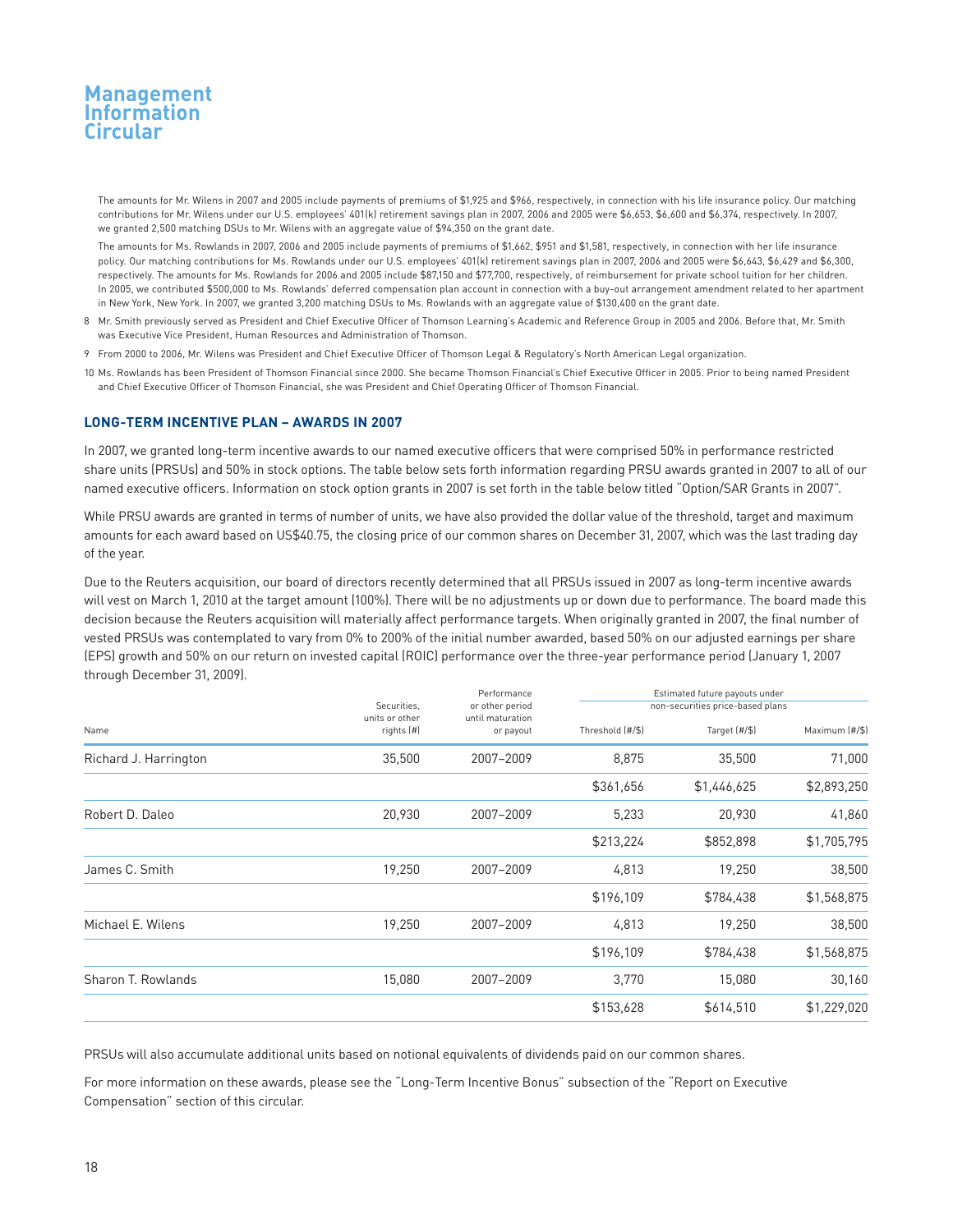### **OPTION/SAR GRANTS IN 2007**

In 2007, we granted options to our named executive officers under our stock incentive plan. Details on these stock option grants are set forth in the table below. For more information about our stock incentive plan, please see the "Equity-Based Compensation Plans" subsection of the "Report on Executive Compensation" section of this circular.

| Name                  | <b>Securities</b><br>under<br>options/SARs<br>qranted (#) | % of total<br>options/SARs<br>granted<br>to employees<br>in 2007 | Exercise or<br>base price<br>(\$/security) | Market value of<br>securities underlying<br>options/SARs on<br>the date of grant<br>(\$/security) | <b>Expiration date</b> |
|-----------------------|-----------------------------------------------------------|------------------------------------------------------------------|--------------------------------------------|---------------------------------------------------------------------------------------------------|------------------------|
| Richard J. Harrington | 221.700                                                   | 11.4                                                             | \$42.96                                    | \$42.96                                                                                           | February 21, 2017      |
| Robert D. Daleo       | 130.830                                                   | 6.7                                                              | \$42.96                                    | \$42.96                                                                                           | February 21, 2017      |
| James C. Smith        | 120.310                                                   | 6.2                                                              | \$42.96                                    | \$42.96                                                                                           | February 21, 2017      |
| Michael E. Wilens     | 120.310                                                   | 6.2                                                              | \$42.96                                    | \$42.96                                                                                           | February 21, 2017      |
| Sharon T. Rowlands    | 94.230                                                    | 4.8                                                              | \$42.96                                    | \$42.96                                                                                           | February 21, 2017      |

## **AGGREGATED OPTION/SAR EXERCISES IN 2007 AND FINANCIAL YEAR-END OPTION/SAR VALUES**

The following table provides information on stock option and phantom stock unit exercises in 2007 by our named executive officers, and the value of each officer's unexercised options and phantom stock units as of December 31, 2007. During 2007, Mr. Harrington and Mr. Smith each exercised phantom stock units that were about to expire. We have not repriced any options granted under our stock incentive plan or units allocated under our phantom stock plan. The value of unexercised in-the-money options and units is the difference between the exercise price of the options and units and US\$40.75, the closing price of our common shares on December 31, 2007, which was the last trading day of the year.

| Name                  | Securities acquired<br>on exercise [#] | Aggregate<br>value<br>realized [\$] | Unexercised<br>options/SARs at<br>December 31, 2007 [#]<br>exercisable/unexercisable | Value of unexercised<br>in-the-money options/SARs<br>at December 31, 2007 (\$)<br>exercisable/unexercisable |
|-----------------------|----------------------------------------|-------------------------------------|--------------------------------------------------------------------------------------|-------------------------------------------------------------------------------------------------------------|
| Richard J. Harrington | 200,000                                | 1,118,174                           | 2,000,000/501,700                                                                    | 9.037.638/1.168.163                                                                                         |
| Robert D. Daleo       |                                        |                                     | 651,750/222,080                                                                      | 3,258,888/552,213                                                                                           |
| James C. Smith        | 22.084                                 | 146.811                             | 433,000/195,310                                                                      | 2,671,000/455,750                                                                                           |
| Michael E. Wilens     | -                                      |                                     | 455,105/182,810                                                                      | 2,254,774/385,500                                                                                           |
| Sharon T. Rowlands    |                                        |                                     | 367,500/181,730                                                                      | 1,801,162/526,000                                                                                           |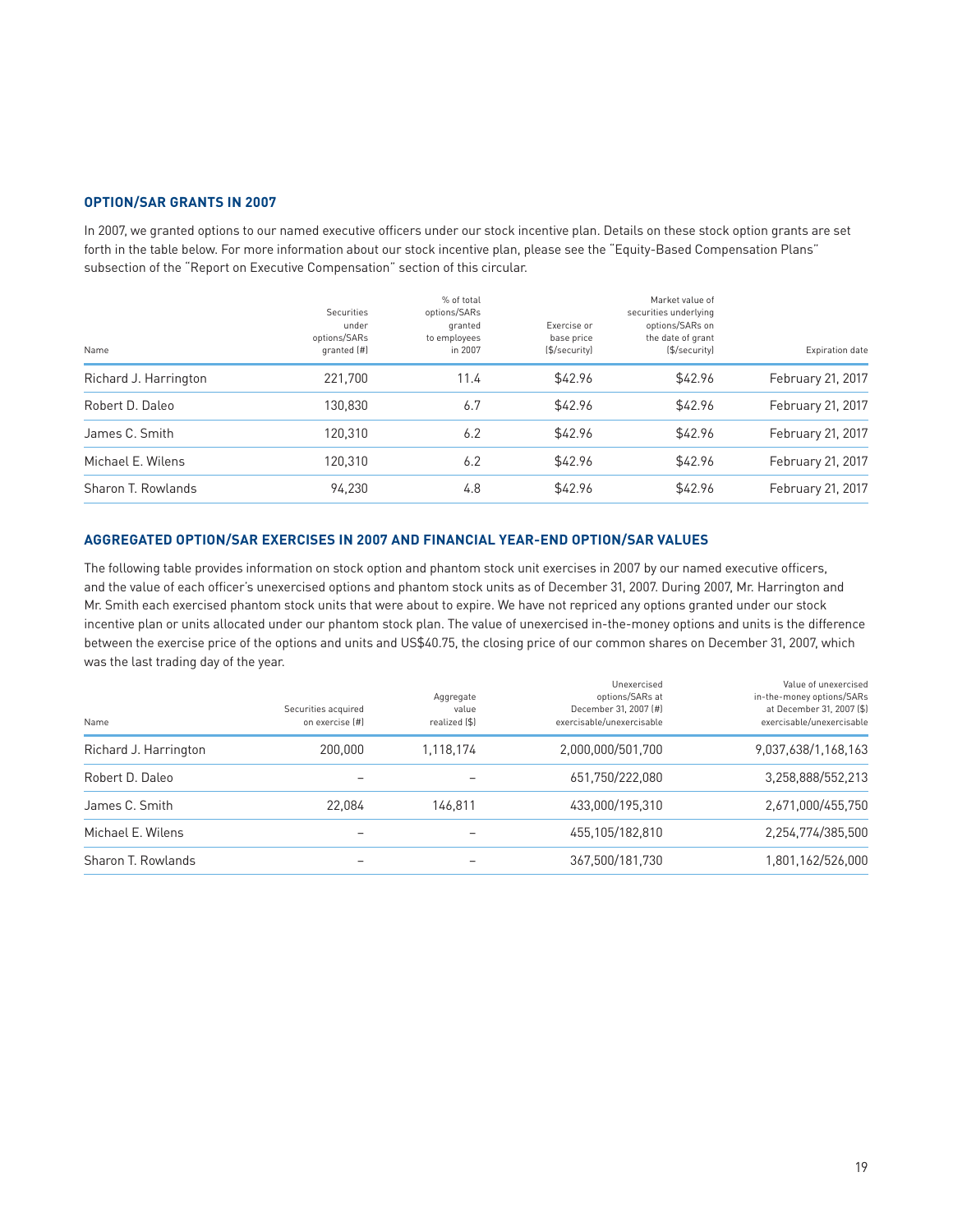#### **EQUITY COMPENSATION PLAN INFORMATION**

The following table provides information as of December 31, 2007 regarding our company's common shares that may be issued under our stock incentive plan, which is our only compensation plan under which we issue common shares. At our special meeting on March 26, 2008 to approve the proposed Reuters acquisition, shareholders also approved amendments to our stock incentive plan and our other equity compensation plans. For more information about our stock incentive plan, please see the "Equity-Based Compensation Plans" subsection of the "Report on Executive Compensation" section of this circular.  $\mathcal{L}$ 

| Plan category                                              | (a)<br>Number of securities to be<br>issued upon exercise of<br>outstanding options,<br>warrants and rights | (b)<br>Weighted average<br>exercise price of<br>outstanding options,<br>warrants and rights | $\sim$<br>Number of securities<br>remaining available for<br>future issuance under<br>equity compensation<br>plans (excluding<br>securities reflected<br>in column (a)) |
|------------------------------------------------------------|-------------------------------------------------------------------------------------------------------------|---------------------------------------------------------------------------------------------|-------------------------------------------------------------------------------------------------------------------------------------------------------------------------|
| Equity compensation plans approved by security holders:    |                                                                                                             |                                                                                             |                                                                                                                                                                         |
| C\$ stock options                                          | 4,703,152                                                                                                   | C\$49.80                                                                                    |                                                                                                                                                                         |
| US\$ stock options                                         | 9,284,608                                                                                                   | US\$34.78                                                                                   |                                                                                                                                                                         |
| US\$ time-based RSUs                                       | 493,743                                                                                                     | N/A <sup>1</sup>                                                                            |                                                                                                                                                                         |
| US\$ performance RSUs                                      | 1,299,757                                                                                                   | N/A <sup>1</sup>                                                                            |                                                                                                                                                                         |
| Total                                                      | 15,781,260                                                                                                  |                                                                                             | 20,629,657                                                                                                                                                              |
| Equity compensation plans not approved by security holders |                                                                                                             |                                                                                             |                                                                                                                                                                         |
| Total                                                      | 15,781,260                                                                                                  |                                                                                             | 20,629,657                                                                                                                                                              |

1 Unlike stock options, RSUs do not have an applicable exercise price.

### **PENSION AND OTHER RETIREMENT BENEFITS**

Our company provides pension and other retirement benefits to our named executive officers, primarily under a pension plan, a "retirement plus" plan and supplemental executive retirement plans (SERPs).

**Pension Plan.** The pension plan in which the named executive officers participate is a defined benefit plan funded by one of our whollyowned U.S. subsidiaries that is qualified under U.S. federal income tax laws. Benefits under our U.S. qualified pension plan are subject to a maximum annual benefit based on eligible compensation limits set forth by the U.S. Internal Revenue Service. In 2007, the eligible compensation limit was \$225,000 and the maximum annual benefit that could be accrued under the pension plan was \$180,000.

**Retirement Plus Plan.** Our "retirement plus" plan is an unfunded, non-qualified defined benefit plan that provides a supplemental benefit above the limits imposed by the U.S. Internal Revenue Service, with a maximum annual benefit based on an eligible compensation limit of \$300,000. Amounts under the retirement plus plan are paid from our general assets.

**SERPs.** The SERPs are also unfunded, non-qualified defined benefit pension plans under which benefits are paid from our general assets. SERP benefits supplement amounts received by the named executive officers under our other defined benefit plans (i.e., the pension plan and retirement plus plan) and our defined contribution plans, which are funded by company contributions and earnings attributable to such contributions. Messrs. Harrington and Daleo are currently eligible to receive SERP benefits as each of them is at least 55 years old and has over 10 years of credited service. As of March 20, 2008, Mr. Smith was 48 years old and had over 10 years of credited service, Mr. Wilens was 54 years old and had over 10 years of credited service and Ms. Rowlands was 49 years old and had over 10 years of credited service.

The combined annual benefit for each named executive officer is a pension equal to a percentage of final base salary, commencing on the later of the named executive officer reaching age 62 or retirement or termination of employment. This percentage of final base salary is 60% for Messrs. Harrington and Daleo and 50% for Messrs. Smith and Wilens and Ms. Rowlands. The benefit amount will be reduced by 5% for each year by which retirement precedes age 62. In certain circumstances, a named executive officer will be entitled to a pension upon disability. The annual benefit is payable for life, with a spousal survivor pension of 50% of the named executive officer's pension. Annual benefit amounts are not subject to reductions for social security benefits.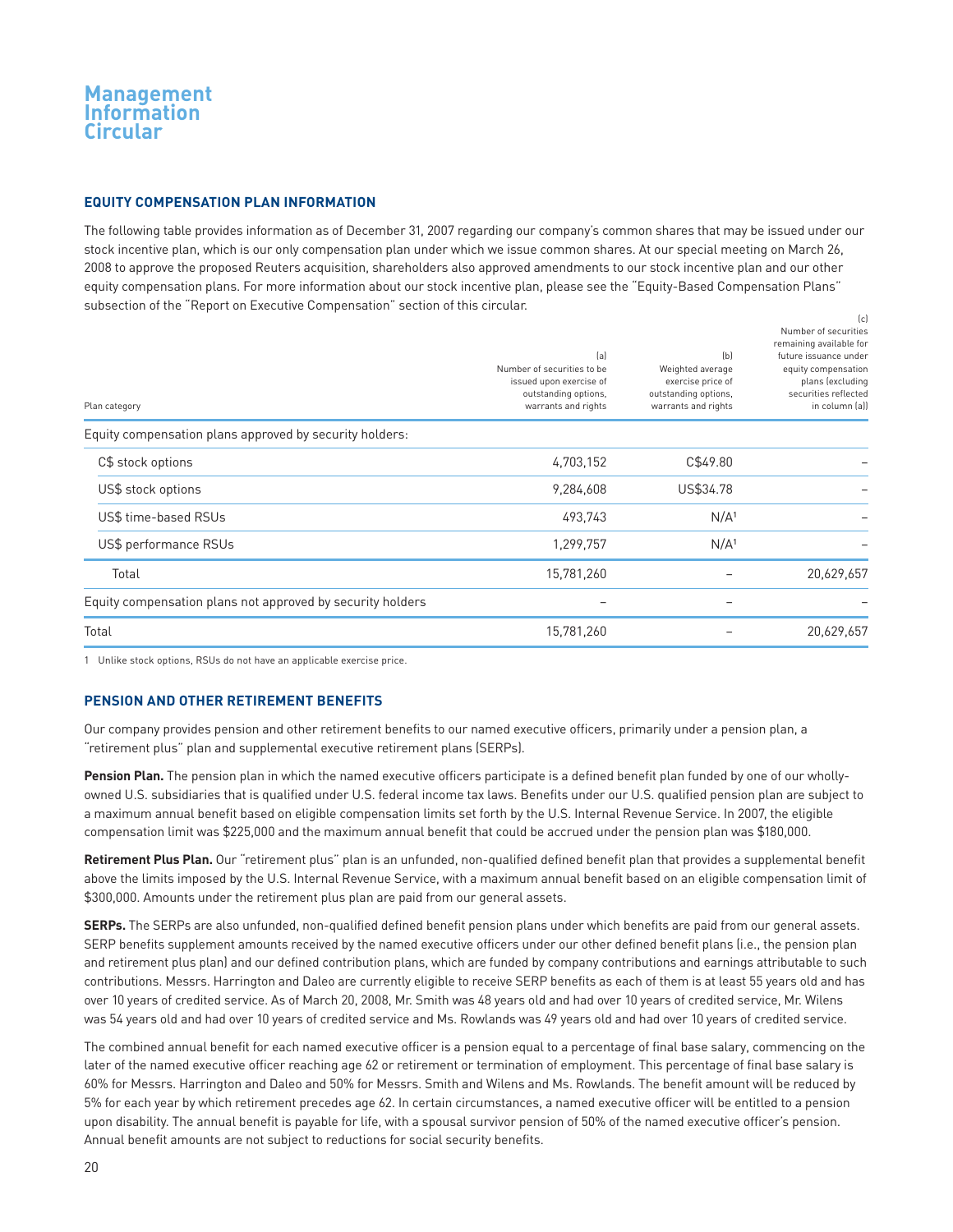The table below sets forth the annual service cost and total accrued pension obligation, respectively, for each of our named executive officers as of September 30, 2007 (our plan's measurement date).

| Name                  | Annual service cost [\$] | Accrued pension obligation (\$) |
|-----------------------|--------------------------|---------------------------------|
| Richard J. Harrington | 600,000                  | 14,000,000                      |
| Robert D. Daleo       | 500.000                  | 6,600,000                       |
| James C. Smith        | 100.000                  | 2,700,000                       |
| Michael E. Wilens     | 300.000                  | 2,700,000                       |
| Sharon T. Rowlands    | 300,000                  | 1,600,000                       |

The annual service cost of these future benefits represents the actuarial value of the projected pension benefit earned throughout the plan year. The total accrued pension obligation represents the actuarial value of the projected pension benefit as of September 30, 2007, earned for all credited service to date. We determined these values using the same actuarial assumptions as those used to determine the 2007 service cost (which is a component of net periodic pension cost) and year-end pension plan obligations, respectively, in note 17 to our audited consolidated financial statements for the year ended December 31, 2007.

The following table shows the estimated annual retirement benefits that would be payable to our named executive officers under the SERPs on a single life annuity basis, based on normal retirement at age 62 with 10 or more years of credited service. This table assumes no reduction under the SERPs for other company-funded retirement benefits (including the pension plan and the retirement plus plan).

|             | Annual benefit |                  |
|-------------|----------------|------------------|
| Base salary | 50%1           | 60% <sup>2</sup> |
| \$700,000   | \$350,000      | \$420,000        |
| \$800,000   | \$400,000      | \$480,000        |
| \$900,000   | \$450,000      | \$540,000        |
| \$1,000,000 | \$500,000      | \$600,000        |
| \$1,100,000 | \$550,000      | \$660,000        |
| \$1,200,000 | \$600,000      | \$720,000        |
| \$1,300,000 | \$650,000      | \$780,000        |
| \$1,400,000 | \$700,000      | \$840,000        |
| \$1,500,000 | \$750,000      | \$900,000        |

1 Percentage of base salary applicable for Messrs. Smith and Wilens and Ms. Rowlands.

2 Percentage of base salary applicable for Messrs. Harrington and Daleo.

### **INSURANCE POLICIES**

Our company has acquired life insurance policies for each of Messrs. Harrington and Daleo. Each policy has a death benefit of approximately five times the highest annual base salary payable to him during the last five years of employment with our company. All premiums paid prior to the enactment of the Sarbanes-Oxley Act for the non-term life portion of the policies will be repaid to us following the retirement or death of Mr. Harrington or Daleo. Due to provisions in the Sarbanes-Oxley Act prohibiting certain loans to executive officers, we modified our life insurance arrangements. As a result, we will not recover premiums paid in 2003 and subsequent years. We have agreed to reimburse Messrs. Harrington and Daleo for imputed taxes on their policies.

Our company provides group life insurance to certain of our U.S. employees in the amount of their annual salary up to \$400,000. Each named executive officer participates in this plan.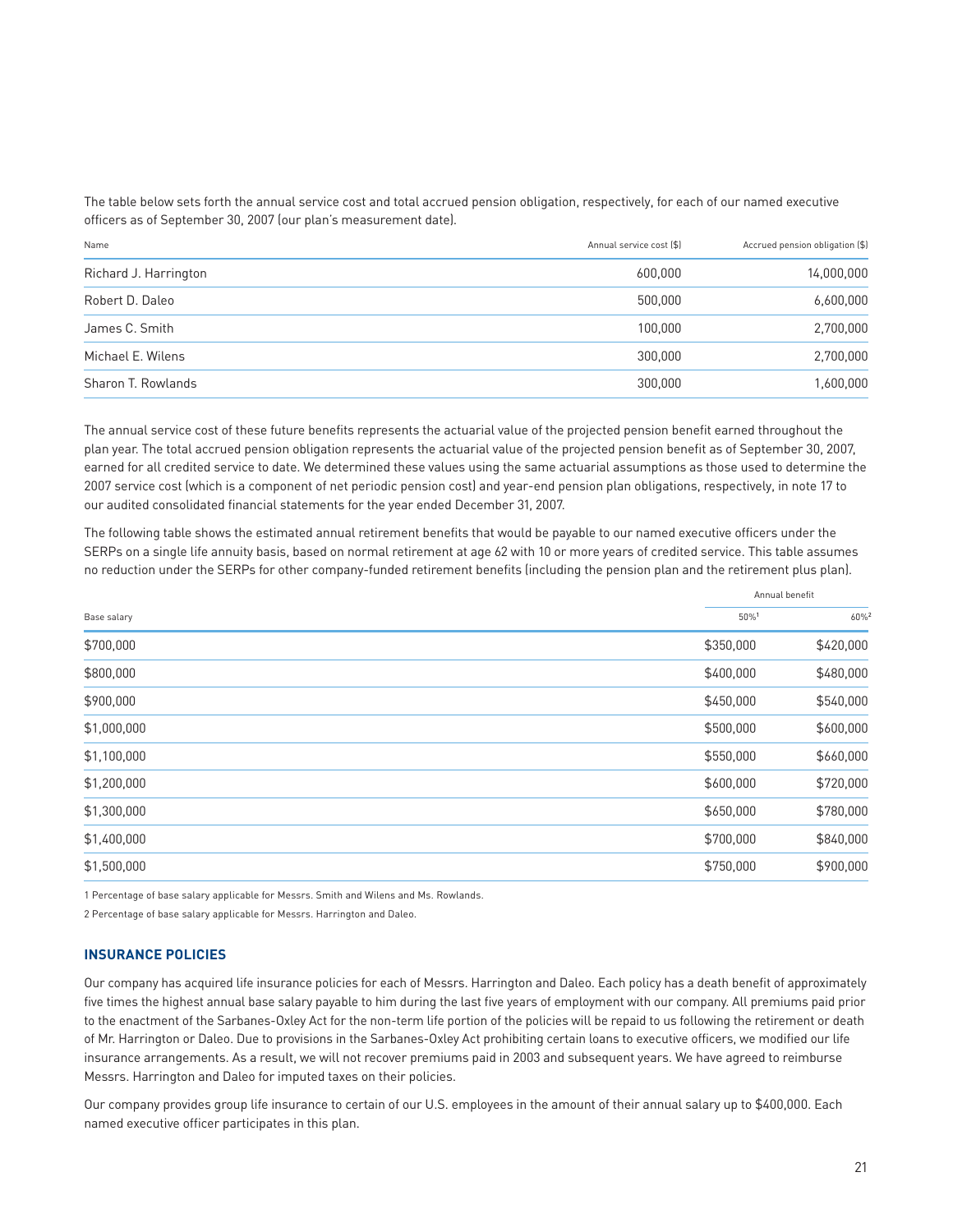### **AGREEMENTS WITH NAMED EXECUTIVE OFFICERS**

The following describes an agreement that our company is currently discussing with Mr. Harrington as well as those agreements that our company previously entered into with each other named executive officer.

#### **Richard J. Harrington**

Upon the closing of the Reuters acquisition, Mr. Harrington plans to step down from his position as President and Chief Executive Officer. Given he has over 25 years of experience with our company, we have asked Mr. Harrington to serve in a consulting and advisory position for various Thomson Reuters projects and matters between the closing date and January 2009. At this time, we have not finalized a new agreement with Mr. Harrington regarding this position.

We anticipate that Mr. Harrington will continue to receive his current base salary through any period of continued employment. In February 2008, Mr. Harrington was granted 144,000 time-based RSUs in lieu of participating in this year's annual and long-term incentive bonus plans. During any period of continued employment, we expect to provide Mr. Harrington with perquisites and other personal benefits that are similar to those he is currently receiving.

On Mr. Harrington's last day of continued employment, all of his unvested stock options will vest. Mr. Harrington will have six months from his last day of employment to exercise vested options. However, we will recommend to the Human Resources Committee of the board of directors that this exercise period be extended for up to three years from his last day of employment (but in no event will an exercise period go beyond the earlier of the original term of the options or the tenth anniversary of the grant date). In addition, our company would pay Mr. Harrington's April 2008 premium under the company-paid variable split dollar executive life insurance policy. The remaining three premium payments for 2009, 2010 and 2011 would also be paid by our company in a lump sum in August 2009. In April 2012, our company's collateral interest in the policy of approximately \$1.8 million would be repaid via policy proceeds and Mr. Harrington would continue to exercise full authority to manage the assets and life insurance levels.

If Mr. Harrington leaves his employment voluntarily other than by mutual agreement or is terminated for cause, he would forfeit any outstanding pay and benefits provided in his new agreement. Mr. Harrington's agreement is expected to be contingent upon him executing a separation letter which would include provisions regarding non-competition, non-disparagement, non-solicitation, confidentiality, return of company property and a general release.

Following the closing of the Reuters acquisition, Mr. Harrington will also become the Chairman of the Thomson Reuters Foundation, which will build on the charitable giving histories of Thomson and Reuters as well as the important work and reputation of the existing Reuters Foundation.

#### **Robert D. Daleo**

If Mr. Daleo is terminated without cause, he will receive severance payments for 24 months based on his final base salary.

Notwithstanding any terms in our plans to the contrary, if Mr. Daleo is terminated without cause, 50% of all unvested awards granted to him under our stock incentive plan (such as stock options or RSUs) and units granted to him under the phantom stock plan would immediately vest and become exercisable and the balance would be forfeited. Mr. Daleo would have six months following the effective date of termination to exercise all exercisable awards and units. Alternatively, our company may, at its discretion, determine that all such awards or units (whether or not vested) shall be deemed to have expired at the effective date of termination, in which case our company would pay him an amount equal to the value of all vested units and awards and 50% of all unvested units and awards as of the effective date of termination.

If Mr. Daleo is terminated without cause, any management incentive to which he would otherwise be entitled pursuant to any bonus plan in which he participated prior to the effective date of termination would be pro-rated through the effective date, except that any bonuses due under long-term incentive plans would be payable in accordance with the terms of such plans.

If Mr. Daleo is terminated without cause, certain medical and dental benefits and insurance, automobile allowances and eligibility in the deferred compensation plan will continue during any severance period in which he remains unemployed. Other employee benefits will end as of the effective date of termination. If Mr. Daleo is terminated without cause, his SERP benefits would be payable following the completion of any severance payments owed under his agreement. Mr. Daleo has also agreed not to compete with us or solicit employees to leave our company for a period of time following termination without cause.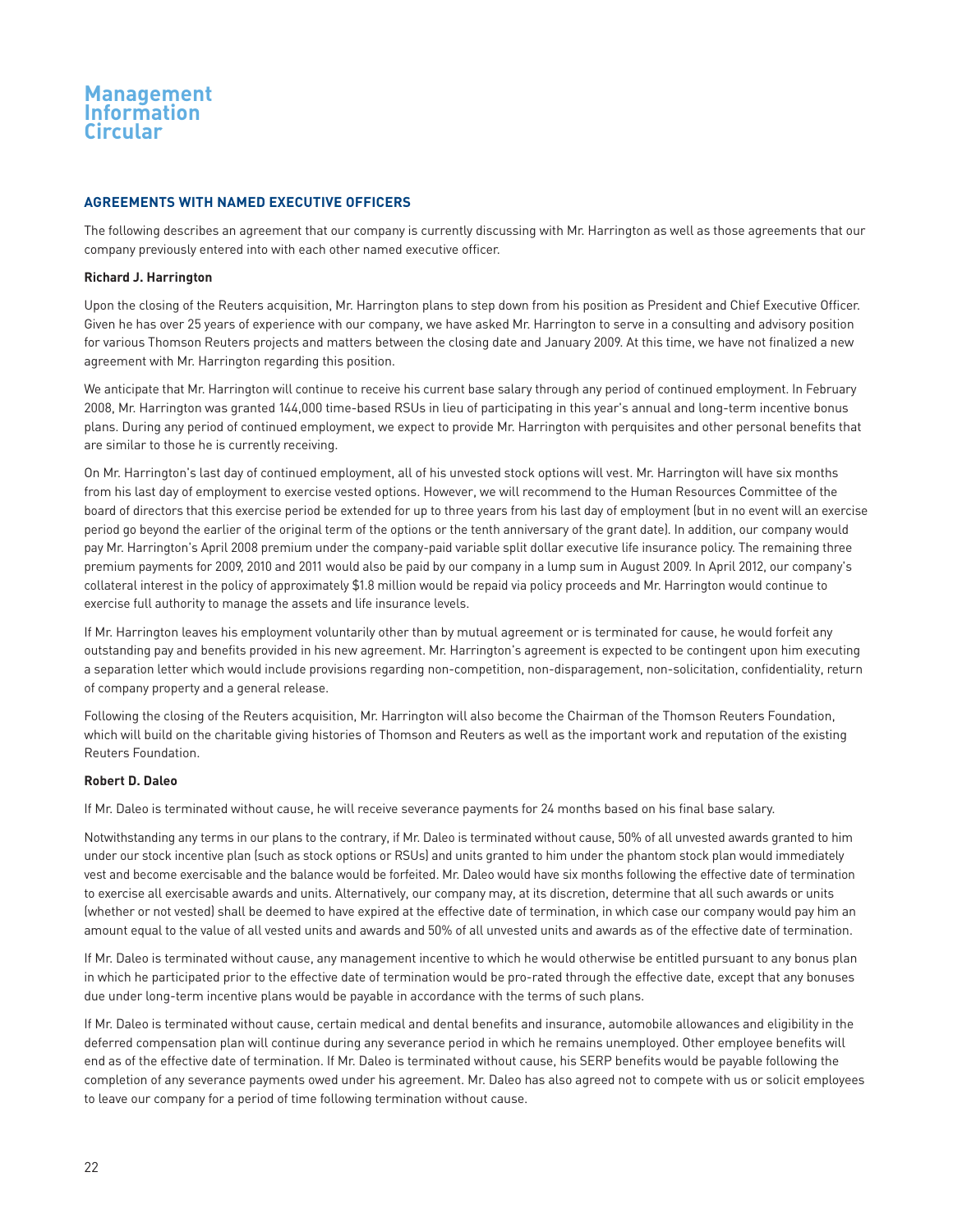#### **James C. Smith**

If Mr. Smith is terminated without cause, he will receive severance payments for 24 months based on his final base salary.

Notwithstanding any terms in our plans to the contrary, if Mr. Smith is terminated without cause, 50% of all unvested awards granted to him under our stock incentive plan (such as stock options or RSUs) and units granted to him under the phantom stock plan would immediately vest and become exercisable and the balance would be forfeited. Mr. Smith would have six months following the effective date of termination to exercise all exercisable awards and units. Alternatively, our company may, at its discretion, determine that all such awards or units (whether or not vested) shall be deemed to have expired at the effective date of termination, in which case our company would pay him an amount equal to the value of all vested units and awards and 50% of all unvested units and awards as of the effective date of termination.

If Mr. Smith is terminated without cause, any management incentive to which he would otherwise be entitled pursuant to any bonus plan in which he participated prior to the effective date of termination would be pro-rated through the effective date, except that any bonuses due under long-term incentive plans would be payable in accordance with the terms of such plans.

If Mr. Smith is terminated without cause, certain medical and dental benefits and insurance, automobile allowances and eligibility in the deferred compensation plan will continue during any severance period in which he remains unemployed. Other employee benefits will end as of the effective date of termination. Mr. Smith has also agreed not to compete with us or solicit employees to leave our company for a period of time following termination without cause.

#### **Michael E. Wilens**

If Mr. Wilens is terminated without cause, he will receive severance payments for 24 months based on his final base salary. If Mr. Wilens is terminated without cause, certain medical and dental benefits will continue during any severance period. Severance would be contingent upon Mr. Wilens' execution of a separation agreement which would include, without limitation, an agreement not to compete with us or solicit employees to leave our company for a period of time following termination without cause. In the event of termination without cause, 50% of Mr. Wilens' stock options will immediately vest notwithstanding any terms in our plans to the contrary.

#### **Sharon T. Rowlands**

Following our announcement to acquire Reuters, we entered into a new agreement with Ms. Rowlands regarding her employment by Thomson Financial. We have agreed to employ Ms. Rowlands from the closing date of the transaction through at least December 31, 2008. Until the closing, Ms. Rowlands will continue to serve as President and CEO of Thomson Financial. Following the closing, Ms. Rowlands will serve in an executive capacity to consult and assist with various projects.

Under the agreement, Ms. Rowlands was entitled to an annual short-term incentive bonus for 2007 that was guaranteed at 75% of target (125% of her base salary), and if the target was achieved, her bonus percentage would increase to 200% of her base salary. The target was achieved for 2007. Ms. Rowlands will also be eligible to receive an annual short-term incentive bonus for 2008 with a target of 125% of her base salary. Ms. Rowlands remained eligible for a payout in 2008 under the 2005–2007 long-term incentive plan and will be entitled to certain outplacement services.

If Ms. Rowlands' employment is terminated by us without cause or by mutual agreement on or prior to December 31, 2008, or by Ms. Rowlands before January 30, 2009 if the transaction closes by December 31, 2008, she will be entitled to receive her base salary through her last day of employment and a one-time lump sum payment. This payment would represent a completion bonus of \$3.9 million, a retention bonus of \$1.8 million and an additional \$1.8 million in lieu of two years' severance pay.

If Ms. Rowlands remains employed by our company and is in good standing as of December 31, 2008 or if she has been terminated without cause or by mutual agreement on or prior to December 31, 2008, she will be deemed vested under her SERP and will begin receiving a SERP benefit at age 58, subject to forfeiture provisions of the SERP and within the new agreement.

Nothwithstanding any terms in our plans to the contrary, if Ms. Rowlands' employment is terminated by us without cause or by mutual agreement on or before December 31, 2008, Ms. Rowlands will also be entitled to receive cash payments for unvested options previously granted to her. She will also be entitled to receive a cash payment equal to the value of her time-based RSUs and any associated dividends. In addition, she will receive common shares representing the number of PRSUs previously granted to her, based on plan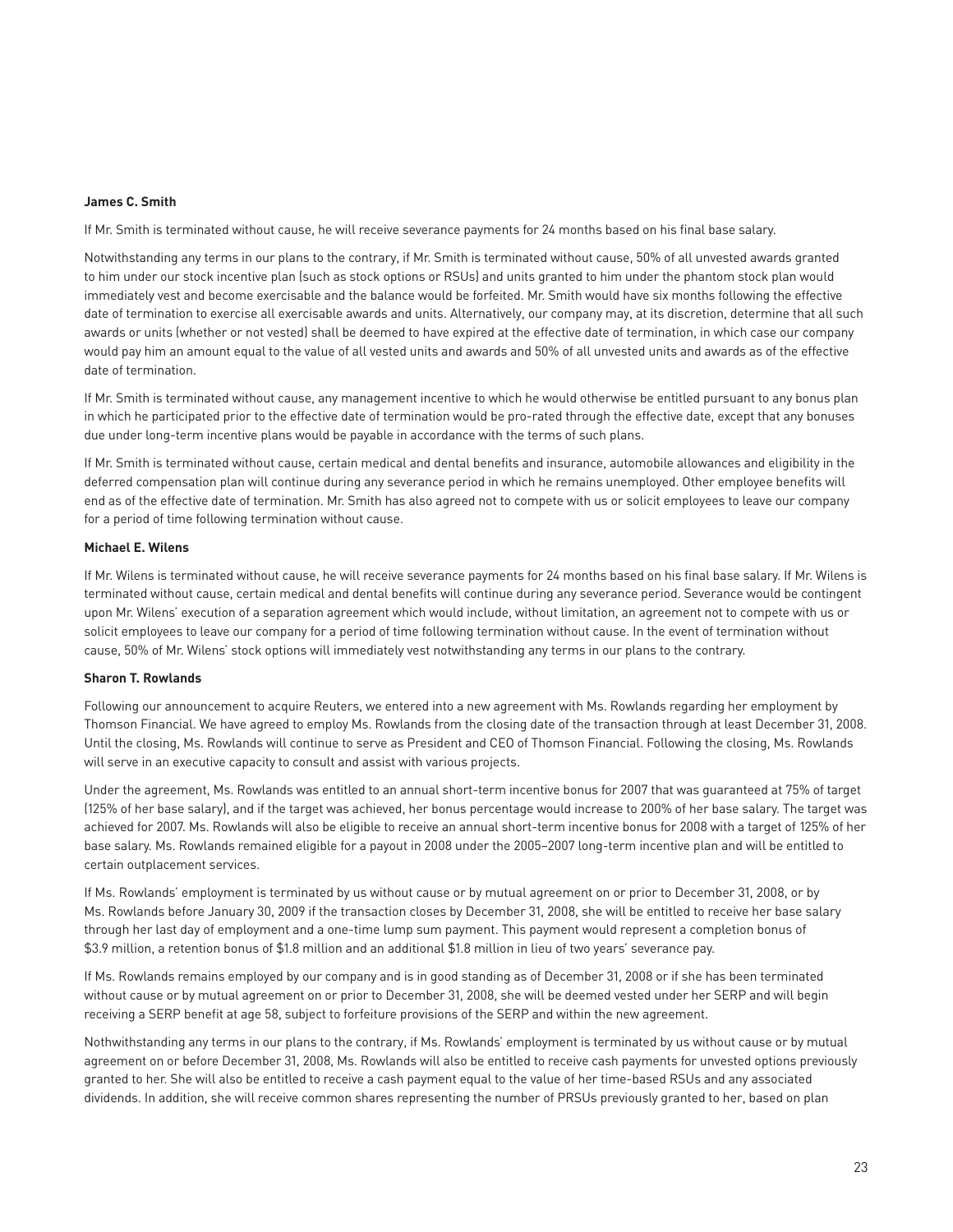performance over the applicable cycle. For her vested options, if her employment is terminated without cause on or before December 31, 2008, she will have three months from December 31, 2008 to exercise her options. A recommendation will be made to the Human Resources Committee of the board of directors to extend the exercise period for three years from the date of her separation (but in no event will an exercise period go beyond the earlier of the original term of the options or the tenth anniversary of the grant date).

One of our subsidiaries currently leases an apartment in Manhattan to Ms. Rowlands. In the event that her employment is terminated without cause, she will continue to have a right to exercise the option to purchase the apartment during the six-month period beginning on the date her employment is terminated. If she does not exercise the purchase option, Ms. Rowlands will also have certain rights to continue to rent the apartment from our subsidiary through June 2010.

If Ms. Rowlands voluntarily resigns (other than by mutual agreement) or is terminated for cause on or before December 31, 2008, she will receive her base salary through the date of separation and will forfeit other rights and benefits under the agreement. A breach of her non-competition covenant within a two-year period can also result in forfeiture of certain rights and benefits. If her employment is terminated without cause or is terminated by mutual agreement, in order to receive the rights and benefits under her agreement with our company, Ms. Rowlands will be obligated to enter into a severance agreement and release with our company, which, among other things, will include covenants regarding non-disparagement, non-competition, confidentiality and return of company property.

If the acquisition of Reuters does not close by December 31, 2008 and both companies have announced that the transaction will not occur, Ms. Rowlands will be entitled to a retention bonus equal to two years' base salary but she will not be entitled to any other compensation or benefits set forth in the agreement.

## **REPORT ON EXECUTIVE COMPENSATION**

### **OVERVIEW**

The Human Resources Committee is responsible for establishing, implementing and overseeing our compensation policies and programs. The Human Resources Committee ensures that the total compensation paid to our named executive officers is fair, reasonable and competitive.

The Human Resources Committee has furnished the following report on executive compensation for 2007.

### **COMPENSATION PHILOSOPHY AND OBJECTIVES**

The Human Resources Committee's overall philosophy and objectives regarding executive compensation are to:

- link compensation with our annual and long-term strategic and financial objectives;
- align executives' interests with those of shareholders, with the ultimate goal of improving shareholder value;
- encourage executives to achieve exceptional performance and provide an opportunity for our senior executives to be compensated in the top quartile of the compensation paid by our competitors when superior results are achieved;
- attract, motivate and retain high-quality, key employees needed to support our financial, operational and strategic growth and success;
- provide flexibility to recognize and reward an individual executive's performance, responsibilities, experience, skills, value and contribution; and
- structure the compensation program to be regarded positively by shareholders, employees, the financial community and the public in general.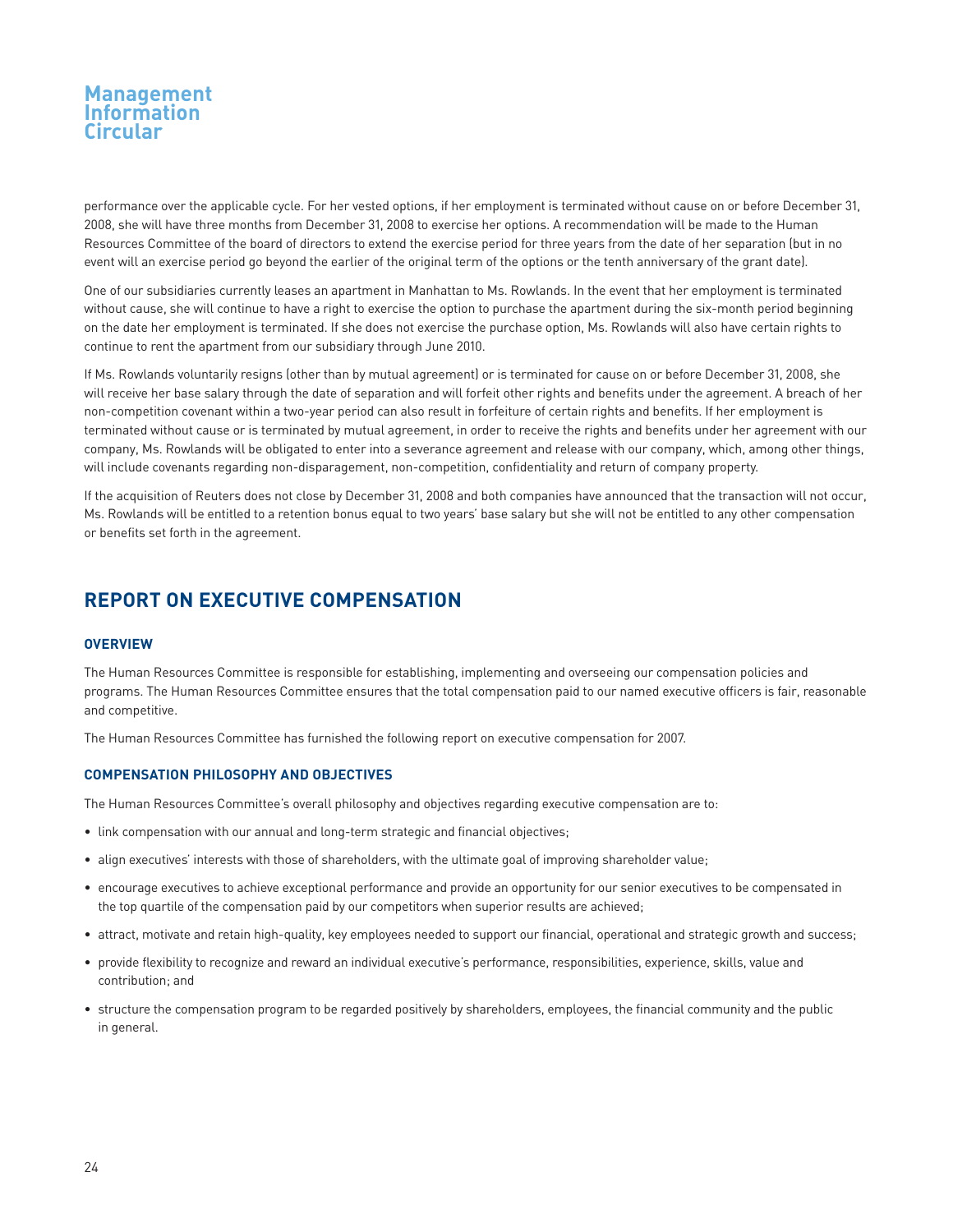#### **EXECUTIVE COMPENSATION ANALYSIS**

The Human Resources Committee engages a compensation consulting firm, Frederic W. Cook & Co., Inc., to serve as an independent advisor on matters relating to executive compensation. Representatives of the Cook firm are available to Human Resources Committee members on an ongoing basis and generally attend Human Resources Committee meetings. The Human Resources Committee has sole discretion over the terms and conditions of the relationship with the Cook firm. The Cook firm maintains no other commercial relations with Thomson and does not provide any services to Thomson other than those provided directly to the Human Resources Committee. In 2007, we paid the Cook firm approximately \$165,000 for its services.

As part of its ongoing services to the Human Resources Committee, the Cook firm assists in evaluating the competitive positioning of senior executive compensation levels and provides guidance and analysis on plan design and market trends and practices to ensure that our program provides executives with competitive compensation opportunities, links compensation to performance and value creation, is efficient from accounting, tax and cash flow perspectives, and is supportive of emerging best practice corporate governance principles.

The Human Resources Committee also utilized and relied upon independent market survey data that Towers Perrin provided to us regarding executive compensation for organizations of comparable size and scope with which we are most likely to compete for executive talent. Most of our company's senior executives are based in the United States and the group of companies used for comparative purposes in the United States represented a mix of business-to-business service companies, including other information companies with which we compete. Survey data was also used for other countries in which executives worked (unless on a designated international assignment) and comparison companies included information companies with which our company competes. The Human Resources Committee then used this data as part of its due diligence in determining salary, target bonus and long-term incentive amounts.

Following completion of the proposed Reuters acquisition, the Human Resources Committee will also look to and consider relevant comparative data for senior executives, media and general industry companies based in the United Kingdom and elsewhere.

#### **TOTAL COMPENSATION**

A senior executive's target total compensation typically comprises:

- a base salary;
- a performance-based annual incentive bonus, which is usually paid in cash;
- long-term incentive bonus awards, including periodic grants (generally annual) of long-term incentives, such as stock options and/or RSUs, which may be subject to performance-based and/or time-based vesting requirements;
- retirement and health and welfare-related benefits; and
- in some instances, perquisites and other personal benefits.

In determining the mix and relative weighting of cash (base salary and bonus) versus equity-based incentives, we consider the appropriate proportion of compensation that should be at risk based on the executive's ability to affect and influence our short- and longterm results and advance the interests of shareholders as well as the compensation mix for similar positions at comparable companies. In general, the proportion of total pay delivered through "at risk" performance-based compensation increases directly with an executive's level of responsibility. Similarly, the proportion of performance-based compensation that is tied to equity-based awards also increases directly with an executive's level of office in the company. Target awards for executives at the most senior level are split between 50% PRSUs and 50% stock options, while those at the next level are split 70% PRSUs and 30% stock options. The lowest level of eligible executives receives 100% PRSUs. This ensures that the senior-most executives are held most accountable for changes in shareholder value as well as the achievement of critical strategic and operating performance goals. As senior executives approach retirement age, there is generally less emphasis placed on equity-based long-term incentives, which decreases the pressure executives feel to diversify their total net worth. The Human Resources Committee believes this mix and weighting aligns the interests of executives with those of shareholders, provides significant cash incentives and assists in keeping us competitive in the market for high-quality executives.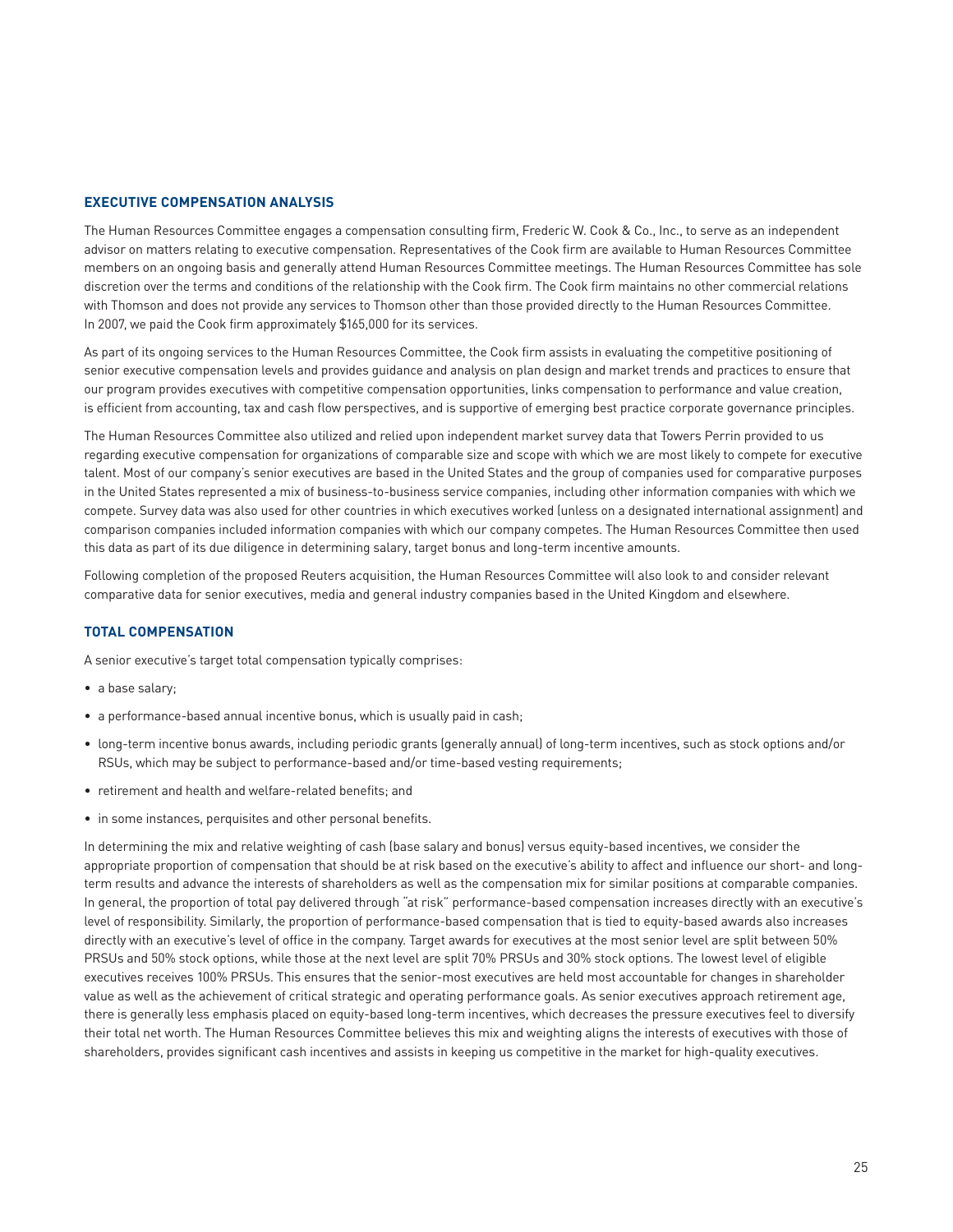For 2007, the table below shows the typical target weightings that the Human Resources Committee assigned to the different types of compensation for our named executive officers.

|                         |             | Percentage of target total direct compensation |                                         |                                       |       |
|-------------------------|-------------|------------------------------------------------|-----------------------------------------|---------------------------------------|-------|
|                         | Base salary | Annual cash<br>incentive bonus                 | Long-term equity<br>incentive - options | Long-term equity<br>incentive - PRSUs | Total |
| Named executive officer | 25%         | 25%                                            | 25%                                     | 25%                                   | 100%  |

The specific practices regarding each component of our executive compensation program are described below.

#### **Base Salary**

Base salary is typically determined annually by reference to an executive's performance, an executive's experience and competitive considerations, such as salaries prevailing in the relevant market. Base salaries are also evaluated in connection with certain promotions and other changes in job responsibilities. Generally, as in the past, increases in 2007 base salaries were determined primarily by our company's performance, the performance of the part of our business in which the executive works, and the performance of the individual executive. For an executive in one of our business segments, the most heavily weighted factors are the performance of that executive and that group. For an executive with group-wide responsibilities, the most heavily-weighted factors are the performance of that executive and the performance of our company as a whole.

In the future, the Human Resources Committee will also consider the performance of Thomson Reuters as a whole among the factors in its assessment of an executive's performance.

In the past few years, most of our executives have had annual salary increases in the 3% to 5% range, consistent with salary increase guidelines for other employees.

The Human Resources Committee annually approves changes in base salary for senior executive officers, including the named executive officers. Salaries for our named executive officers (other than the Chief Executive Officer) are established in part on the basis of recommendations by the Chief Executive Officer and on the basis of our board's and Human Resources Committee's assessments of the executives' respective performance. The Chief Executive Officer's salary is based on our board's and Human Resources Committee's assessment of his performance. The most recent salary reviews took place in December 2007.

#### **Annual Incentive Bonus**

The Human Resources Committee uses annual cash incentive bonus awards to motivate and reward senior executives for achievement of specified levels of financial and/or individual performance. Different types of bonus awards are often granted to compensate individual executives, but all focus on superior performance. Each business segment establishes awards within parameters the Human Resources Committee sets that take into account the market conditions of the particular business. The awards are typically designed to reward the individual executive for the direct contribution that he or she can make to our company or his or her business segment.

Target annual cash incentive bonus awards are expressed as a percentage of each of the named executive officer's base salary. For 2007, Messrs. Harrington, Daleo, Smith and Wilens each had a target bonus opportunity of 100% of base salary, and Ms. Rowlands' target bonus opportunity was 200% of her base salary. The Human Resources Committee sets minimum (threshold), target and maximum levels for each component of the financial objective portion of the award.

In 2007, the maximum level for named executive officers' annual cash incentive bonuses was 200% of the target award. Following the end of the year, we measure our actual performance against the predetermined performance goals to determine the appropriate bonus amount earned, and the Human Resources Committee determines the actual cash incentive bonus awards for our named executive officers in February following the close of our fiscal year.

In making determinations of the minimum, target and maximum levels, the Human Resources Committee considers our specific circumstances for the year. Targets are typically aligned with our strategic operating plan and financial expectations. In general, the Human Resources Committee sets targets so that the relative difficulty of achieving them is consistent from year to year.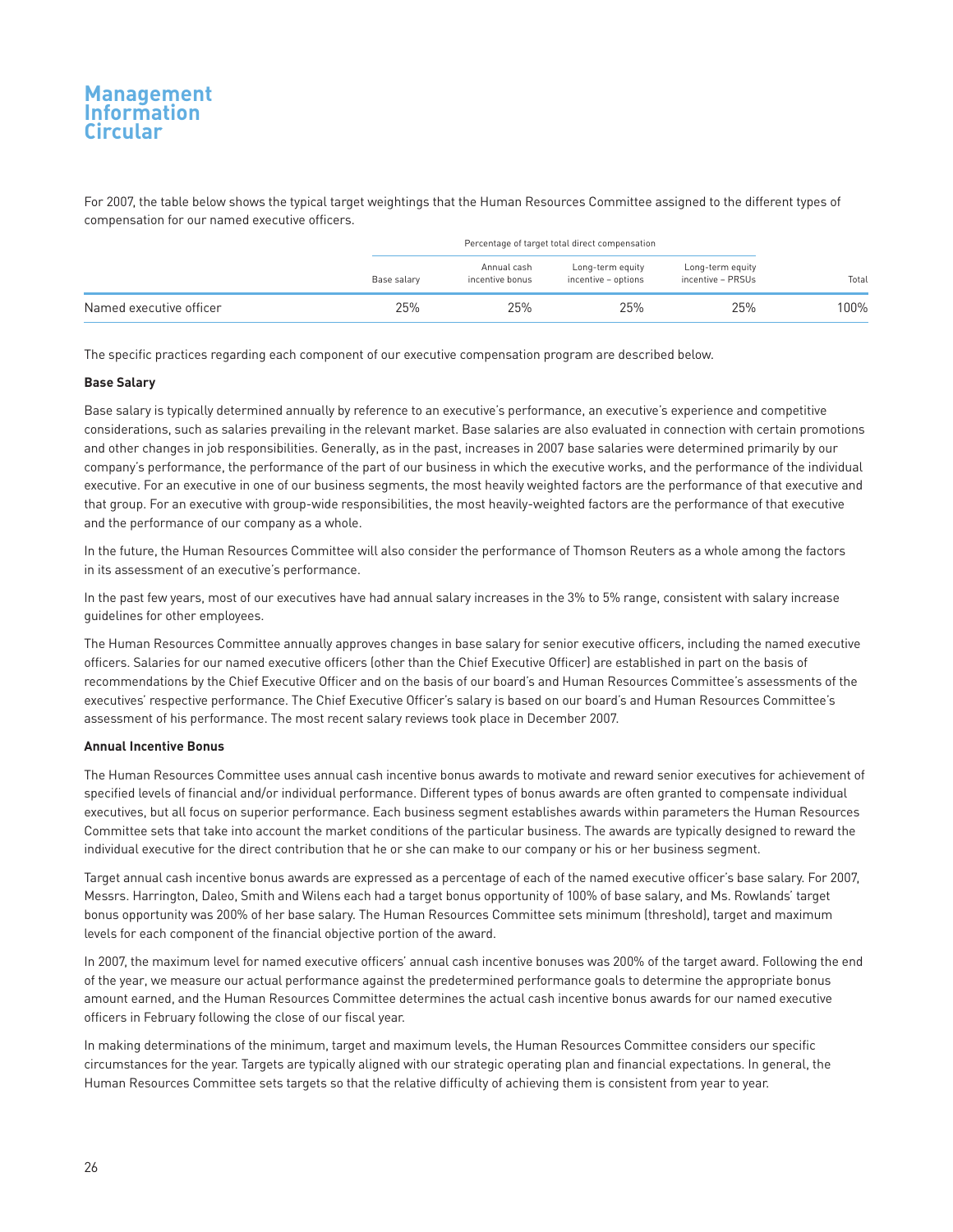In the future, the Thomson Reuters Human Resources Committee will also consider the specific circumstances of Thomson Reuters, its strategic operating plan and financial expectations.

For 2007, in order to continue our focus on the importance of free cash flow, which is an important metric of our performance, we added free cash flow growth to the annual bonus plan and assigned the following weightings to the financial performance objectives for corporate-level and senior executive officers:

- 45% based on revenue growth;
- 45% based on growth of operating profit before amortization; and
- 10% based on free cash flow growth.

For a definition of free cash flow as used by us, please see our MD&A for the year ended December 31, 2007. We expect to continue this weighting for Thomson Reuters' short-term incentive bonus awards for at least 2008 on the above basis.

In February 2008, the Human Resources Committee determined that the annual cash incentive bonus payouts for the year ended December 31, 2007 as a percentage of the target award opportunity were as follows for our named executive officers: Messrs. Harrington, Daleo, Smith and Wilens – 103.4%; and Ms. Rowlands – 200%. In 2007, the Human Resources Committee decided to enhance the annual bonus opportunities for Messrs. Daleo, Smith and Wilens through the ability for each of them to receive a payout in the form of RSUs. RSUs were awarded in the first quarter of 2008 based on our company's financial performance in 2007, using the same financial performance weightings described above for their annual cash incentive bonuses. Mr. Daleo was granted 12,240 RSUs and Messrs. Smith and Wilens were each granted 11,250 RSUs. These RSUs will vest on March 14, 2011.

As a result of the proposed Reuters acquisition, the Human Resources Committee decided to defer approval of annual cash incentive bonus plan targets for 2008 until after the closing of the transaction.

The Human Resources Committee approves awards for senior executive officers. Our Chief Executive Officer or the chief executive officer of the relevant business segment will generally approve awards for other executives, subject to the guidelines imposed by the Human Resources Committee.

#### **Long-Term Incentive Bonus**

In February 2006, we modified the structure of our long-term incentive bonus awards to better align these awards with key drivers of total shareholder return. For new awards, we began issuing PRSUs to certain senior executives who receive long-term incentives in lieu of long-term cash incentive bonuses. A description of the PRSUs is presented below.

Prior to 2006, our long-term incentive bonus awards were cash-based and were measured by different financial metrics over a three-year performance period. Similar to our current practice, total long-term cash bonuses could not exceed 200% of the target award. In February 2008, the Human Resources Committee determined that the payout percentage for our named executive officers for long-term incentive bonuses earned for the three-year performance period that ended December 31, 2007 was approximately 200% of the target award opportunity. This bonus was the only remaining cash-based long-term incentive bonus award opportunity.

#### **Equity-Based Compensation Plans**

Our company's existing equity-based compensation plans for our officers and employees consist of a stock incentive plan, a phantom stock plan, a deferred compensation plan, two employee stock purchase plans and our U.S. employees' 401(k) retirement savings plan. We also maintain a share plan for our non-employee directors but any shares needed to satisfy our obligations under that plan are purchased in the open market, so there is no dilutive effect.

All of these plans, other than the U.S. employees' 401(k) retirement savings plan, will be amended and restated upon completion of the proposed Reuters acquisition. Although the amendments will, among other things, provide flexibility for awards under these plans to be valued by reference to, or otherwise be based on, either our common shares or Thomson Reuters PLC ordinary shares, it is intended that awards under these plans will usually be valued by reference to, or otherwise be based on, our common shares.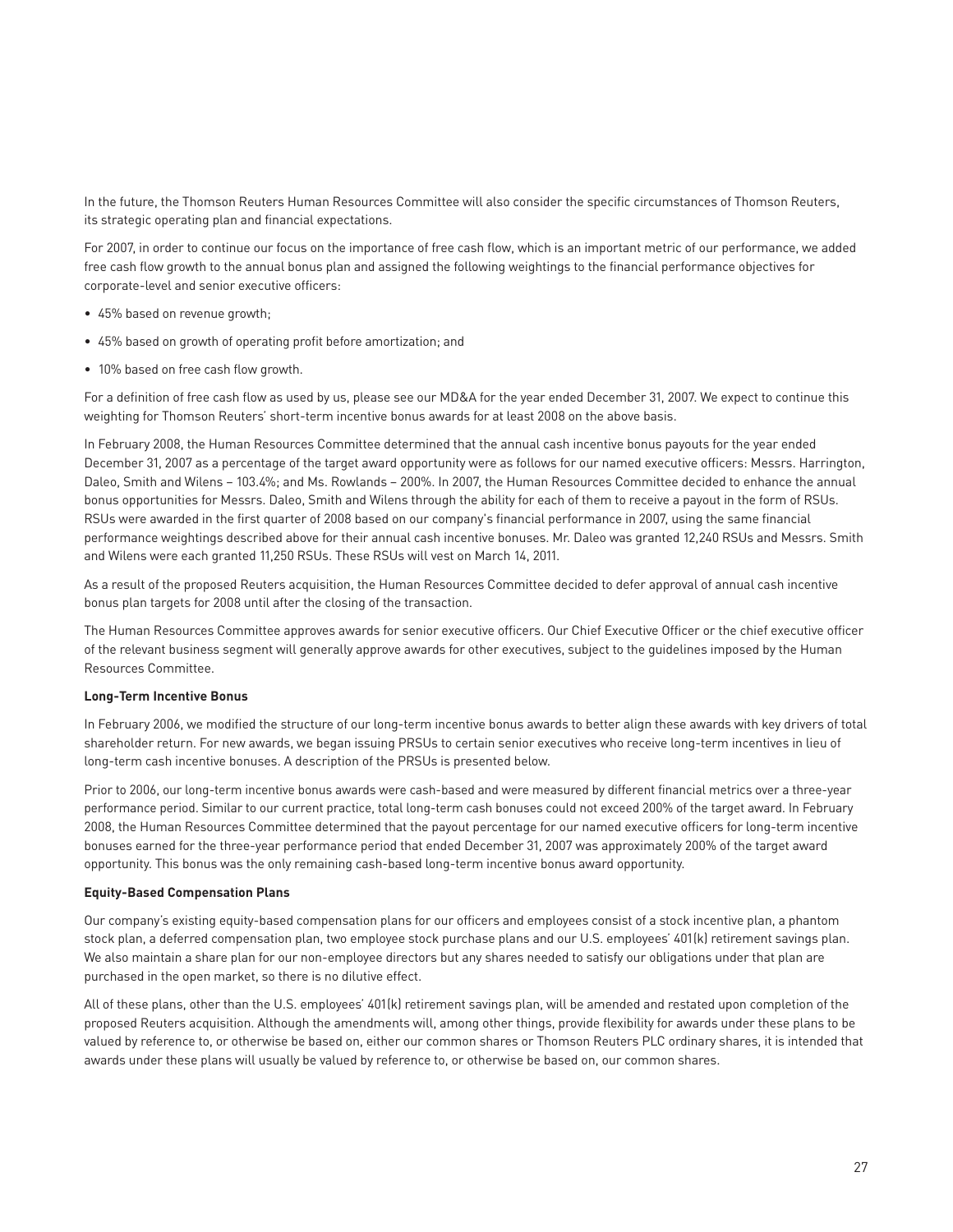The following table sets forth information regarding the number of our company's common shares, reserved for issuance under our stock incentive plan, employee stock purchase plans, deferred compensation plan and U.S. employees' 401(k) retirement savings plan as at March 20, 2008, and the aggregate number of our company's common shares and Thomson Reuters PLC ordinary shares that will be reserved for issuance under each such plan following completion of the proposed Reuters acquisition.

|                                                | Thomson common shares<br>reserved for issuance as at<br>March 20, 2008 |                         | Aggregate of Thomson Reuters Corporation<br>common shares and Thomson Reuters PLC<br>ordinary shares to be reserved for issuance<br>following completion of the acquisition |                         |
|------------------------------------------------|------------------------------------------------------------------------|-------------------------|-----------------------------------------------------------------------------------------------------------------------------------------------------------------------------|-------------------------|
| Plan                                           | Number                                                                 | % of total <sup>1</sup> | Number                                                                                                                                                                      | % of total <sup>2</sup> |
| Stock incentive plan                           | 40,000,000                                                             | 6.3                     | 50,000,000                                                                                                                                                                  | 5.9                     |
| Employee stock purchase plans                  |                                                                        |                         |                                                                                                                                                                             |                         |
| <b>United States</b>                           | 6,000,000                                                              | 0.9                     | 8.000.000                                                                                                                                                                   | 1.0                     |
| Global                                         | 2,000,000                                                              | 0.3                     | 6,000,000                                                                                                                                                                   | 0.7                     |
| Deferred compensation plan                     | 6,000,000                                                              | 0.9                     | 7,000,000                                                                                                                                                                   | 0.8                     |
| U.S. employees' 401(k) retirement savings plan | 9,000,000                                                              | 1.4                     | 9,000,000                                                                                                                                                                   | 1.1                     |
| Total                                          | 63,000,000                                                             | 9.8                     | 80,000,000                                                                                                                                                                  | 9.5                     |

1 Based on 640,333,132 Thomson common shares outstanding as at March 20, 2008.

2 Based on the aggregate number of (i) 640,333,132 Thomson common shares outstanding as at March 20, 2008; and (ii) approximately 202,383,691 Thomson Reuters PLC ordinary shares estimated to be issued to Reuters shareholders on completion of the Reuters acquisition, assuming that all outstanding Reuters in-the-money share options and other share-based awards granted by Reuters have vested or been exercised.

Below is a summary of the principal features of each equity-based compensation plan, including the amendments to be made upon completion of the proposed Reuters acquisition. Copies of the amended plans are available to any shareholder upon request by writing to: Thomson, Attention: Corporate Legal Department, Metro Center, One Station Place, Stamford, Connecticut 06902, United States. Following completion of the proposed Reuters acquisition, shareholders may send requests to Thomson Reuters at the same address.

#### **Stock Incentive Plan**

Our company's stock incentive plan will provide for the grant of non-qualified stock options, incentive stock options (ISOs), stock appreciation rights (SARs) and awards of RSUs, our company's common shares, Thomson Reuters PLC ordinary shares and other awards that are valued in whole or in part by reference to, or are otherwise based on, the fair market value of our company's common shares or Thomson Reuters PLC ordinary shares at the date of the grant. Any employee or officer of Thomson Reuters (as may be determined by the Human Resources Committee) will be an eligible participant in the plan. Non-employee directors will not be eligible to participate in the plan.

To date, we have issued only stock options and RSUs (including PRSUs) under the stock incentive plan. In 2007, we granted 1,827,510 options, 148,761 time-based RSUs and 761,673 PRSUs. This represented approximately 0.4% of our common shares outstanding as of December 31, 2007. In comparison, in 2006, we granted 380,000 options, 192,098 time-based RSUs and 705,109 PRSUs. RSUs and PRSUs issued in 2007 and 2006 include additional units credited for dividend equivalents. As of December 31, 2007, total options, RSUs and PRSUs outstanding represented approximately 2.5% of our common shares outstanding. Information about grants under the stock incentive plan to our named executive officers is provided in the "Option/SAR Grants in 2007" table contained in this circular.

Stock options, which have value only if the stock price increases above the exercise price, will be used to align executive interests with those of long-term shareholders. PRSUs will be used to link a portion of compensation to the achievement of longer-term financial goals. Additionally, time-based RSUs will be granted on a highly selective basis to high-performing, critical-to-retain executives. Equity-based awards will utilize multi-year vesting schedules to encourage executive retention and provide strong incentives for superior long-term future performance.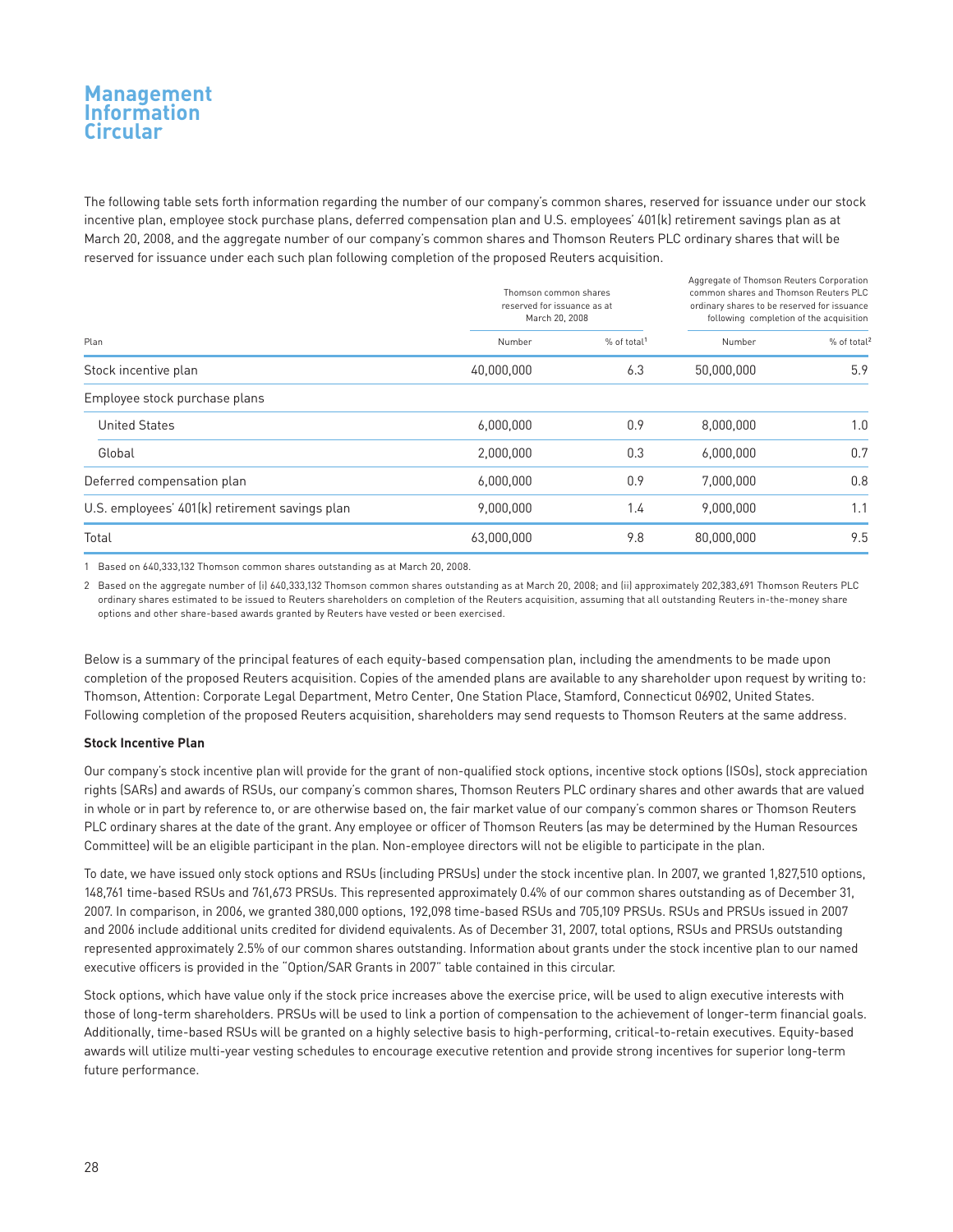Thomson Reuters intends to divide senior executive officers' long-term equity awards as described under ''Total Compensation'' above. The blend of stock options and PRSUs is intended to create balance in the overall long-term incentive program by ensuring that the program is financially efficient to Thomson Reuters and strongly supportive of important strategic and human resource objectives over the long term. Stock options will reward executives for increases in shareholder value and will thereby foster strong alignment between management and investors. Options will also support important management retention objectives as a result of the vesting requirements. However, the retention power and cost efficiency may be diminished during periods in which the stock price is flat or temporarily depressed. Costs associated with the PRSUs will be variable and incurred only to the extent that the underlying performance goals are achieved. PRSUs will thereby ensure a financially efficient outcome to Thomson Reuters by tying expense recognition to the achievement of specific financial goals. Because the payout will be tied to operational results, the PRSUs will also create strong "line of sight" between controllable performance and realized compensation, will reinforce the importance of achieving specific multi-year financial results and will mitigate the impact of stock price volatility on the retention power of the overall program.

All options are expected to vest 25% per year over four years. The exercise prices for options granted will be based on the fair market value of our company's common shares or Thomson Reuters PLC ordinary shares on the grant date, which will be the closing price of the shares on the day before the grant. Fair market value will be determined by reference to the closing price of our common shares on the NYSE or the closing price of Thomson Reuters PLC ordinary shares on the LSE, as applicable. The expiry date for options is expected to be no later than 10 years from the grant date. Options will expire at the later of the expiry date or, if that date occurs during a blackout period or other period during which an insider is prohibited from trading in Thomson Reuters' securities by the Thomson Reuters insider trading policy, 10 business days after the period ends, subject to certain exceptions. All options granted in 2007 are subject to these vesting and expiry terms.

Due to the proposed Reuters acquisition, our board of directors recently determined that all PRSUs issued in 2006 and 2007 as long-term incentive awards will vest on March 1, 2009 and March 1, 2010, respectively, at the target amount (100%). There will be no adjustments up or down due to performance. The board made this decision because the Reuters acquisition will materially affect performance targets. When originally granted in 2006 and 2007, the final number of vested PRSUs was contemplated to vary from 0% to 200% of the initial number awarded, based 50% on our adjusted EPS growth and 50% on our ROIC performance over the three-year performance period (January 1, 2006 through December 31, 2008 for PRSUs granted in 2006 and January 1, 2007 through December 31, 2009 for PRSUs granted in 2007).

PRSUs issued in the future are expected to vest upon completion of a three-year performance cycle and will entitle the holder to receive our company's common shares or Thomson Reuters PLC ordinary shares if threshold performance goals are met. At the time that the PRSUs vest, the number of units to be redeemed for shares may increase, decrease or remain the same depending on Thomson Reuters' performance over the three-year period. The final number of PRSUs that vest is expected to vary from 0% to 200% of the initial number awarded, based 50% on our adjusted EPS growth and 50% on our ROIC performance over the three-year performance period. PRSUs will also accumulate additional units based on notional equivalents of dividends paid on our company's common shares or Thomson Reuters PLC ordinary shares, as applicable. For the initial three-year long-term incentive cycle for January 1, 2008 through December 31, 2010, the Human Resources Committee decided to defer approval of awards until after the closing of the Reuters transaction. The Human Resources Committee will determine whether these initial awards will include performance conditions.

RSUs will accumulate additional units based on notional equivalents of dividends paid on our company's common shares or Thomson Reuters PLC ordinary shares, as applicable. RSUs will entitle executives to receive our company's common shares or Thomson Reuters PLC ordinary shares at a future date or dates upon satisfaction of certain terms and conditions, including, for example, continued fulltime employment with Thomson Reuters or one of its subsidiaries on the vesting dates. Vesting dates for RSUs granted in 2007 range from two to seven years.

Thomson Reuters will maintain an equity grant policy similar to that currently used by our company, which sets forth approval requirements for off-cycle awards. Under the policy, the Chief Executive Officer of Thomson Reuters will be authorized to approve certain off-cycle awards, depending on the size of the grant and the identity of the particular grantee. Awards that exceed the Chief Executive Officer's approval authority will be submitted to the Human Resources Committee. In addition, under the policy, unless Thomson Reuters is in a designated blackout period or is in possession of material non-public information, off-cycle awards will be granted on the last business day of each month. New hire awards will be made on the last business day of the month during which the grantee commenced employment with Thomson Reuters. Promotion-related awards will be made on the last business day of the month during which the grantee's promotion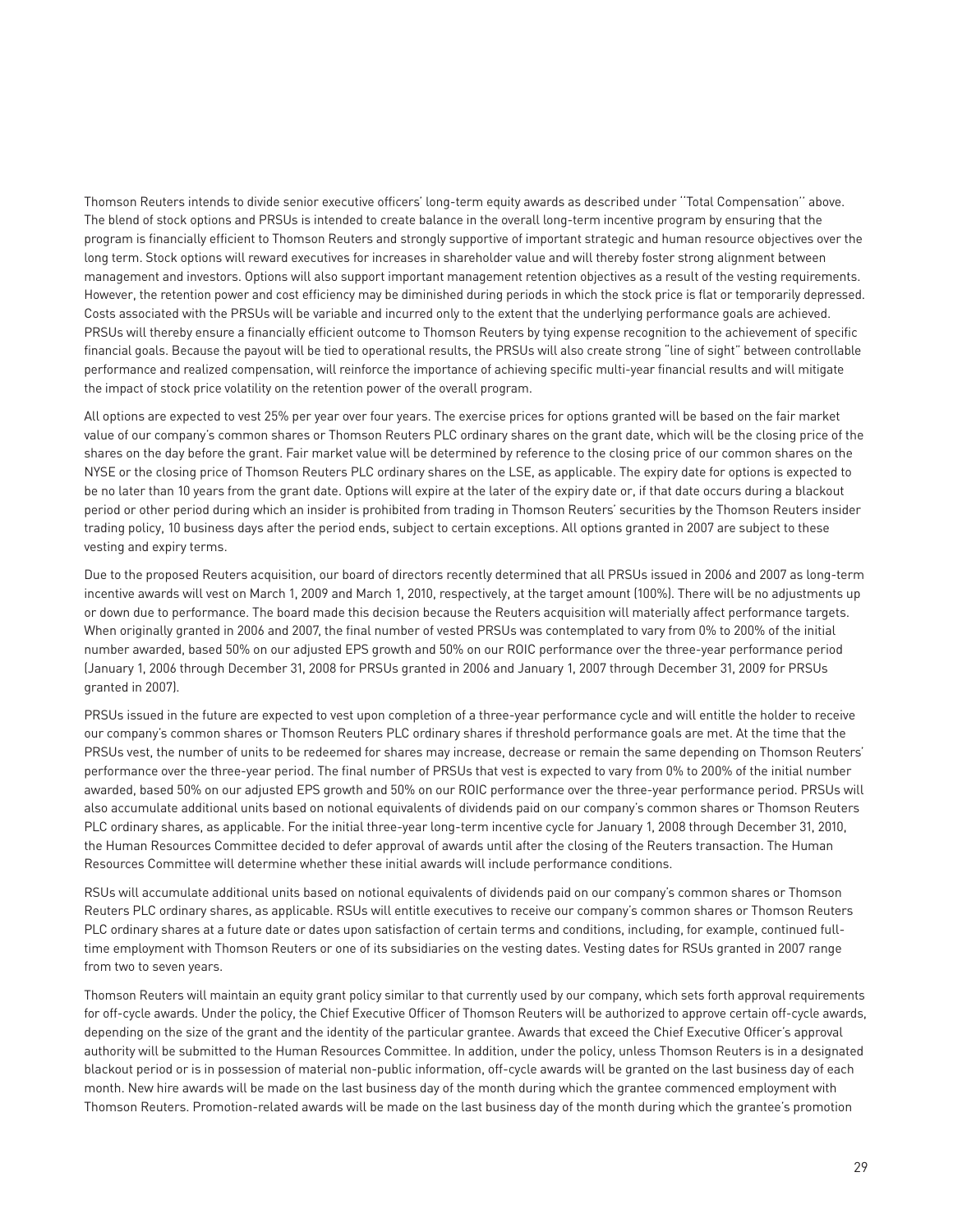was made effective by Thomson Reuters. If Thomson Reuters is in a designated blackout period or otherwise is in possession of material nonpublic information on the date that a grant would typically be made, then the grant will not be made until the last business day of the month after the blackout period has ended, or when Thomson Reuters is no longer in possession of material nonpublic information.

Generally, in determining whether and how many grants to make under the stock incentive plan and allocations under the phantom stock plan, the Human Resources Committee does not plan to take into account the amount of previous allocations under the plans. Rather, the Human Resources Committee will likely make grants with a view to providing competitive total target compensation packages, in which long-term equity should be balanced against short-term compensation opportunities. The Human Resources Committee will not likely consider it relevant whether an executive has exercised options or units previously granted.

Options, SARs and RSUs cease to be exercisable according to the terms of the applicable award agreement, or as may be determined by the Human Resources Committee, in the event that a participant ceases to be an employee or officer of Thomson Reuters. Options, RSUs and PRSUs granted in 2007 are subject to early expiration or vesting in certain circumstances, including death, disability, retirement and termination.

- In the fourth quarter of 2006, the Human Resources Committee approved certain changes to the post-termination treatment of stock options beginning with our annual option grants made in February 2007. The changes are not applicable to grants made prior to February 2007. In particular, the Human Resources Committee exercised its discretion under the stock incentive plan to extend the exercise period for vested stock options, beginning with new awards granted in February 2007:
	- ° Following termination due to "normal retirement" and "early retirement" to three years (from one year and six months, respectively), and
	- ° Following termination due to disability to one year (from six months).

The Human Resources Committee also exercised its discretion to prescribe new definitions of "normal retirement" and "early retirement" for purposes of awards under the stock incentive plan, beginning with our annual option grants made in February 2007. No changes were made to the one-year exercise period post-termination for death, an employer ceasing to be a subsidiary or involuntary termination for cause. If a grantee was eligible for normal retirement at the time of termination due to disability or death, his or her vested options will remain exercisable for three years after termination.

Under option awards granted in 2007, if a grantee voluntarily terminates employment, then all options that are vested as of the date that the grantee ceases to be an employee remain exercisable for three months after termination. All options that are unvested as of the date that the grantee ceases to be an employee are forfeited. Involuntary termination without cause is treated in a similar manner.

- For time-based RSUs, in the event that a participant ceases to be an employee or officer as a result of early retirement or for any reason other than death, normal retirement, disability or the employer of the participant ceasing to be a subsidiary, all unvested time-based RSUs are forfeited effective immediately upon the occurrence of such event. If a participant ceases to be an employee or officer as a result of death, normal retirement, disability or by reason of the employer of the participant ceasing to be a subsidiary, all unvested RSUs vest in full effective immediately upon the occurrence of such event.
- For PRSUs, in the event that a participant ceases to be an employee or officer for any reason other than death, retirement, disability or the employer of the participant ceasing to be a subsidiary, all PRSUs are forfeited immediately upon the occurrence of such event. If a participant ceases to be an employee or officer as a result of death, retirement, disability or the employer of the participant ceasing to be a subsidiary, PRSUs vest in proportion to the participant's active service as an employee (measured in calendar days) during the period commencing on the grant date and ending on the vesting date.

The Thomson Reuters stock incentive plan will contain the following limitations:

• The maximum number of shares that may be issued under the stock incentive plan will be 50,000,000 (provided that not more than 5,000,000 shares may be issued under grants other than stock options, SARs or RSUs). Shares may consist, in whole or in part, of our company's common shares or Thomson Reuters PLC ordinary shares issued from treasury or our company's common shares or Thomson Reuters PLC ordinary shares purchased on the open market or any combination thereof. As of February 29, 2008, we had issued approximately 3.7 million common shares under this plan.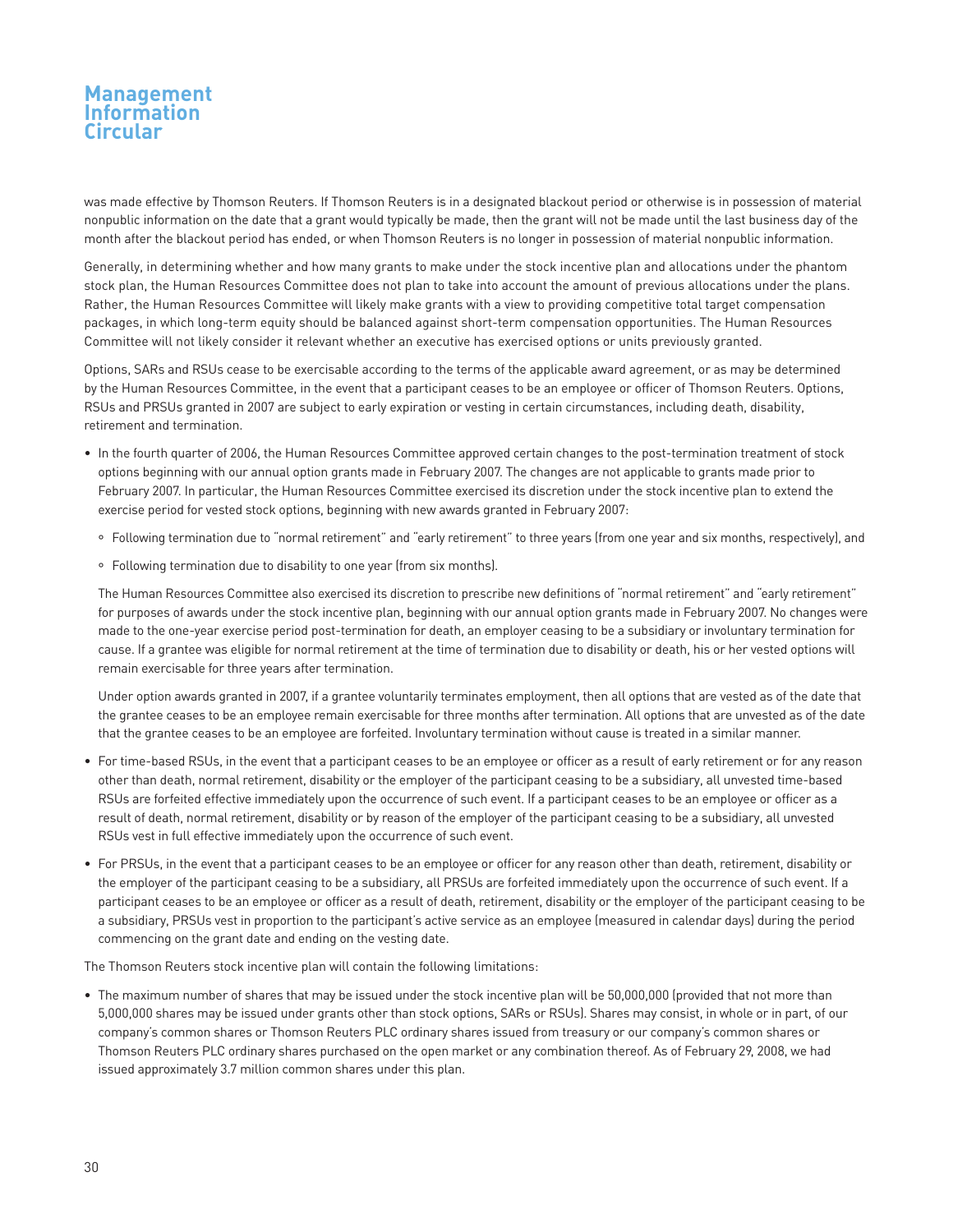- The maximum number of shares that may be issued under plan awards held by any one person under the stock incentive plan must not exceed 5% of the aggregate number of our company's outstanding common shares and outstanding Thomson Reuters PLC ordinary shares determined on a non-diluted basis. The maximum number of shares for which plan awards may be granted and which may be otherwise awarded under the stock incentive plan to any individual during any one-year period is 2,500,000.
- The maximum number of shares which may be issued under plan awards held by a participant granted under the stock incentive plan and under any other share compensation arrangement of Thomson Reuters (i) to all ''insiders'' may not exceed 10% of the aggregate number of our company's outstanding common shares and outstanding Thomson Reuters PLC ordinary shares at such time determined on a non-diluted basis, and (ii) to all ''insiders'' and such insiders' ''associates'' during any one-year period may not exceed 5% of the aggregate number of our company's outstanding common shares and outstanding Thomson Reuters PLC ordinary shares at such time determined on a non-diluted basis.
- The maximum number of shares that may be issued through ISOs under the stock incentive plan will be 5,000,000. Shares subject to awards which are cancelled, expired, forfeited or terminated without having been exercised shall be available for new awards under the stock incentive plan.

The Thomson Reuters board and/or the Human Resources Committee may make any amendments to the stock incentive plan or any outstanding award without seeking shareholder approval, except for an amendment which:

- increases the maximum number of shares that can be issued under the stock incentive plan, including an increase to a fixed number of such shares or a change from a fixed number of such shares to a fixed maximum percentage;
- increases the maximum number of shares which may be issued under the awards held by a participant;
- reduces the exercise price of an award (including a cancellation and re-grant of an award, constituting a reduction of the exercise price of such award), except in connection with maintaining the value of an award in connection with a change in the number of our company's outstanding common shares and/or outstanding Thomson Reuters PLC ordinary shares, by reason of a stock dividend or split, recapitalization, reorganization, merger, amalgamation, consolidation, combination or exchange of shares or other corporate change affecting such shares;
- extends the term of an award beyond its original expiry date, except where the expiry date would have occurred in a blackout period;
- changes the provisions relating to the transferability of an award, other than for a transfer by will or the laws of descent and distribution, a transfer by a grantee to an entity which is controlled by the grantee or a transfer to a former spouse or domestic partner in connection with a legal obligation or settlement;
- changes the provisions relating to adjustments in the number or kind of shares or securities reserved for issuance or subject to outstanding awards or the exercise price, in the event of any change in the number of our company's outstanding common shares and/or outstanding Thomson Reuters PLC ordinary shares, by reason of a stock dividend or split, recapitalization, reorganization, merger, amalgamation, consolidation, combination or exchange of shares or other corporate change affecting such shares;
- extends eligibility to participate in the stock incentive plan to a non-employee director;
- changes the rights attaching to our company's common shares and/or Thomson Reuters PLC ordinary shares; or
- is required to be approved by shareholders under applicable laws, regulations or stock exchange rules.

Subject to certain exceptions, no such amendment may materially and adversely affect the rights of any participant in relation to any outstanding award granted under the plan without the consent of the affected participant.

#### **Phantom Stock Plan**

If tax or securities regulations make it impracticable or inefficient to make grants under the stock incentive plan, Thomson Reuters may allocate units under a phantom stock plan to executive officers and senior employees of Thomson Reuters. After a prescribed length of time, a holder of units will be entitled to a cash payment based on the number of units and the increase, if any, in the market price of our company's common shares or, as applicable, Thomson Reuters PLC ordinary shares from the date of grant.

We granted 115,760 phantom stock units in 2007.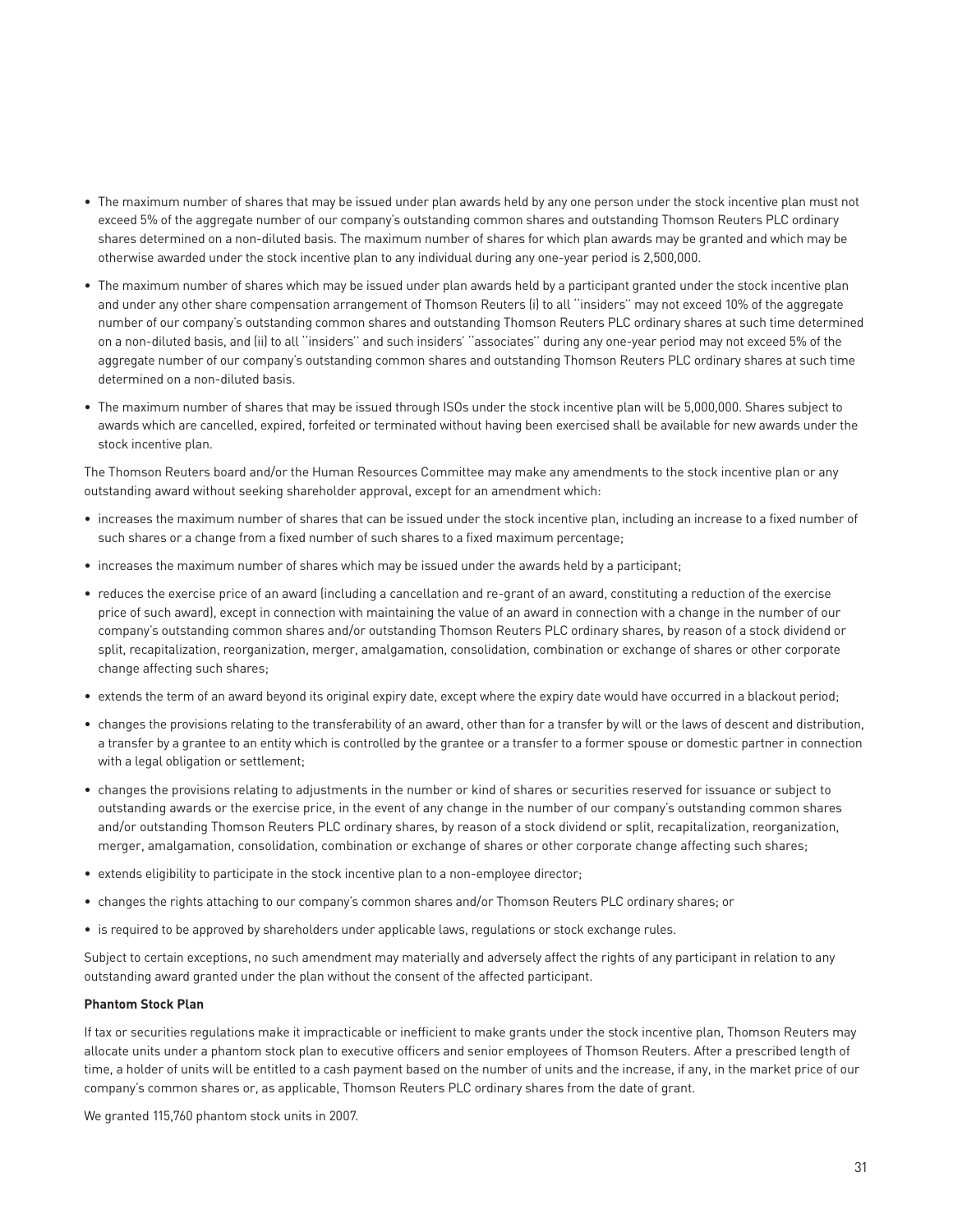#### **Deferred Compensation Plan**

A group of key executives in the United States will be eligible to participate in Thomson Reuters' deferred compensation plan, which will allow participants to voluntarily defer a percentage of annual base salary and annual and long-term cash incentive bonuses. Irrevocable elections to participate in this plan will need to be made before the beginning of the fiscal year. Certain participants in the plan will be eligible to convert deferred cash into DSUs. Deferred cash will be able to be converted into DSUs on the basis of the closing price of our company's common shares on the day before the deferral or conversion. If a participant elects to hold DSUs, Thomson Reuters will credit his or her plan account with a 10% DSU match, which matching units will generally vest over a period of four years. DSUs will also accumulate additional units based on notional equivalents of dividends paid on our company's common shares. Thomson Reuters plans to issue new shares to satisfy its DSU obligations to participants.

The maximum number of common shares which may be issued under Thomson Reuters' deferred compensation plan is 7,000,000. As of February 29, 2008, we had issued 49,131 common shares under this plan.

The amendment provisions of the deferred compensation plan are substantially similar to those of the stock incentive plan.

#### **Employee Stock Purchase Plans**

Thomson Reuters plans to have employee stock purchase plans in the United States, the United Kingdom, Canada and other countries in which there are a significant number of employees, under which eligible employees, including Thomson Reuters executive officers, may purchase our company's common shares or Thomson Reuters PLC ordinary shares at a discount or other favorable manner. Employees who participate will be able to contribute a percentage of their eligible compensation through after-tax payroll deductions, up to a defined maximum for a particular period. At a time to be specified in the plans, Thomson Reuters will use employees' accumulated payroll deductions to purchase our company's common shares or Thomson Reuters PLC ordinary shares. For employees based in the United Kingdom or other countries, the global employee stock purchase plan may operate as a ''Save-As-You-Earn'' plan or share incentive plan.

The maximum number of common shares which may be issued under Thomson Reuters' employee stock purchase plans is 14,000,000. As of February 29, 2008, we had issued approximately 1.8 million common shares under these plans. In 2007, we made certain technical amendments to these plans related to plan operation.

The amendment provisions of the employee stock purchase plans are substantially similar to those of the stock incentive plan.

#### **Retirement Benefits**

The retirement benefits for Thomson Reuters will be designed to provide a competitive level of post-retirement income and strong incentive for executives to remain with Thomson Reuters throughout their careers.

**Pension and retirement plans.** For information about the pension plans and other retirement benefits applicable to our named executive officers, see the "Pension and Other Retirement Benefits" subsection of the "Executive Compensation" section of this circular.

**U.S. employees' 401(k) retirement savings plan.** We maintain a 401(k) retirement savings plan that covers substantially all of our U.S. employees, including most of our senior executives and all of our named executive officers. This plan is a tax-qualified companysponsored retirement savings plan under which participating employees may contribute up to 25% of their compensation on a combined before-tax or after-tax basis (16% for employees who are considered to be highly compensated). We also make a company matching contribution to amounts contributed by participating employees. During 2007, the maximum before-tax contribution that could be made by a participating employee was \$15,500 per year (or \$20,500 per year for certain participants age 50 and over). As of February 29, 2008, the plan had 17 different investment options, one of which was a company stock fund. Employees only contribute to the company stock fund if they have elected to do so. In 2007, we made certain technical amendments to this plan, primarily related to acquisitions and dispositions of businesses. For more information on company matching contributions made to our named executive officers, please see the "Summary Compensation Table" contained in this circular.

The maximum number of our common shares that may be issued under the plan is 9,000,000. As of February 29, 2008, we had issued 660,036 common shares under this plan.

The amendment provisions of the U.S. employees' 401(k) retirement savings plan are substantially similar to those of the stock incentive plan.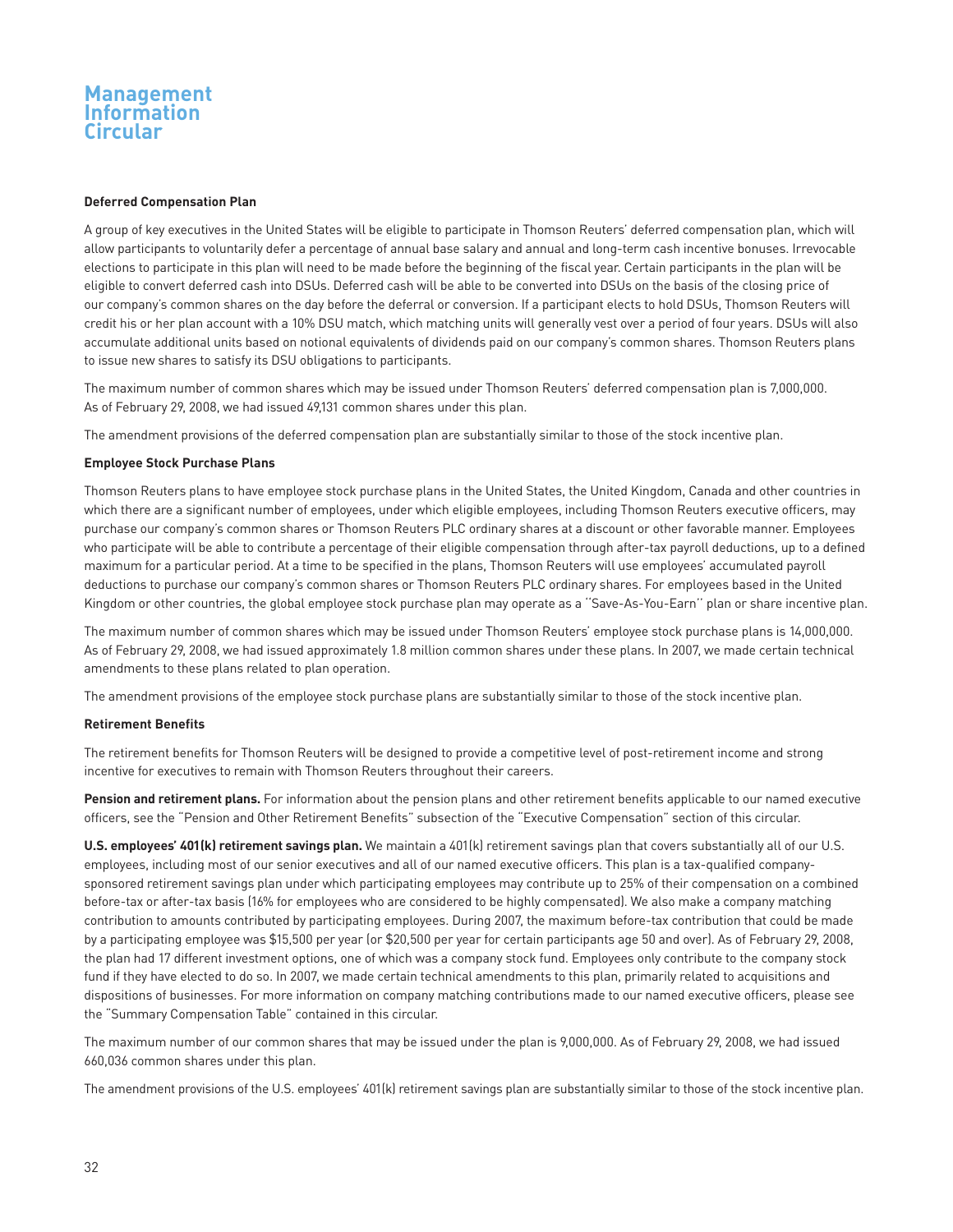### **PERQUISITES AND OTHER PERSONAL BENEFITS**

We plan to continue to provide our named executive officers with perquisites and other personal benefits that we and the Human Resources Committee believe are reasonable and consistent with our overall compensation program to better enable the company to attract and retain superior employees for key positions. For our named executive officers, these perquisites and benefits will include executive medical coverage, use of company automobiles, use of corporate aircraft for business travel, tax preparation and financial planning assistance and payment of club dues. The Human Resources Committee will periodically review the level of perquisites and other personal benefits provided to the executive officers.

#### **SHARE OWNERSHIP**

We believe that the use of long-term equity-based incentive compensation programs further aligns the interests of our senior executives with those of our shareholders and enables them to share in our long-term growth and success. In 2002, we approved share ownership guidelines for some of our senior executives that require them to maintain an equity interest in our company with a value equal to a multiple of their salary. The highest current multiple is five times salary and the lowest is one times salary. The values of DSUs and common shares acquired pursuant to our deferred compensation plan, U.S. employees' 401(k) retirement savings plan and employee stock purchase plans count toward meeting the share ownership guidelines. Unvested RSUs and PRSUs and all stock options do not count toward the guidelines. There is no longer a deadline for meeting the share ownership guidelines. Senior executives subject to our current share ownership guidelines must retain a specified percentage of the shares that they acquire (after applicable tax withholdings) through option exercises and the vesting of RSUs and PRSUs until they have met the share ownership guidelines. Mr. Harrington currently exceeds his share ownership guidelines. Messrs. Daleo, Smith and Wilens are currently required to retain 50% of the common shares that they acquire until they meet their share ownership guidelines. Ms. Rowlands is no longer subject to the share ownership guidelines as a result of her upcoming departure from our company.

The following table sets forth the applicable share ownership requirement and actual share ownership (each as a multiple of base salary) for our named executive officers except for Ms. Rowlands.

| Name                  | Required share ownership -<br>base salary multiple | Actual share ownership -<br>base salary multiple |
|-----------------------|----------------------------------------------------|--------------------------------------------------|
| Richard J. Harrington | 5x                                                 | 12.9x                                            |
| Robert D. Daleo       | 3x                                                 | 3.3x                                             |
| James C. Smith        | 3x                                                 | 2.5x                                             |
| Michael E. Wilens     | 3x                                                 | 2.3x                                             |

### **CHIEF EXECUTIVE OFFICER'S COMPENSATION**

The structure of Mr. Harrington's compensation has been similar to that of our other senior executives. In setting Mr. Harrington's compensation, the Human Resources Committee has used the same philosophy and guiding principles described above and has referred to publicly disclosed executive compensation information to ascertain that the amount is competitive with amounts paid to chief executive officers of businesses of comparable size and in comparable markets. As Mr. Harrington has been based in the United States, the group of companies used for comparative purposes has represented a mix of primarily U.S. media and general industry companies including other information companies with which we compete.

Once the Reuters acquisition closes, Mr. Harrington will step down after more than 25 years of service to Thomson – almost 11 of them as CEO. When Mr. Harrington became CEO, Thomson was a holding company with businesses as different as newspapers and leisure travel. Today, Thomson is highly focused on being a world leader in information services for businesses and professionals. Mr. Harrington will be leaving a company that is strongly positioned to keep growing and creating shareholder value for many years to come as Thomson Reuters. For more information on Mr. Harrington's expected role with Thomson Reuters, please see the "Agreements with Named Executive Officers" subsection of the "Executive Compensation" section of this circular.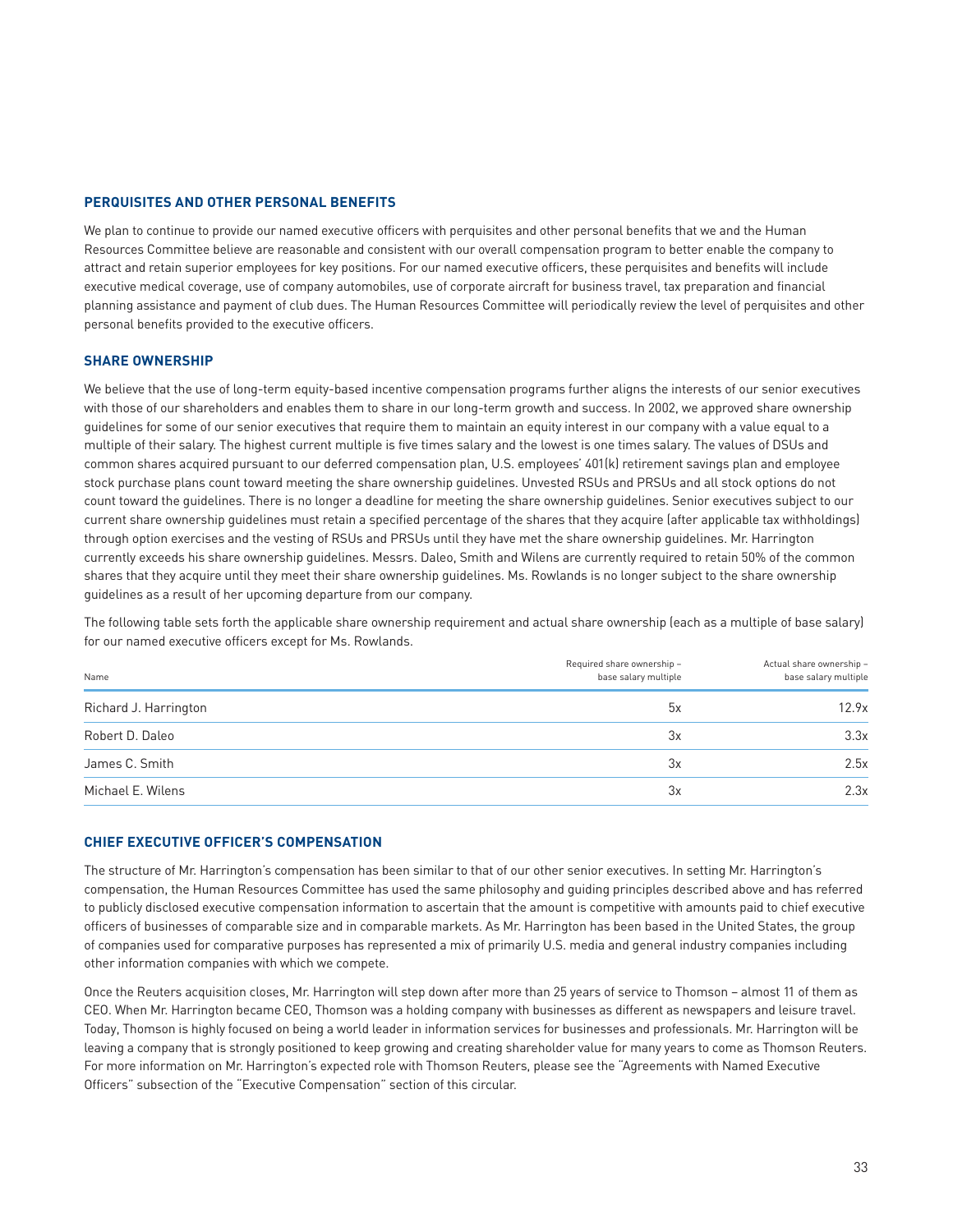For 2007, Mr. Harrington received an increase in his annual salary, based on merit, of 3.8%. His resulting annual salary in 2007 was \$1,474,000 (with \$1,445,654 paid in 2007 due to a payroll timing change made during the year). Mr. Harrington's base salary for 2008 is \$1,530,000, representing a 3.8% increase from 2007. Mr. Harrington's compensation also has included equity-based compensation awards under our stock incentive plan and annual and long-term incentive bonus awards. Similar to those of our other named executive officers, Mr. Harrington's annual incentive bonus earned for 2007 was weighted 45% based on revenue growth, 45% based on growth of operating profit before amortization and 10% based on free cash flow growth. Mr. Harrington's long-term cash incentive bonus earned for the three-year performance period which ended on December 31, 2007 was based on certain adjusted EPS targets. Based on our performance, Mr. Harrington earned a 2007 annual cash incentive bonus of \$1,524,116 and a long-term cash incentive bonus of \$1,706,400.

In February 2007, Mr. Harrington was granted 221,700 options and 35,500 PRSUs. As a result, Mr. Harrington's long-term incentive opportunity was split approximately 50% between options and PRSUs. Mr. Harrington's options vest 25% per year over a four-year period. Mr. Harrington's PRSUs vest after approximately three years, and entitle him to receive Thomson common shares. Mr. Harrington's PRSUs will also accumulate additional units based on notional equivalents of dividends paid on our common shares.

In February 2007, the Human Resources Committee made a special grant of 24,100 time-based RSUs to Mr. Harrington. All of these RSUs will vest in February 2009.

In February 2008, the Human Resources Committee made a special grant of 144,000 time-based RSUs to Mr. Harrington. One-third of these RSUs will vest in each of February 2009, 2010 and 2011.

The Human Resources Committee reviewed Mr. Harrington's performance in 2007, considering strategic, financial and operational components. Under Mr. Harrington's leadership in 2007:

- Thomson repositioned its portfolio through the highly successful sale of Thomson Learning for proceeds of over \$8 billion and by signing an agreement to acquire Reuters;
- Revenues increased 11%, to \$7.3 billion, driven by strong growth across all business segments. Organic revenue growth was 6%;
- Our accelerated efforts to increase operational efficiency through a series of initiatives (THOMSONplus) continued in 2007; and
- Mr. Harrington also was instrumental in initiating and implementing our organizational realignment which became effective on January 1, 2007, as well as other important senior management changes and succession planning. The Human Resources Committee believes that these and other changes have strengthened our senior management structure and succession planning and have established the right team to ensure our continued success following the expected closing of the proposed Reuters acquisition.

The Human Resources Committee believes that Mr. Harrington's compensation structure is consistent with compensation programs offered by our significant competitors, aligns Mr. Harrington's interests with those of our shareholders and appropriately compensates Mr. Harrington for our long-term success.

#### **COMPOSITION OF THE HUMAN RESOURCES COMMITTEE**

This report on executive compensation has been approved by the Human Resources Committee, the members of which are set out below.

| Steven A. Denning (Chair)  | Michael J. Sabia   |
|----------------------------|--------------------|
| W. Geoffrey Beattie        | Richard M. Thomson |
| V. Maureen Kempston Darkes | John A. Tory       |

All of the Human Resources Committee members except for Messrs. Beattie and Tory have been determined by our board to be independent. Mr. Beattie is a director and an executive officer, and Mr. Tory is a director and former executive officer, of Woodbridge.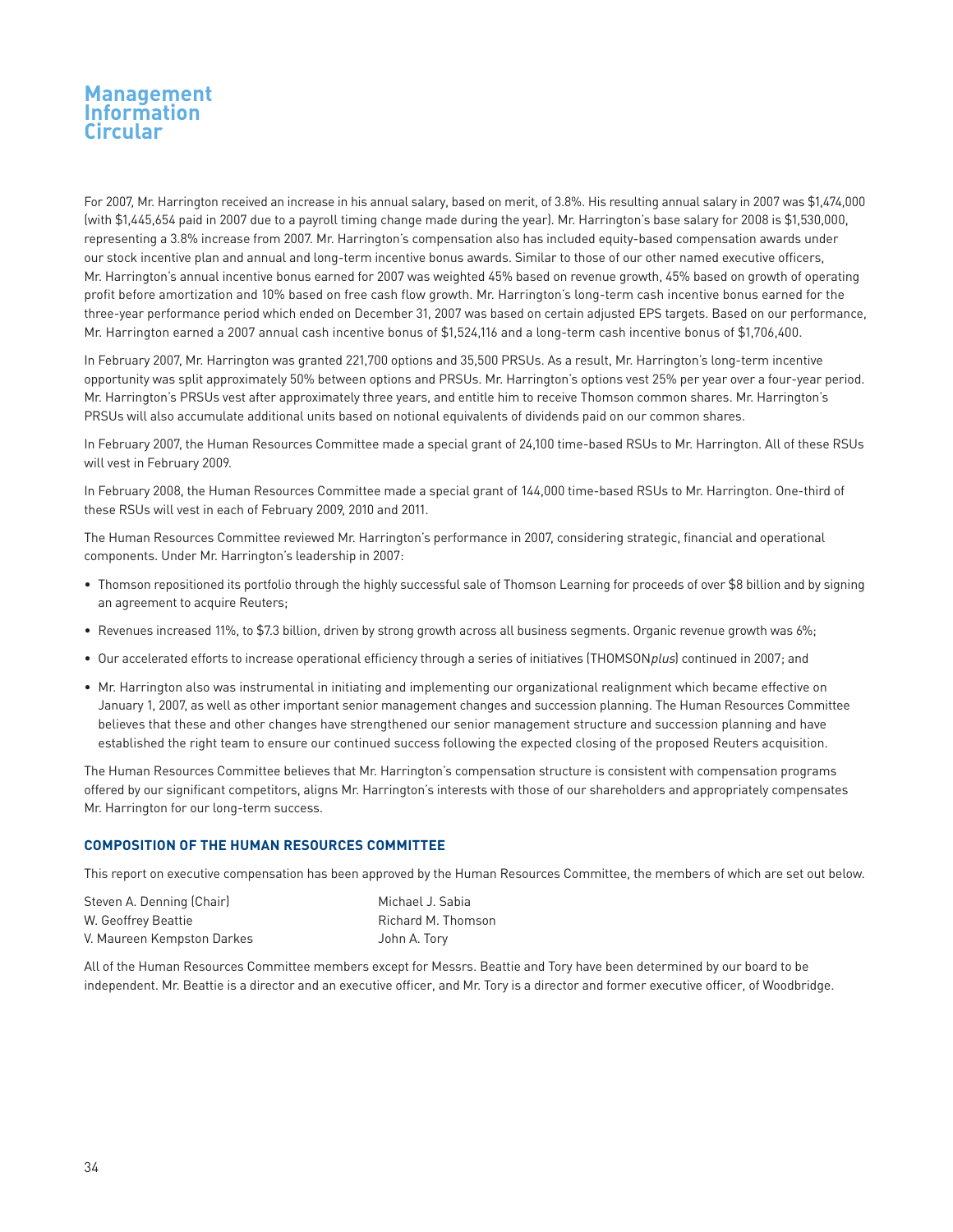## **REPORT OF THE AUDIT COMMITTEE**

The Audit Committee is responsible for assisting our board in fulfilling its oversight responsibilities in relation to the integrity of our financial statements, our compliance with legal and regulatory requirements, the qualifications and independence of our auditors, the performance of our internal audit function and independent auditors, and any additional matters delegated to the Audit Committee by our board.

In 2007, the Audit Committee met with various members of our senior management and internal audit team and PricewaterhouseCoopers LLP. In addition, the Audit Committee met regularly in separate sessions with representatives of PricewaterhouseCoopers LLP. In the course of fulfilling its mandate, the Audit Committee focused on several topics, which included:

- reviewing and discussing the company's annual and quarterly consolidated financial statements and related MD&A. The Audit Committee also reviewed other disclosures, including our earnings press releases and annual information form and annual report on Form 40-F;
- reviewing the scope and plans for the audit of our company's financial statements;
- reviewing and approving fees to be paid to PricewaterhouseCoopers LLP for its services, as further described in the "Appointment of Auditors" subsection of the "Business of the Meeting" section of this circular;
- discussing with PricewaterhouseCoopers LLP:
	- ° its independence from Thomson (and receiving disclosures from PricewaterhouseCoopers LLP in this regard),
	- ° all critical accounting policies and practices used or to be used by our company,
	- ° all alternative treatments of financial information within generally accepted accounting principles that have been discussed with management, ramifications of the use of such alternative treatments and the treatment preferred by the auditors, and
	- ° all other matters required to be communicated under generally accepted auditing standards;
- receiving periodic updates on our guidelines and policies with respect to risk assessment and risk management, including the steps and processes taken to monitor and control risks; and
- receiving periodic updates from our Corporate Compliance and Audit Department on internal control over financial reporting and fraud-related matters.

In 2007, the Audit Committee also played a role in our management's first report on internal control over financial reporting.

In February 2008, as part of its oversight role and in reliance upon its reviews and discussions as noted above, the Audit Committee reviewed and discussed with management its assessment and report on the effectiveness of the company's internal control over financial reporting as of December 31, 2007, which was made using the criteria set forth by the Committee of Sponsoring Organizations of the Treadway Commission. The Audit Committee also reviewed and discussed with PricewaterhouseCoopers LLP its review and report on our internal control over financial reporting. The Audit Committee also recommended that PricewaterhouseCoopers LLP be re-appointed as our company's independent auditors to serve until our next annual meeting of shareholders in 2009 and that our board submit this appointment to shareholders for approval at the 2008 annual meeting of shareholders.

Based upon the reports and discussions described in this report, and subject to the limitations on the role and responsibilities of the Audit Committee in its charter, the Audit Committee recommended that our board approve the filing of the audited consolidated financial statements, MD&A and annual information form for the year ended December 31, 2007 with the Canadian securities regulatory authorities, the filing of the Form 40-F for the year ended December 31, 2007 with the SEC, and the inclusion of the audited consolidated financial statements in the company's annual report to shareholders for the year ended December 31, 2007.

M. Thomson

This report has been approved by the Audit Committee, the members of which are set out below.

| Vance K. Opperman (Chair) | John M. Thompson  |
|---------------------------|-------------------|
| Ron D. Barbaro            | Richard M. Thomso |
| Roger L. Martin           |                   |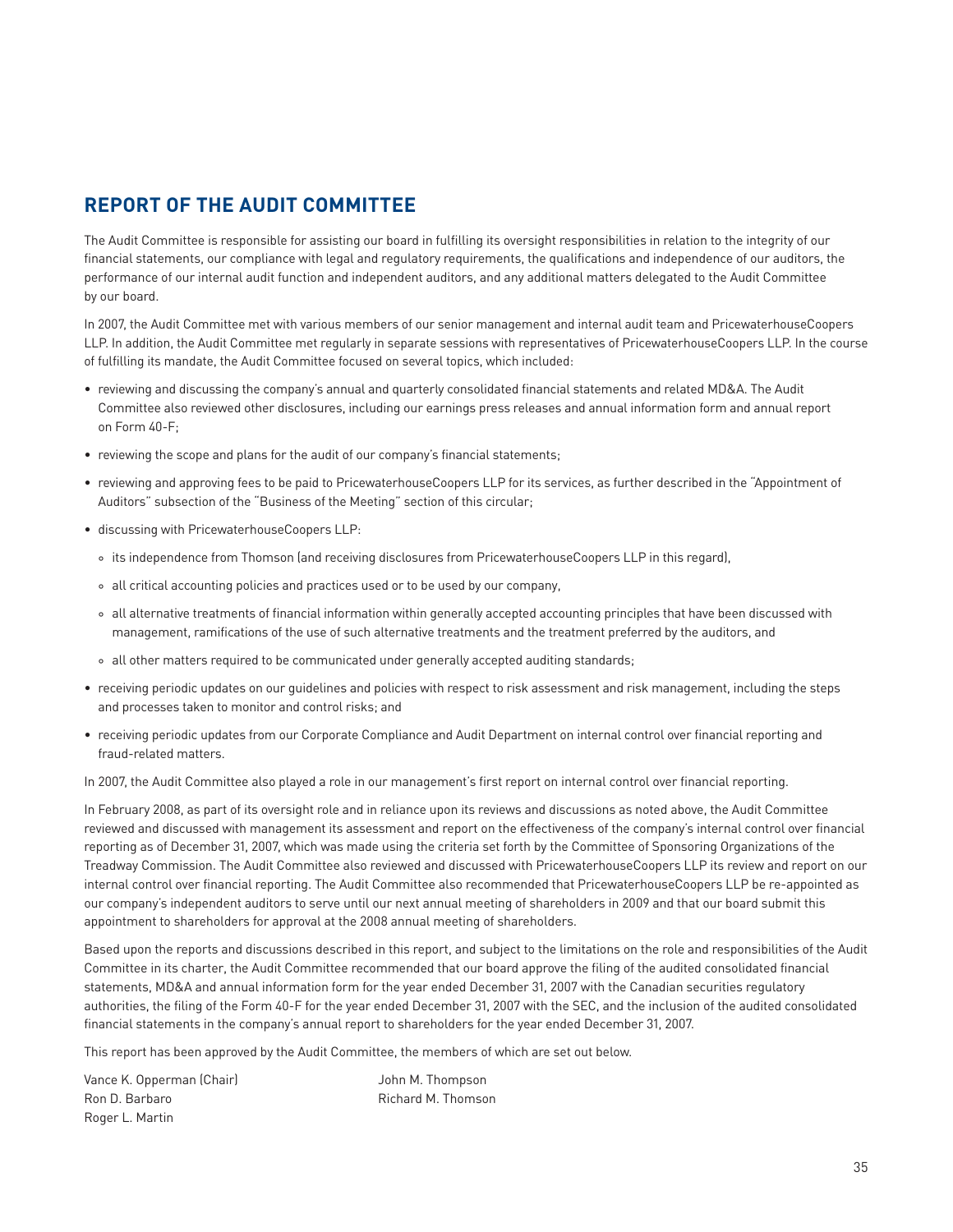## **PERFORMANCE GRAPHS**

The graph below compares the cumulative total shareholder return, assuming reinvestment of dividends, in C\$100 invested in our shares on December 31, 2002 with the cumulative total return of the S&P/TSX Composite Index over the same period. A significant portion of our revenues is generated in U.S. dollars and our financial statements are expressed in U.S. dollars. As such, an appreciation of the Canadian dollar relative to the U.S. dollar can have an adverse effect on the value of our Canadian dollar-denominated common shares. In 2007, the Canadian dollar strengthened against the U.S. dollar for the fifth consecutive year.

## **CUMULATIVE VALUE OF A C\$100 INVESTMENT**



### **CUMULATIVE VALUE OF A US\$100 INVESTMENT**

The graph below compares the cumulative total shareholder return, assuming reinvestment of dividends, on US\$100 invested in our shares on December 31, 2002 with the cumulative total return of the S&P 500 Index over the same period.

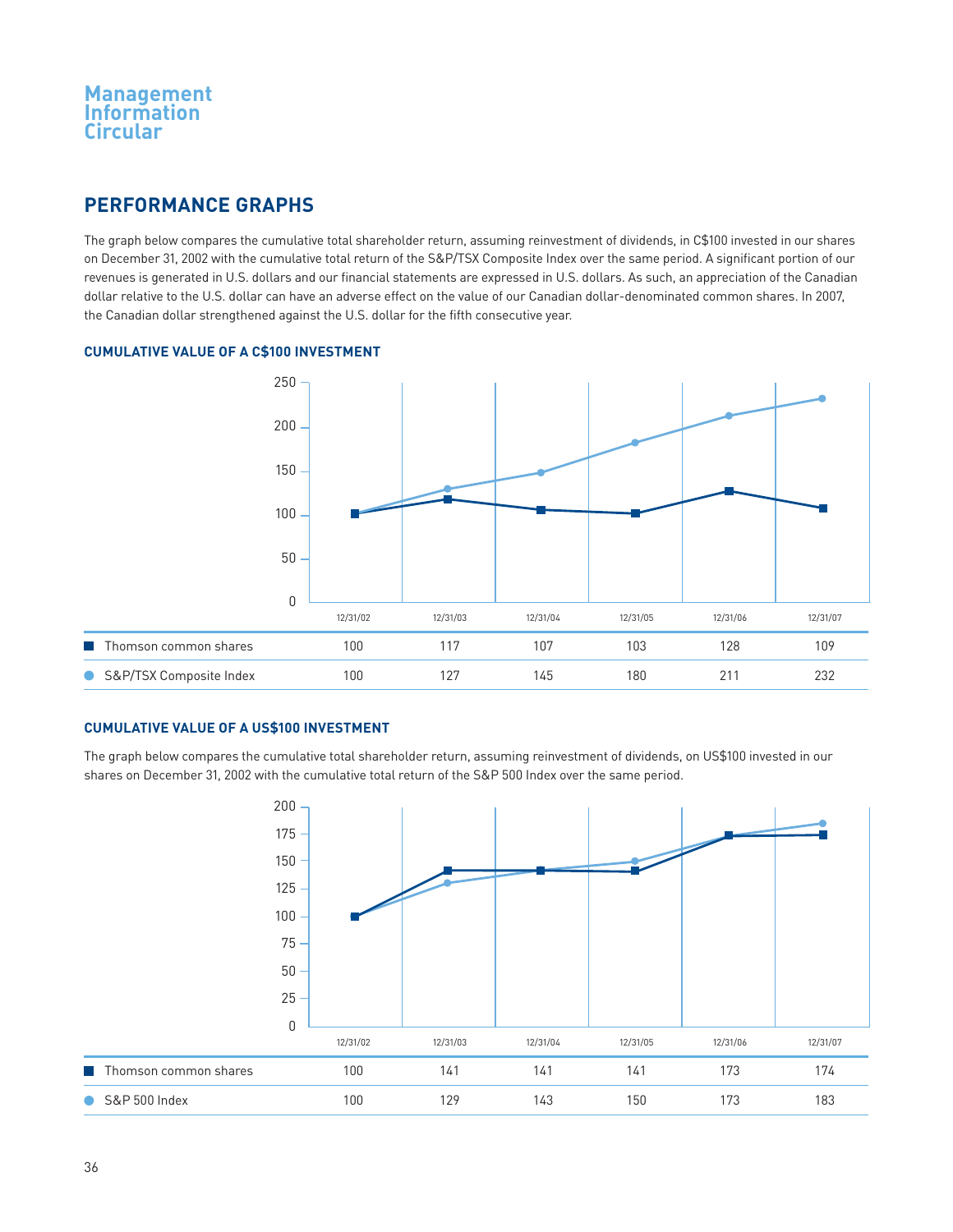## **COMPENSATION OF DIRECTORS**

## **DIRECTOR COMPENSATION**

The following table reflects compensation earned by our non-management directors in 2007. The amounts are actual amounts earned in respect of 2007 in DSUs and cash, as further discussed below. Neither the Chairman (David Thomson) nor the Deputy Chairman (W. Geoffrey Beattie) received an attendance fee. Management directors (Messrs. Harrington and Daleo) did not receive compensation for their services as directors.

| Name                       | Thomson Board<br>retainer (\$) | Committee<br>Chair<br>retainer (\$) | Thomson Board<br>attendance<br>fees $($ \$) | Committee<br>attendance<br>fees $($ \$) | Total fees (\$) |
|----------------------------|--------------------------------|-------------------------------------|---------------------------------------------|-----------------------------------------|-----------------|
| David Thomson              | 500,000                        |                                     |                                             |                                         | 500,000         |
| W. Geoffrey Beattie        | 250,000                        |                                     |                                             |                                         | 250,000         |
| Ron D. Barbaro             | 80,000                         |                                     | 13,000                                      | 19,000                                  | 112,000         |
| Mary Cirillo               | 80,000                         | -                                   | 13,000                                      | 2,000                                   | 95,000          |
| Steven A. Denning          | 80,000                         | 10,000                              | 12,000                                      | 5,000                                   | 107,000         |
| V. Maureen Kempston Darkes | 80,000                         |                                     | 12,000                                      | 8,000                                   | 100,000         |
| Roger L. Martin            | 80,000                         |                                     | 13,000                                      | 16,000                                  | 109,000         |
| Vance K. Opperman          | 80,000                         | 10,000                              | 13,000                                      | 16,000                                  | 119,000         |
| Michael J. Sabia           | 80,000                         | -                                   | 12,000                                      | 4,000                                   | 96,000          |
| John M. Thompson           | 80,000                         | 10,000                              | 11,000                                      | 15,000                                  | 116,000         |
| Peter J. Thomson           | 80,000                         |                                     | 13,000                                      |                                         | 93,000          |
| Richard M. Thomson         | 80,000                         |                                     | 13,000                                      | 21,000                                  | 114,000         |
| John A. Tory               | 80,000                         |                                     | 13,000                                      | 5,000                                   | 98,000          |
| Total                      | 1,630,000                      | 30,000                              | 138,000                                     | 111,000                                 | 1,909,000       |

In February 2008, we issued 100,000 RSUs to Mr. Beattie. One-third of the RSUs will vest in each of February 2009, 2010 and 2011 if Mr. Beattie is still a director or officer of our company on the vesting date. Mr. Beattie's RSUs accumulate additional units based on notional equivalents of dividends paid on our common shares.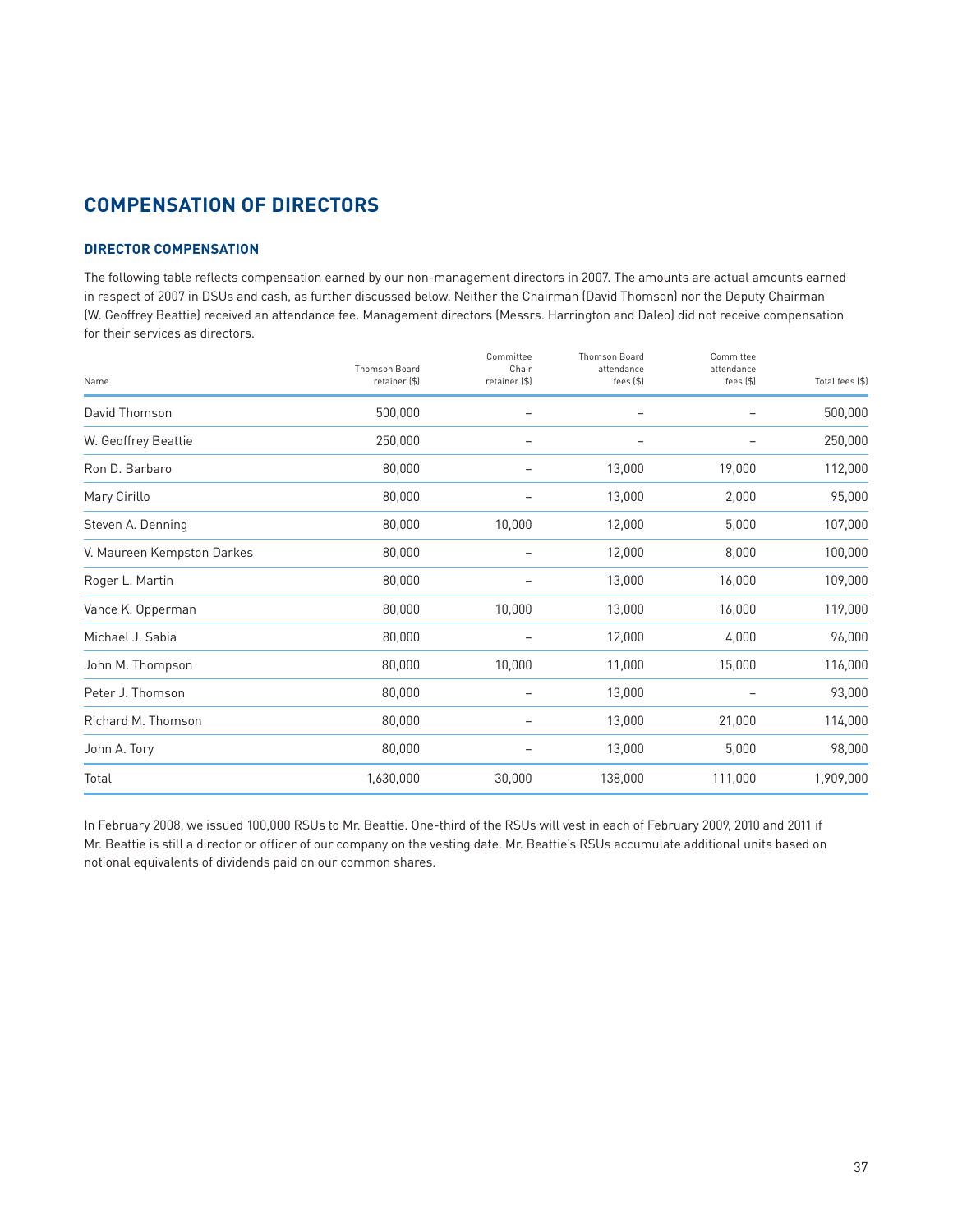#### **SUMMARY OF DIRECTOR COMPENSATION ARRANGEMENTS**

Compensation for our directors is designed to attract and retain highly talented, committed and experienced directors. We believe that directors must be competitively compensated, taking into account the size and complexity of our company.

The table below sets forth the annual retainers that will be paid to non-management directors of Thomson Reuters following completion of the proposed Reuters acquisition. Directors will not receive attendance fees. In establishing the compensation arrangements for directors of Thomson Reuters, the factors we considered included the increased size, scope and complexity of Thomson Reuters, the greater time commitment required of directors (including more board meetings and travel to and from board meetings and site visits), the compensation levels for boards of directors of U.S. and UK companies and our desire to adopt a flat fee structure.

|                                                          | (5)      |
|----------------------------------------------------------|----------|
| Annual retainer for directors                            | 150,000  |
| Annual retainer for Audit Committee Chair                | 20,000   |
| Annual retainer for Human Resources Committee Chair      | 20,000   |
| Annual retainer for Corporate Governance Committee Chair | 10.000   |
| Annual retainer for Chairman                             | 600,000  |
| Annual retainer for Deputy Chairmen                      | 300.0001 |

1 Mr. FitzGerald will also receive RSUs annually with a value at the time of issue equal to the difference between £600,000 and \$300,000. He will not receive a separate retainer for serving as Chair of the Corporate Governance Committee.

### **Deferred Share Units**

To further align the interests of directors of Thomson Reuters with those of its shareholders, non-management directors will participate in a share plan under which they will have the option to receive their annual retainer and other amounts payable for their services on the Thomson Reuters board in the form of DSUs, common shares of Thomson Reuters Corporation or cash. Non-management directors will be encouraged to receive at least one-third of amounts payable to them in DSUs. A DSU is a bookkeeping entry credited to an account maintained for each eligible director, and will have the same value as one Thomson Reuters Corporation common share. If a director elects to receive any portion of his or her annual retainer or other remuneration in the form of shares, the amount (net withholding taxes) will be used to buy shares in the open market. If a director elects to receive DSUs, units representing the value of Thomson Reuters Corporation common shares will be credited to the director's account. DSUs will be paid to a director by December 15 of the calendar year following termination of board service. Payment will be made in Thomson Reuters Corporation common shares or cash (net of withholding taxes), based on the market value of Thomson Reuters Corporation common shares on the date of payment. DSUs accumulate additional units based on notional equivalents of dividends paid on Thomson Reuters Corporation common shares.

In 2007, all but three of our directors who participate in our existing share plan received 100% of their fees in DSUs.

#### **Share Ownership Guidelines**

Following completion of the proposed Reuters acquisition, directors will be encouraged to hold common shares of our company, ordinary shares of Thomson Reuters PLC and/or DSUs having a value equal to five times their annual retainer within five years from the date of their initial appointment to the Thomson Reuters board.

#### **Director Expenses**

Directors are reimbursed for reasonable travel and out-of-pocket expenses incurred in connection with their duties as directors.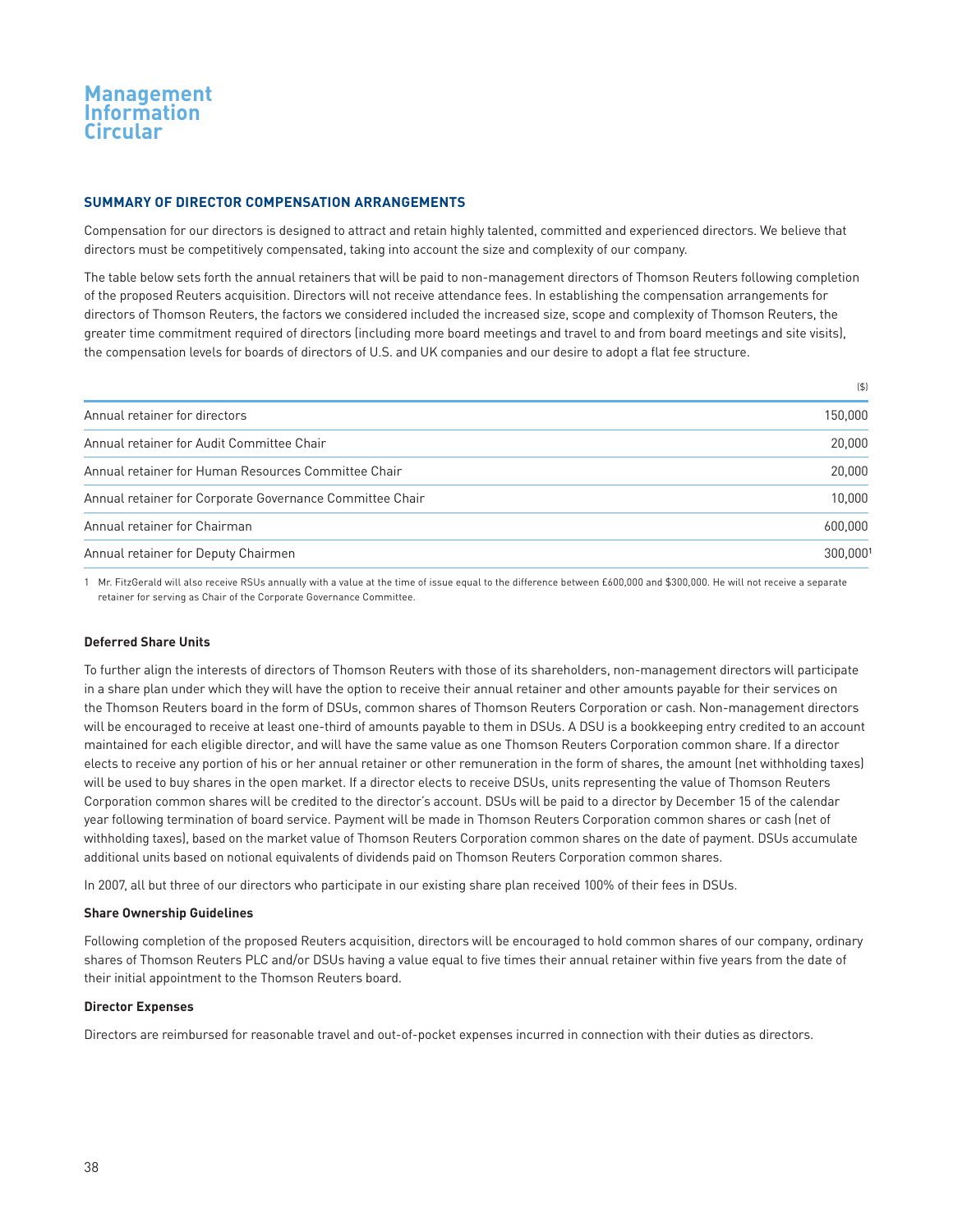## **INDEBTEDNESS OF OFFICERS, DIRECTORS AND EMPLOYEES**

As at March 20, 2008, there was no indebtedness (other than "routine indebtedness" under applicable Canadian securities laws) of the officers, current directors, initial directors of Thomson Reuters, employees and former officers, directors and employees of our company and our subsidiaries owing to our company or any of our subsidiaries.

## **DIRECTORS' AND OFFICERS' INDEMNIFICATION AND INSURANCE**

Directors of Thomson Reuters will be indemnified by both our company and Thomson Reuters PLC to the extent permitted by applicable laws and regulations.

Under the Business Corporations Act (Ontario), a corporation may indemnify a present or former director or officer or an individual who acts or acted at the corporation's request as a director or officer or in a similar capacity of another entity, against all costs, charges and expenses, including an amount paid to settle an action or satisfy a judgment, reasonably incurred by the director in respect of any civil, criminal, administrative, investigative or other proceeding to which the director is involved because of that association with the corporation or other entity, provided that the individual acted honestly and in good faith with a view to the best interests of the corporation or, as the case may be, to the best interests of the other entity for which the individual acted at the corporation's request, and, in the case of a criminal or administrative action or proceeding that is enforced by a monetary penalty, such individual had reasonable grounds for believing that his or her conduct was lawful.

Under the UK Companies Act, a company may not directly or indirectly indemnify a director of a company in connection with any negligence, default, breach of duty or breach of trust by the director in relation to the company unless the indemnity constitutes a "qualifying third party indemnity provision". An indemnity will be a "qualifying third party indemnity provision" for the purposes of the UK Companies Act provided that it does not indemnify the director against any liability the director incurs:

- to the company or to an associated company (an associated company is, in effect, a company in the same group);
- to pay a criminal fine or a regulatory penalty;
- in defending criminal proceedings in which the director is convicted;
- in defending civil proceedings brought by the company, or an associated company, in which judgment is given against the director; or
- in an unsuccessful application for relief from liability under the UK Companies Act.

Thomson Reuters will maintain a directors' and officers' liability insurance policy that will provide protection for its directors and officers against liability incurred by them in their capacities as such. We expect that this policy will provide for a limit of at least \$100 million for each claim and \$100 million in the aggregate and that there will be no deductible for this coverage. The insurance will apply in circumstances where Thomson Reuters may not indemnify its directors and officers for their acts or omissions. Premiums paid by Thomson Reuters relating to directors' and officers' liability insurance are expected to be between \$2 million and \$3.5 million per annum.

We have in the past maintained an agreement with Woodbridge under which Woodbridge agreed to indemnify up to \$100 million of liabilities incurred either by our current and former directors and officers or by our company in providing indemnification to these individuals substantially on the same terms and conditions as would apply under a directors' and officers' insurance policy. In 2007, we paid Woodbridge a fee of \$750,000, which was less than the premium that we would have paid for commercial insurance. This arrangement with Woodbridge was a related party transaction that was reviewed by our Corporate Governance Committee. Following completion of the proposed Reuters acquisition, this agreement will be terminated and replaced by the insurance policy described above.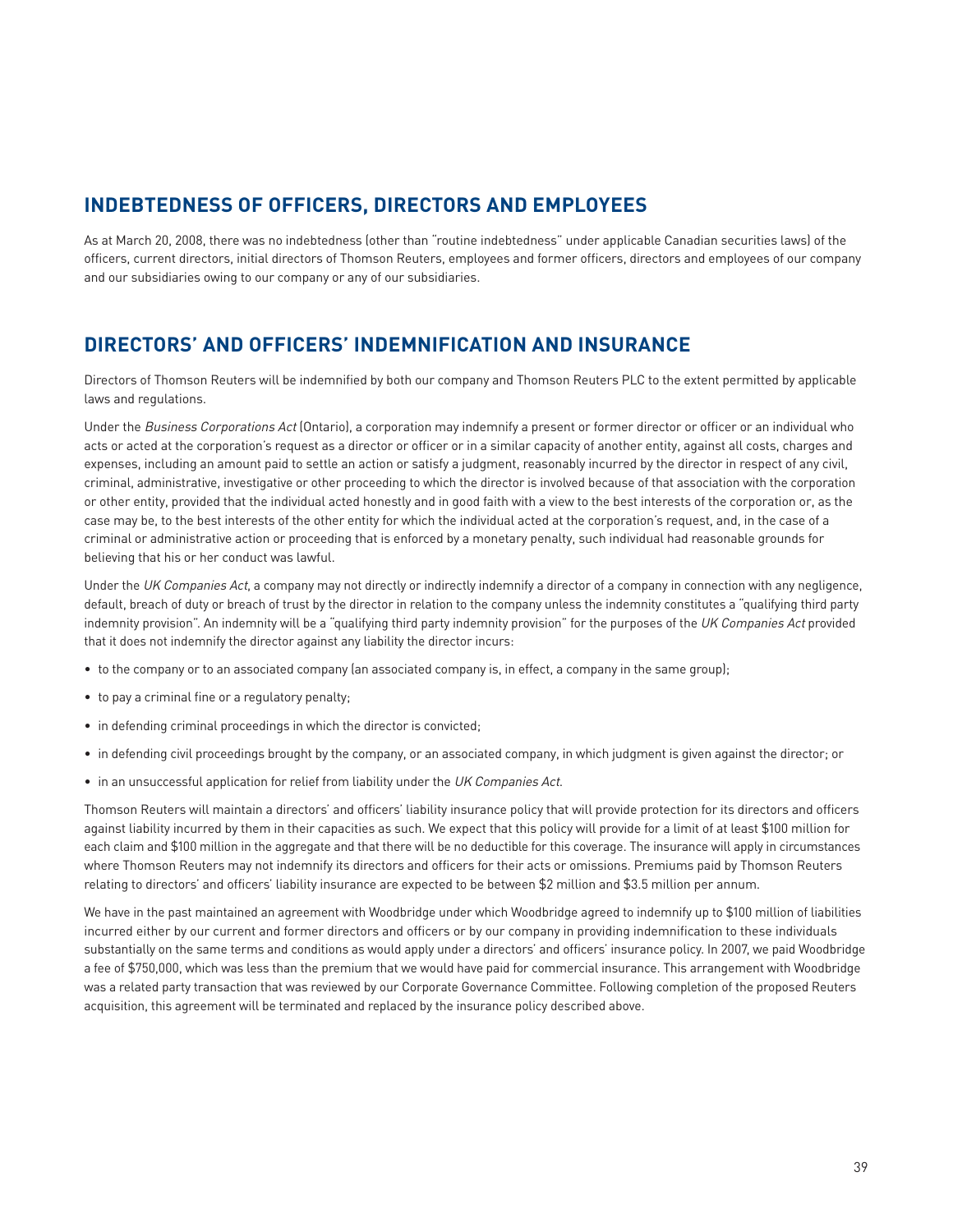## **STATEMENT OF CORPORATE GOVERNANCE PRACTICES**

The following statement of corporate governance practices outlines the corporate governance policies and practices of Thomson Reuters and provides certain information about our company's corporate governance practices during the year ended December 31, 2007.

## **SUMMARY OF CORPORATE GOVERNANCE POLICIES AND PRACTICES**

#### **Corporate Governance**

The Thomson Reuters board will maintain a corporate governance structure that is generally consistent with the best practice recommendations of the Canadian securities regulatory authorities, the provisions of the UK Combined Code on Corporate Governance and the rules of the SEC giving effect to the provisions of the Sarbanes-Oxley Act of 2002. In addition, the corporate governance structure of Thomson Reuters will comply with most of the corporate governance listing standards of the NYSE and Nasdaq, notwithstanding that, as "foreign private issuers", our company and Thomson Reuters PLC are exempt from most of those standards.

Thomson Reuters' governance structure will permit the Thomson Reuters board to responsibly supervise the management of the business and affairs of Thomson Reuters. The Thomson Reuters board's principal responsibilities will be strategic planning, risk identification and financial, human resources, legal and regulatory oversight.

We believe that sustainable value creation for all shareholders will be fostered through a board that is informed and engaged and that functions independently of management. Responsibility for Thomson Reuters' governance structure will lie, in the first instance, with the Corporate Governance Committee, and more generally with the Thomson Reuters board. The Thomson Reuters board practices will be set out in corporate governance guidelines, which the Corporate Governance Committee will review annually, together with the committee charters. The corporate governance guidelines will deal with issues such as the Thomson Reuters board's duties and responsibilities, share ownership requirements and conflicts of interest, and are analogous to a Thomson Reuters board mandate. The guidelines and committee charters will be publicly available on Thomson Reuters' website following completion of the proposed Reuters acquisition. In addition, a copy of the draft Thomson Reuters corporate governance guidelines is attached to this circular as Annex A. Our current corporate governance guidelines and committee charters are publicly available in the "Investor Relations" section of our website, www.thomson.com.

#### **Board and Committee Composition**

The boards of Thomson Reuters Corporation and Thomson Reuters PLC will comprise the same individuals. The Thomson Reuters board composition and procedures and those of its committees will ensure that the Thomson Reuters board functions independently of management. Position descriptions for the Chairman and for the chair of each committee (including the senior independent director of Thomson Reuters PLC) will be approved by the Thomson Reuters board and will help ensure the independent operations of the Thomson Reuters board and its committees.

In January of each year, the Thomson Reuters board will have meetings focused principally on the operating plan for the current year. In addition to addressing key initiatives, the operating plan will address opportunities, risks, competitive position, financial projections and other key performance indicators for Thomson Reuters. Separate meetings later in the year will be devoted solely to broader strategic considerations for the business of Thomson Reuters. These strategy sessions will allow the directors of Thomson Reuters to discuss and shape Thomson Reuters' priorities and objectives. Throughout the year, the directors will be updated on the strategic progress as part of regular Thomson Reuters board and committee meetings.

At the conclusion of all Thomson Reuters board meetings, the non-management directors will meet as a group. One of the Deputy Chairmen will chair these meetings and inform management of their substance to the extent that action is appropriate or required.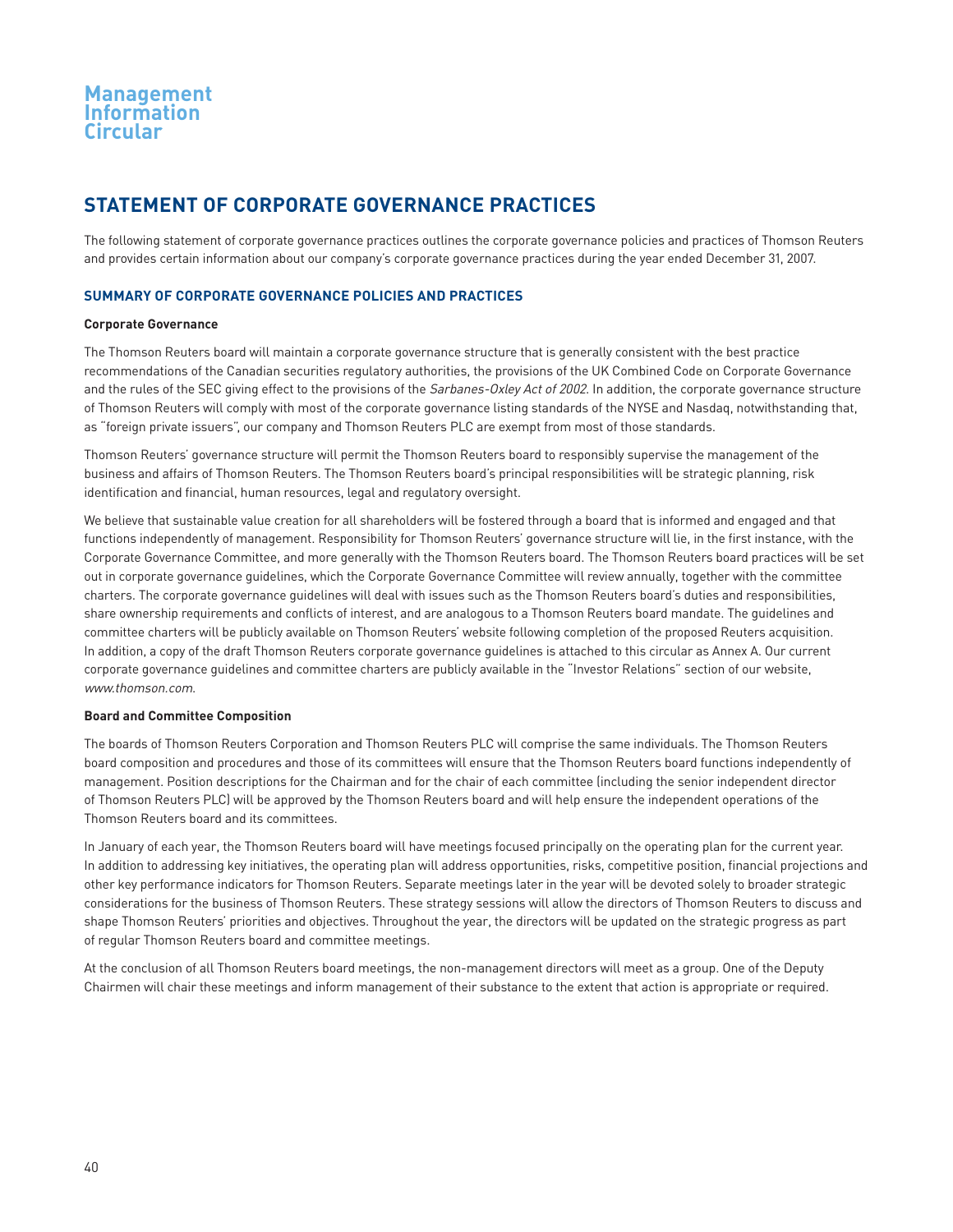Independent directors of Thomson Reuters will meet at least once each year without management directors or directors affiliated with Woodbridge. These meetings, which will follow a regularly scheduled Thomson Reuters board meeting, will be chaired by the Chair of the Corporate Governance Committee. The Chair of the Corporate Governance Committee will develop the agenda for these meetings, although discussion need not be limited to it. The agenda will generally address any issues that might be specific to a public corporation with a controlling shareholder. The Chair of the Corporate Governance Committee will report to the Chairman on the substance of these meetings to the extent that action is appropriate or required and will be available for consultation with the independent directors as required. One such meeting of our independent directors took place in 2007 and was presided over by John M. Thompson.

To assist the Thomson Reuters board in operating independently of management, Thomson Reuters will also have a Secretary to the Thomson Reuters board who will report directly to the Chairman and the Deputy Chairmen and who will also act as secretary to each of the committees of the Thomson Reuters board.

The Thomson Reuters board will periodically consider the principal financial, accounting, legal, operational and other risks facing Thomson Reuters and the steps that management is taking to monitor and mitigate these risks. The Thomson Reuters board will also periodically receive reports on Thomson Reuters' operating activities, as well as reports on certain non-operational matters, including corporate governance, taxation, pension and treasury matters. Thomson Reuters will have a secure intranet site for the Thomson Reuters board that will be used to distribute information and to foster communication among directors and between directors and senior management.

The Thomson Reuters board will have complete access to members of Thomson Reuters' management and directors and will be encouraged to raise any questions or concerns directly with management. The Thomson Reuters board and its committees may invite any member of senior management, employee, outside advisor or other person to attend or report at any of their meetings.

The Thomson Reuters board and any of its committees will be able to retain an outside advisor at any time at the expense of Thomson Reuters and will have the authority to determine the advisor's fees and other retention terms. Individual directors will be able to retain an outside advisor at the expense of Thomson Reuters subject to notifying the Corporate Governance Committee in advance. It is expected that the Human Resources Committee will retain an independent consulting firm to advise it on compensation matters relating to senior management. The independent consulting firm will also review executive compensation programs and provide guidance and analysis on plan design and market trends and practices. The Human Resources Committee is also expected to utilize and rely upon independent market survey data provided by an independent consulting firm regarding executive compensation for organizations of comparable size and scope with which Thomson Reuters is most likely to compete for executive talent.

#### **Independent Directors**

10 of the 15 initial directors of Thomson Reuters will be independent. In determining independence, we examined and relied on the applicable definitions of "independent" in the NYSE listing standards, Nasdaq listing standards, Canadian Securities Administrators' National Instrument 58-101 and the UK Combined Code on Corporate Governance. We have also reviewed the results of questionnaires completed by each individual who will be an initial director.

- One of the initial directors (Tom Glocer) is not independent because he will be the Chief Executive Officer of Thomson Reuters.
- Four of the initial directors (David Thomson, W. Geoffrey Beattie, Peter J. Thomson and John A. Tory) are not independent because they are directors and current or former executive officers of Woodbridge, the controlling shareholder of Thomson Reuters. None of these individuals will be a member of Thomson Reuters' executive management team.
- The remaining 10 initial directors of Thomson Reuters will be independent.

Pursuant to applicable rules, the Chairman is not considered independent because he is an executive officer of Woodbridge. As Chairman, David Thomson will seek to ensure that the Thomson Reuters board operates independently of senior management of Thomson Reuters. The Chairman will be responsible for establishing the agenda for Thomson Reuters board meetings, ensuring that the Thomson Reuters board and its committees have the necessary resources to support their work (in particular, accurate, timely and relevant information), and maintaining an effective relationship between the Thomson Reuters board and senior management.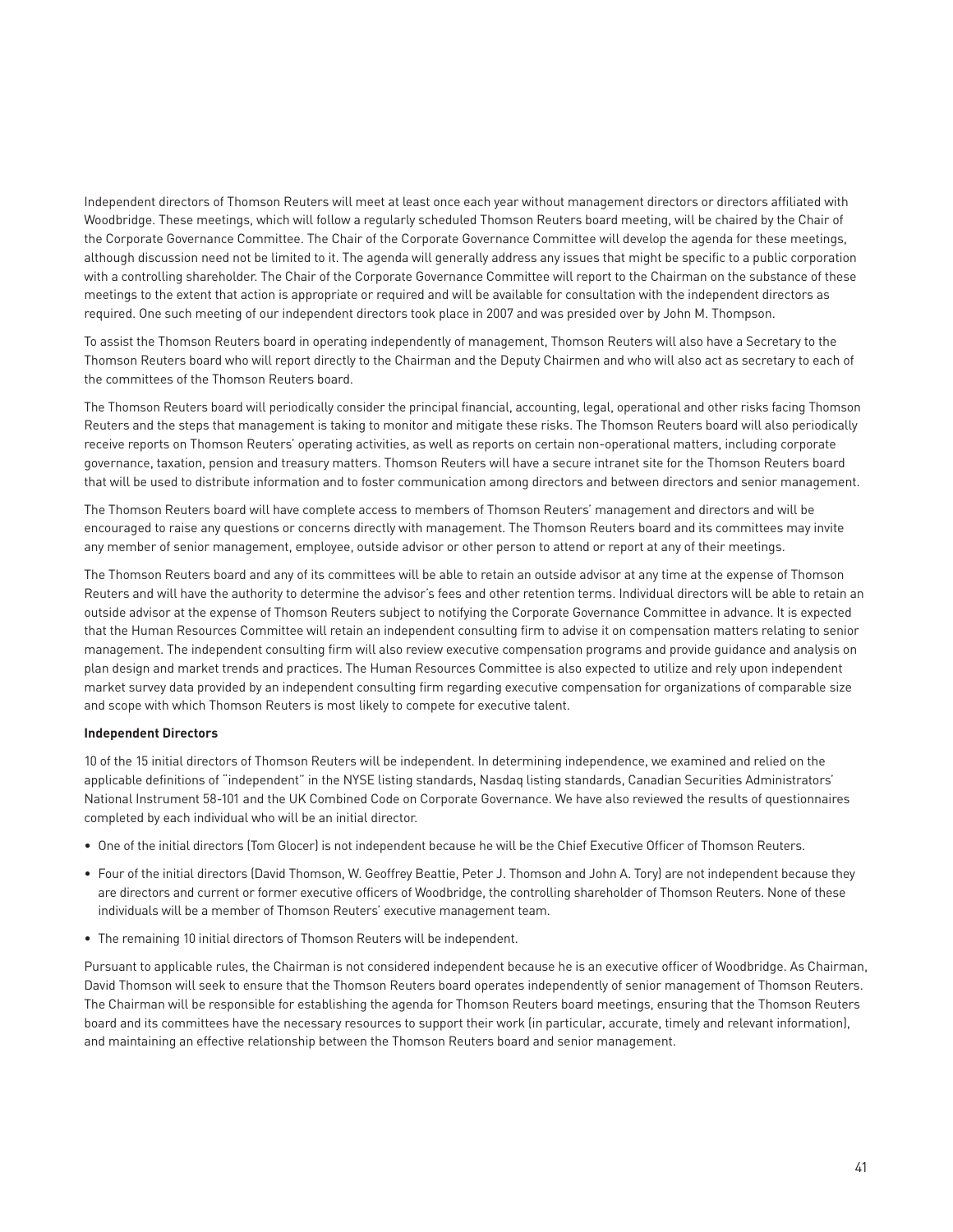Under the corporate governance guidelines to be adopted by the Thomson Reuters board following completion of the proposed Reuters acquisition, a director will not be considered independent unless the Thomson Reuters board affirmatively determines that the director has no "material relationship" with Thomson Reuters. In determining the independence of directors, the Thomson Reuters board will consider all relevant facts and circumstances, including that in the normal course of business, Thomson Reuters will provide services to, and receive services from, companies that some of the independent directors are affiliated with. For example, various in-house legal departments of a number of these companies subscribe to Thomson Legal's Westlaw service. We believe these types of relationships are immaterial. In particular, we acknowledge that Messrs. Denning and Thompson are also directors of companies that our company has a relationship with, but have determined that these relationships are not material and do not preclude a finding of independence.

- Mr. Denning is a director of Hewitt Associates Inc. In February 2005, we entered into an agreement with Hewitt Associates Inc. to outsource certain human resources administrative functions in order to improve operating and cost efficiencies. When we initially entered into the agreement, we expected to pay Hewitt an aggregate of \$115 million over a five-year period. This agreement was subsequently renegotiated and extended in September 2006. Under the new terms, we expect to pay Hewitt an aggregate of \$165 million over a 10-year period. In 2007, we paid Hewitt \$11 million for its services. Mr. Denning did not participate in negotiations related to the agreement and has refrained from deliberating and voting on any matters relating to Hewitt Associates Inc. by our company's Human Resources Committee and board of directors.
- Mr. Thompson is the non-executive independent Chairman of the board of The Toronto-Dominion Bank. In the normal course of business, our company has a banking relationship with The Toronto-Dominion Bank and one of the bank's affiliates has served as a dealer for our company's recent offerings of debt securities in the United States.

In February 2008, our board conducted its annual assessment of the independence of each of its members based on the application of the Canadian and U.S. criteria described above. After considering a wide variety of factors and information disclosed by each director, our board determined that nine of the 15 current directors serving on the board are independent. The reason four of the current directors (Messrs. Beattie, D. Thomson, P. Thomson and Tory) are not independent is discussed above. In addition, Messrs. Harrington and Daleo are considered not to be independent because they are members of senior management of Thomson.

#### **Controlled Company**

The NYSE and Nasdaq corporate governance listing standards require a listed company to have, among other things, a majority of independent directors on its board of directors and solely independent directors on its compensation committee and nominating/corporate governance committee. These rules permit a "controlled company" to be exempt from these requirements. A "controlled company" is a company of which more than 50% of the voting power is held by an individual, group or another company. Controlled companies are not, however, exempt from the requirement that the audit committee must be comprised solely of independent directors and the requirement to hold executive sessions of non-management directors.

We believe it is appropriate for directors affiliated with Woodbridge to serve on committees of the Thomson Reuters board apart from the Audit Committee and anticipate that the Thomson Reuters board will approve Thomson Reuters' reliance on the controlled company exemption to do so.

Our company currently relies on the controlled company exemption on the same basis as described above.

### **Committees**

The Thomson Reuters board will operate with three committees, each of which will have a written charter modeled on our existing committee charters. The charters will be reviewed annually by the relevant committee and the Corporate Governance Committee, which may make recommendations to the Thomson Reuters board for changes. These charters will be publicly available in the "Investor Relations" section of Thomson Reuters' website, following completion of the proposed Reuters acquisition. Our current committee charters are publicly available in the "Investor Relations" section of our website, www.thomson.com.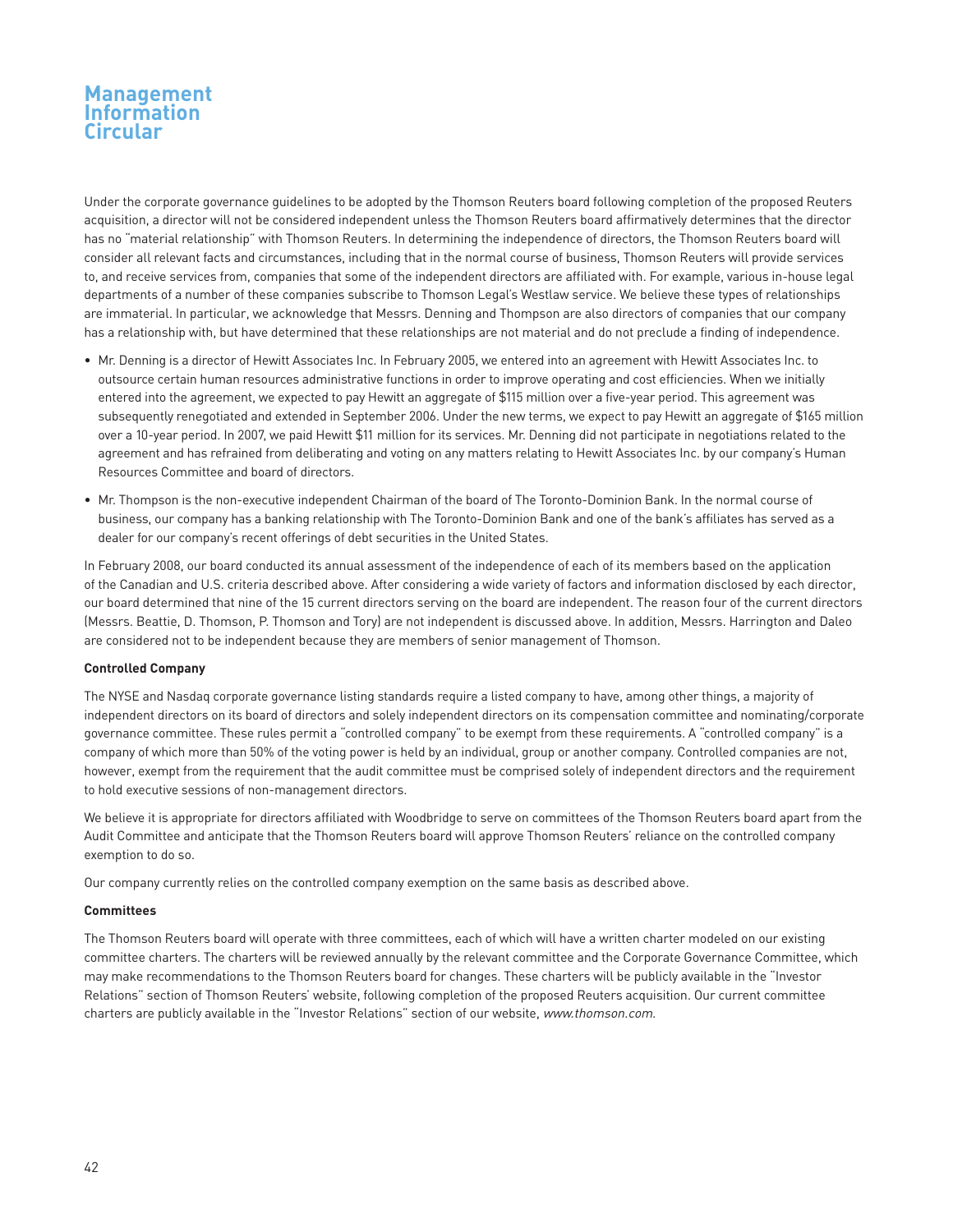Following completion of the proposed Reuters acquisition, the Thomson Reuters board composition and committee membership will be as set forth in the table below.

| Director              | Audit<br>Committee | Corporate Governance<br>Committee | Human Resources<br>Committee |
|-----------------------|--------------------|-----------------------------------|------------------------------|
| David Thomson         |                    |                                   |                              |
| W. Geoffrey Beattie   |                    | $\bullet$                         |                              |
| Niall FitzGerald, KBE |                    | Chair                             | ٠                            |
| Tom Glocer            |                    |                                   |                              |
| Mary Cirillo          |                    | $\bullet$                         | $\bullet$                    |
| Steven A. Denning     |                    |                                   | Chair                        |
| Lawton Fitt           | $\bullet$          |                                   |                              |
| Roger L. Martin       | $\bullet$          |                                   |                              |
| Sir Deryck Maughan    |                    | $\bullet$                         |                              |
| Ken Olisa             | $\bullet$          |                                   |                              |
| Richard L. Olver      |                    |                                   |                              |
| Vance K. Opperman     | Chair              |                                   |                              |
| John M. Thompson      | $\bullet$          | $\bullet$                         |                              |
| Peter J. Thomson      |                    |                                   |                              |
| John A. Tory          |                    |                                   |                              |

#### **Audit Committee**

The Audit Committee will be responsible for assisting the Thomson Reuters board in fulfilling its oversight responsibilities in relation to: (i) the integrity of financial statements and other financial information relating to Thomson Reuters; (ii) compliance with risk management, and legal and regulatory requirements; (iii) the qualifications, independence and performance of the independent auditors; (iv) the adequacy and effectiveness of Thomson Reuters' internal control over financial reporting and disclosure controls and procedures; (v) the effectiveness of the internal audit function; and (vi) any additional matters delegated to the Audit Committee by the Thomson Reuters board.

The Audit Committee will be responsible for the hiring of the independent auditors, and will communicate directly with the independent auditors and the officer in charge of internal audit. The Audit Committee will also be responsible for overseeing management reporting and internal control systems. The Audit Committee will adopt a policy regarding pre-approval of all audit and permissible non-audit services to be performed by the independent auditors.

The Audit Committee will adopt procedures for the receipt, retention and treatment of complaints received by Thomson Reuters regarding accounting, internal accounting controls, auditing matters, and disclosure controls and procedures, as well as procedures for the confidential, anonymous submission of concerns by employees of Thomson Reuters regarding questionable accounting, internal accounting controls, auditing matters or disclosure controls and procedures. These procedures will be set forth in the Thomson Reuters Code of Business Conduct and Ethics, described below under "Code of Business Conduct and Ethics".

All members of the Audit Committee will be financially literate in accordance with applicable Canadian, U.S. and UK securities rules. We have determined that, following completion of the Reuters acquisition, no member of the Audit Committee will qualify as an "audit committee financial expert" (within the meaning of applicable SEC rules) or meet applicable tests for accounting or related financial management expertise within the meaning of NYSE, Nasdaq and UK Combined Code provisions. However, we consider that, collectively,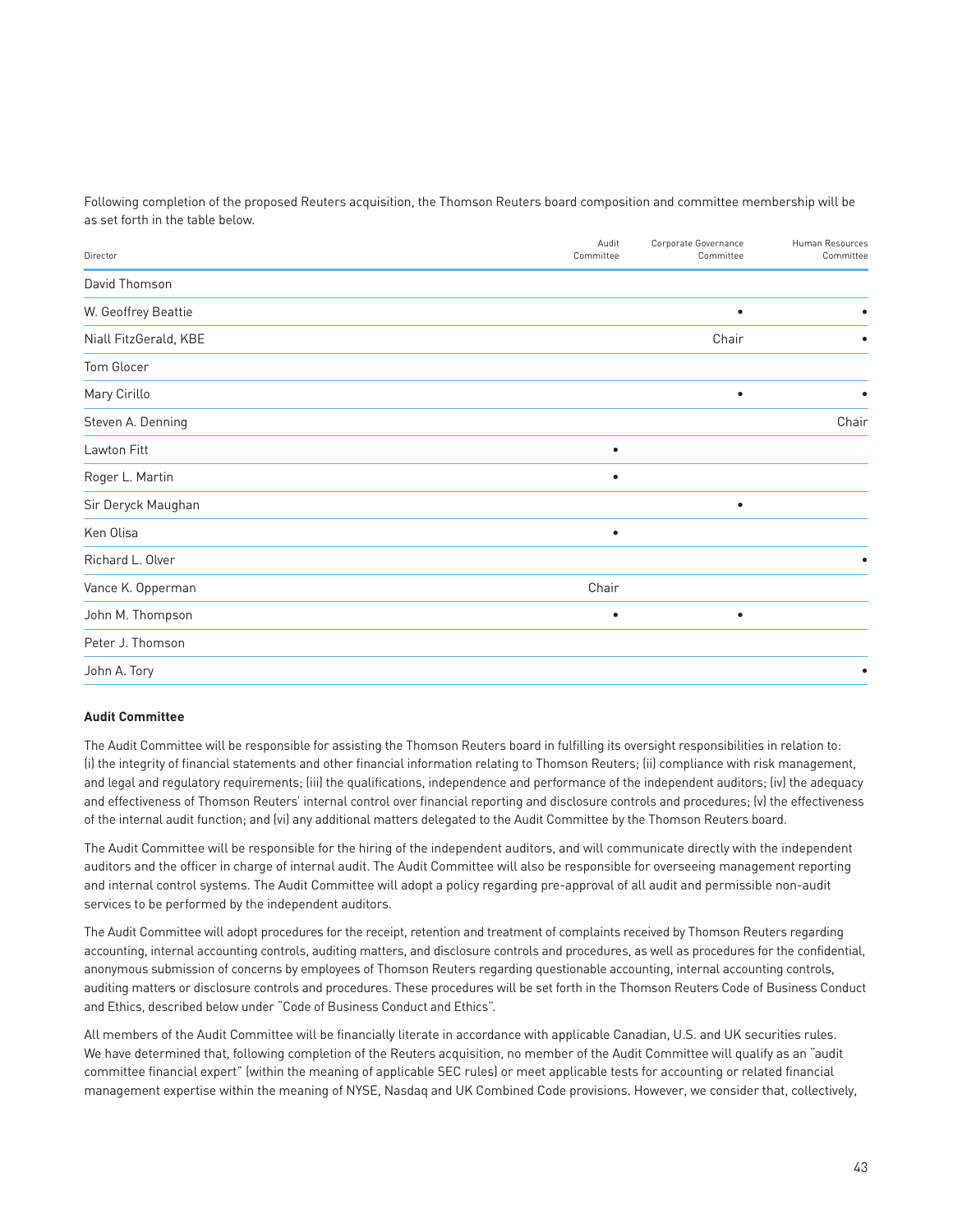the members of the Audit Committee will have the requisite skills and experience to properly discharge their responsibilities and anticipate that the Thomson Reuters board will consider these qualifications in future nominations to the Thomson Reuters board and appointments to the Audit Committee.

A further description of matters relating to our Audit Committee, along with a copy of the written charter of the Audit Committee, is set forth in Section 9, "Directors and Officers" and Schedule A, respectively, of our company's annual information form for the year ended December 31, 2007.

Following completion of the proposed Reuters acquisition, the Audit Committee will comprise Vance K. Opperman (Chair), Lawton Fitt, Roger L. Martin and Ken Olisa, all of whom are independent. In 2007, the Audit Committee comprised Vance K. Opperman (Chair), Ron D. Barbaro, Roger L. Martin, John M. Thompson and Richard M. Thomson, all of whom were independent. The Audit Committee met eight times in 2007.

### **Corporate Governance Committee**

The Corporate Governance Committee will be responsible for assisting the Thomson Reuters board in fulfilling its oversight responsibilities in relation to: (i) Thomson Reuters' overall approach to corporate governance; (ii) the size, composition and structure of the Thomson Reuters board and its committees, including the nomination of directors; (iii) induction and continuing education for directors; (iv) related party transactions and other matters involving actual or potential conflicts of interest; and (v) any additional matters delegated to the Corporate Governance Committee by the Thomson Reuters board. The Corporate Governance Committee will also be responsible for reviewing directors' compensation to ensure that it is competitive and appropriately compensates directors for the responsibilities and risks involved in being an effective director. To this end, the Corporate Governance Committee will periodically review director compensation in the marketplace. The Corporate Governance Committee will review the position descriptions for the Chairman and the chair of each committee and the senior independent director of Thomson Reuters PLC and recommend any amendments to the Thomson Reuters board. The Chair of the Corporate Governance Committee will perform the functions of a "senior independent director" of Thomson Reuters PLC for the purposes of the UK Combined Code.

Following completion of the proposed Reuters acquisition, the Corporate Governance Committee will comprise Niall FitzGerald (Chair), W. Geoffrey Beattie, Mary Cirillo, Sir Deryck Maughan and John M. Thompson, all of whom are independent except for Mr. Beattie. In 2007, the Corporate Governance Committee comprised John M. Thomson (Chair), Ron D. Barbaro, W. Geoffrey Beattie, Mary Cirillo and V. Maureen Kempston Darkes, all of whom were independent except for Mr. Beattie. The Corporate Governance Committee met three times in 2007.

### **Human Resources Committee**

The Human Resources Committee will be responsible for assisting the Thomson Reuters board in fulfilling its oversight responsibilities in relation to: (i) the compensation of the Chief Executive Officer and senior management; (ii) the selection and retention of senior management; (iii) planning for the succession of senior management; (iv) professional development for senior management; (v) the management of pension and significant benefit plans for employees; and (vi) any additional matters delegated to the Human Resources Committee by the Thomson Reuters board.

The Human Resources Committee will assist the Thomson Reuters board in setting objectives each year for the Chief Executive Officer. The Human Resources Committee will evaluate the performance of the Chief Executive Officer against these objectives at year end. The Human Resources Committee will report to the full board on the objectives for the forthcoming year and the performance against objectives in the preceding year. The Human Resources Committee will maintain a written position description for the Chief Executive Officer.

Following completion of the proposed Reuters acquisition, the Human Resources Committee will comprise Steven A. Denning (Chair), W. Geoffrey Beattie, Niall FitzGerald, Mary Cirillo, Richard L. Olver and John A. Tory, all of whom are independent except for Messrs. Beattie and Tory. In 2007, the Human Resources Committee comprised Steven A. Denning (Chair), W. Geoffrey Beattie, V. Maureen Kempston Darkes, Michael J. Sabia, Richard M. Thompson and John A. Tory, all of whom were independent except for Messrs. Beattie and Tory. The Human Resources Committee met five times in 2007.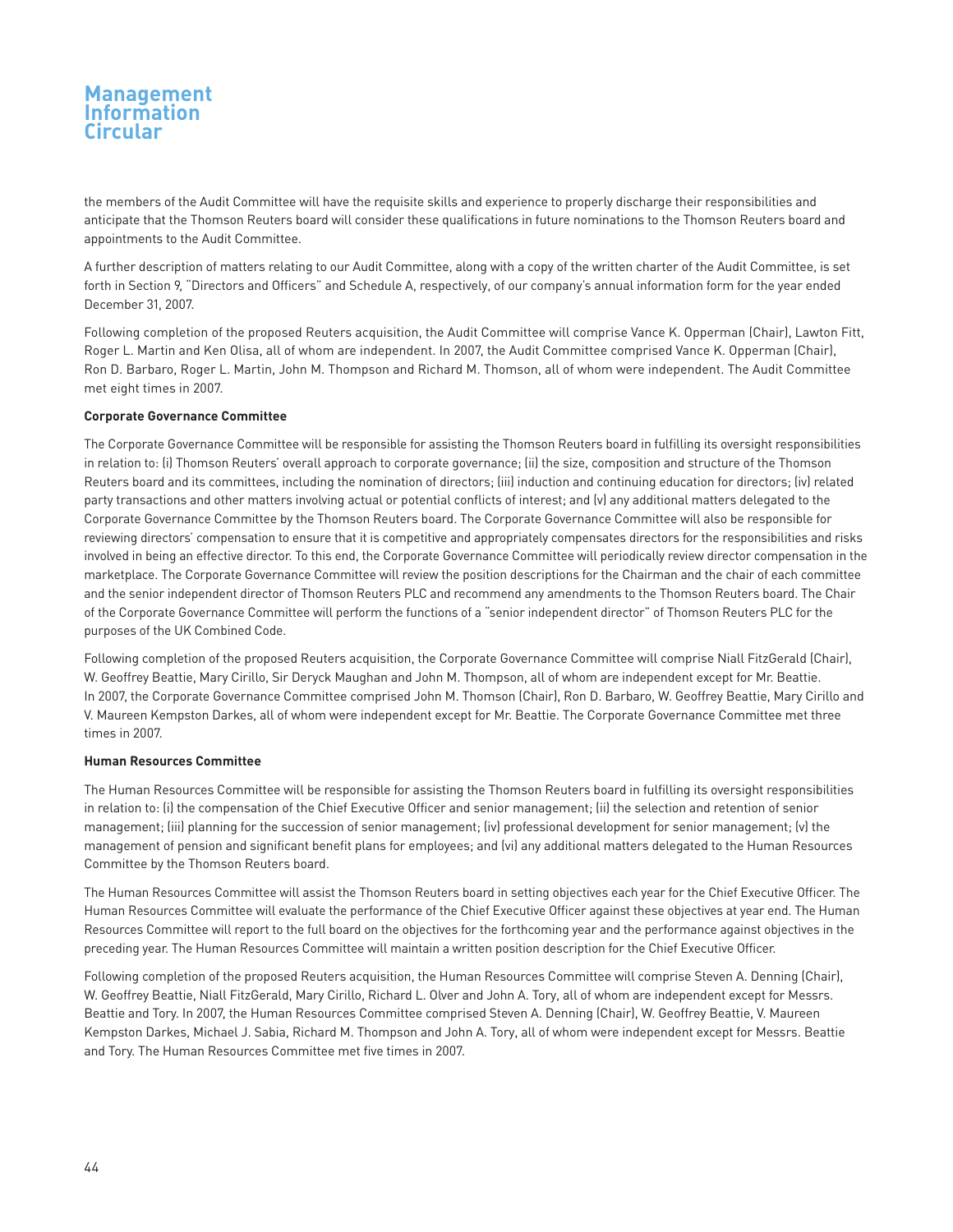#### **Board, Committee and Director Assessment Process**

The Corporate Governance Committee will oversee an annual structured review of the effectiveness of the Thomson Reuters board and its committees modeled on our company's annual structured review. Questionnaires addressing issues such as supervision of senior management, strategic planning, risk management, financial reporting, disclosure, governance and conduct of board and committee meetings will be developed annually and given to directors. The individual responses, which will be confidential, will be consolidated by the Secretary to the Thomson Reuters board and reported to the Corporate Governance Committee and the Thomson Reuters board. A process for the assessment of individual directors will also be overseen by the Corporate Governance Committee.

#### **Director Qualifications and Board Size**

The Corporate Governance Committee will be responsible for assessing the skills and competencies of current directors and those areas that could complement the operations of the Thomson Reuters board, the need for new directors and their preferred experience and qualifications. The Corporate Governance Committee will also be responsible for maintaining an understanding of the anticipated tenure of current directors, and the experience, needs and areas of expertise of the Thomson Reuters board as a whole. The Corporate Governance Committee will recommend candidates for initial board membership and board members for re-nomination. Recommendations will be based on character, integrity, judgment, business experience, record of achievement and any other skills and talents that would enhance the Thomson Reuters board and overall management of the business and affairs of Thomson Reuters. As necessary, the Corporate Governance Committee will retain an executive search firm to identify and evaluate potential director candidates in light of the Corporate Governance Committee's assessment of the Thomson Reuters board's composition.

We are of the view that the optimal size for the Thomson Reuters board for effective decision-making and committee work is 14 to 16 members and that it may need to increase beyond that from time to time in anticipation of retirements of board members.

#### **Director Recruitment, Induction and Education**

The Corporate Governance Committee will maintain an ongoing assessment of the Thomson Reuters board's composition with respect to experience, qualifications and other factors.

New directors will be provided with induction materials describing Thomson Reuters' business, its corporate governance structure and related policies and information. New directors will also have meetings with the Chairman, Deputy Chairmen, Chief Executive Officer, Chief Financial Officer and other executive officers, including the heads of Thomson Reuters' major businesses. Early in their tenure, opportunities will be provided to new directors to visit some of the major facilities and meet with operations management. The Thomson Reuters board's secure website, monthly management reports and other means of communication will provide directors with information to ensure their knowledge and understanding of the business of Thomson Reuters remain current.

To facilitate ongoing education, the directors will be entitled to attend external continuing education opportunities at the expense of Thomson Reuters. The Corporate Governance Committee will be responsible for confirming that procedures are in place and resources are made available to provide directors with appropriate continuing education opportunities.

### **Majority Voting Policy**

The Thomson Reuters board will adopt a policy, modeled on our company's current policy, which provides that if a director does not receive the support of a majority of the votes cast at the annual meetings of shareholders of Thomson Reuters, the director will tender his or her resignation to the Chairman of the Thomson Reuters board, to be effective when accepted by the Thomson Reuters board. The Corporate Governance Committee will consider the director's offer to resign and make a recommendation to the Thomson Reuters board as to whether to accept it. The Thomson Reuters board will have 90 days from the annual meeting to make and publicly disclose its decision.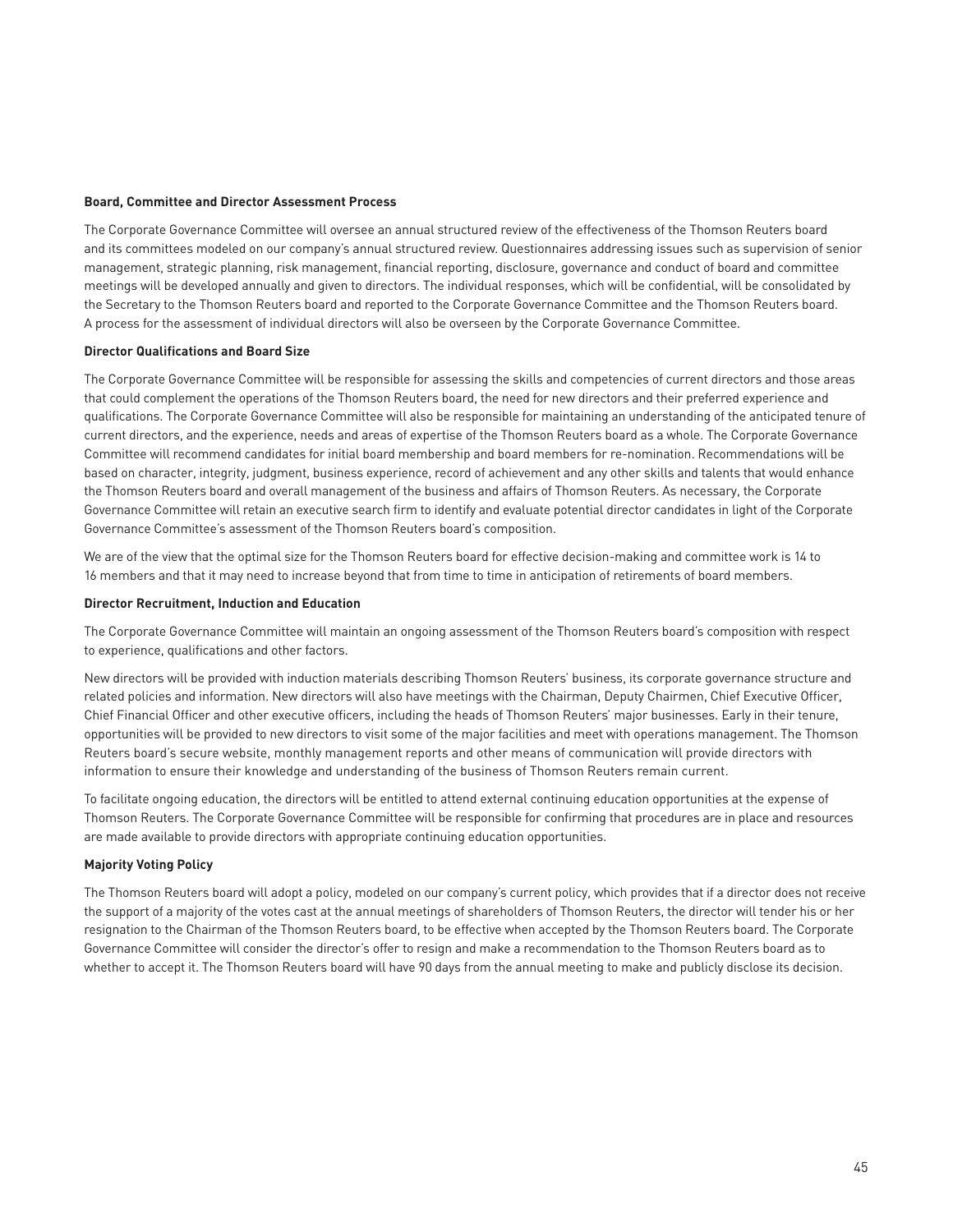#### **Director Attendance**

Directors are expected to attend all meetings of our company's board and the Thomson Reuters board, following completion of the proposed Reuters acquisition, including committee meetings, if applicable, and annual meetings of shareholders.

In 2007, our board met 13 times. Six of our 10 scheduled board meetings were held in person. Three additional telephonic meetings were held during the year. The following table sets forth the attendance of our directors at board and committee meetings in 2007.

|                            | Meetings attended |            |
|----------------------------|-------------------|------------|
| Director                   | Board             | Committee  |
| David K.R. Thomson         | 12 of 13          | N/A        |
| W. Geoffrey Beattie        | 12 of 13          | 8 of 8     |
| Richard J. Harrington      | 13 of 13          | N/A        |
| Ron D. Barbaro             | 13 of 13          | 11 of 11   |
| Mary Cirillo               | 13 of 13          | $2$ of $3$ |
| Robert D. Daleo            | 13 of 13          | N/A        |
| Steven A. Denning          | 12 of 13          | 5 of 5     |
| V. Maureen Kempston Darkes | 12 of 13          | 8 of 8     |
| Roger L. Martin            | 13 of 13          | 8 of 8     |
| Vance K. Opperman          | 13 of 13          | 8 of 8     |
| Michael J. Sabia           | 12 of 13          | 4 of 5     |
| John M. Thompson           | 11 of 13          | 9 of 11    |
| Peter J. Thomson           | 13 of 13          | N/A        |
| Richard M. Thomson         | 13 of 13          | 13 of 13   |
| John A. Tory               | 13 of 13          | 5 of 5     |

#### **Transactions Involving Directors or Officers**

In the case of any potential or actual conflict of interest, each director or executive officer will be required to inform the Thomson Reuters board. Unless otherwise expressly determined by the Thomson Reuters board or relevant committee of the Thomson Reuters board, a director or officer who has a conflict of interest in a matter before the Thomson Reuters board or such committee must not attend any part of a meeting during which the matter is discussed or participate in any vote on the matter and may be required to take other steps to avoid the conflict of interest. Related party transactions will be considered by the Corporate Governance Committee or, where appropriate, a special committee of independent directors.

#### **Code of Business Conduct and Ethics**

Thomson Reuters will adopt a Code of Business Conduct and Ethics, modeled on our company's current code of conduct, that will apply to all employees, directors and officers, including the Chief Executive Officer, Chief Financial Officer and principal accounting officer/controller, of Thomson Reuters. All employees, directors and officers are required to submit an acknowledgement that they have received and read a copy of the Code and understand their obligations to comply with the principles and policies outlined in it. In an effort to promote further a culture of ethical business conduct throughout Thomson Reuters, we contemplate that many employees will be required to take a mandatory online training course related to the Code. The Corporate Governance Committee will receive a report regarding the Code from the General Counsel of Thomson Reuters after the end of 2008.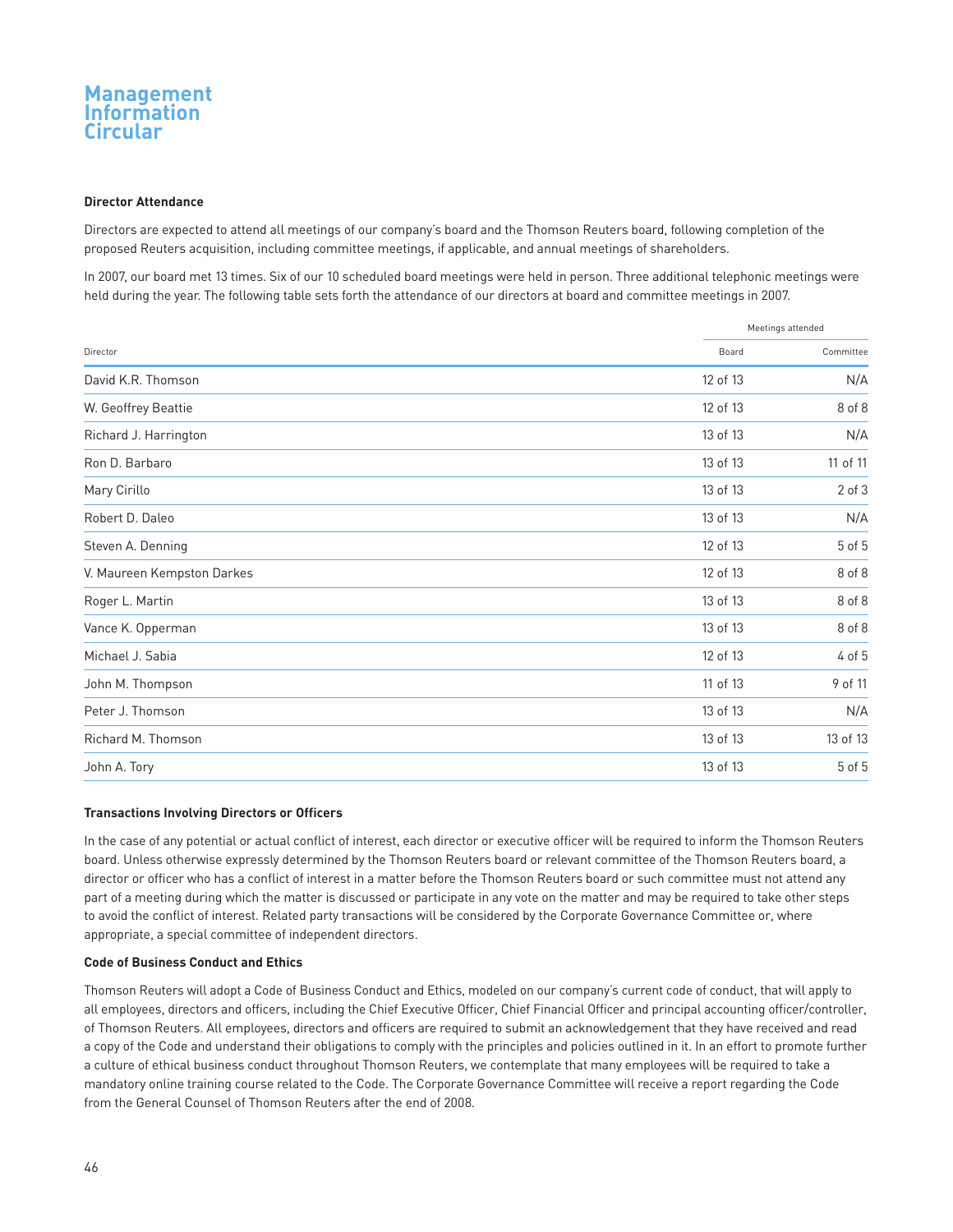In 2007, no material violations by directors or executive officers were reported for our Code of Business Conduct and Ethics. Also, no waivers under the Code were sought by or granted to our directors or executive officers in 2007.

A current copy of our Code is available on our website, www.thomson.com, as well as www.sedar.com and www.sec.gov. A copy of the Thomson Reuters Code will be available on Thomson Reuters' website following completion of the proposed Reuters acquisition.

#### **Corporate Communications**

As part of the governance structure of Thomson Reuters, the Thomson Reuters board will ensure that appropriate policies and procedures are in place so that inquiries or other communications from shareholders, analysts and the media to management are answered by the investor relations and media relations professionals or referred to an appropriate person in Thomson Reuters. Senior executives will meet regularly with financial analysts and institutional investors, and Thomson Reuters' earnings conference calls will be broadcast live via webcast and will be accessible to interested shareholders, the media and members of the public. Presentations given by senior executives at investor conferences will be promptly made public on Thomson Reuters' website. The Thomson Reuters board will review and approve the contents of major disclosure documents, including the quarterly and annual financial statements and related MD&A and the annual report.

### **COMMUNICATIONS WITH THE BOARD**

Shareholders and other interested parties may contact our board or our non-management or independent directors as a group, or the directors who preside over their meetings, by writing to them c/o Secretary to the Board of Directors, The Thomson Corporation, Suite 2706, Toronto Dominion Bank Tower, P.O. Box 24, Toronto-Dominion Centre, Toronto, Ontario M5K 1A1 Canada or by e-mail at board.secretary@thomson.com. In 2007, David Thomson presided over our board meetings. Mr. Beattie and Mr. Thompson presided over meetings of our non-management directors and independent directors, respectively.

Following completion of the proposed Reuters acquisition, shareholders and other interested parties should write to c/o Secretary to the Board of Directors, Thomson Reuters, 65 Queen Street West, Suite 2400, Toronto, Ontario M5H 2M8, Canada.

## **SHARE REPURCHASE PROGRAM**

Our company has filed a notice of intention to make a normal course issuer bid to enable us to purchase up to 15,000,000 common shares. The notice provides that our company may purchase these shares between May 7, 2007 and May 6, 2008 at prevailing market prices in amounts and at times to be determined by our company. We may make purchases through the TSX or the NYSE. Common shares that we purchase under the bid are cancelled. In 2007, we repurchased approximately 4.17 million common shares. A copy of the notice may be obtained without charge from our Investor Relations Department at the address listed below.

After the closing of the transaction, Thomson Reuters plans to maintain the flexibility to repurchase either common shares of Thomson Reuters Corporation or ordinary shares of Thomson Reuters PLC. Information about any Thomson Reuters share repurchase programs will be publicly disclosed.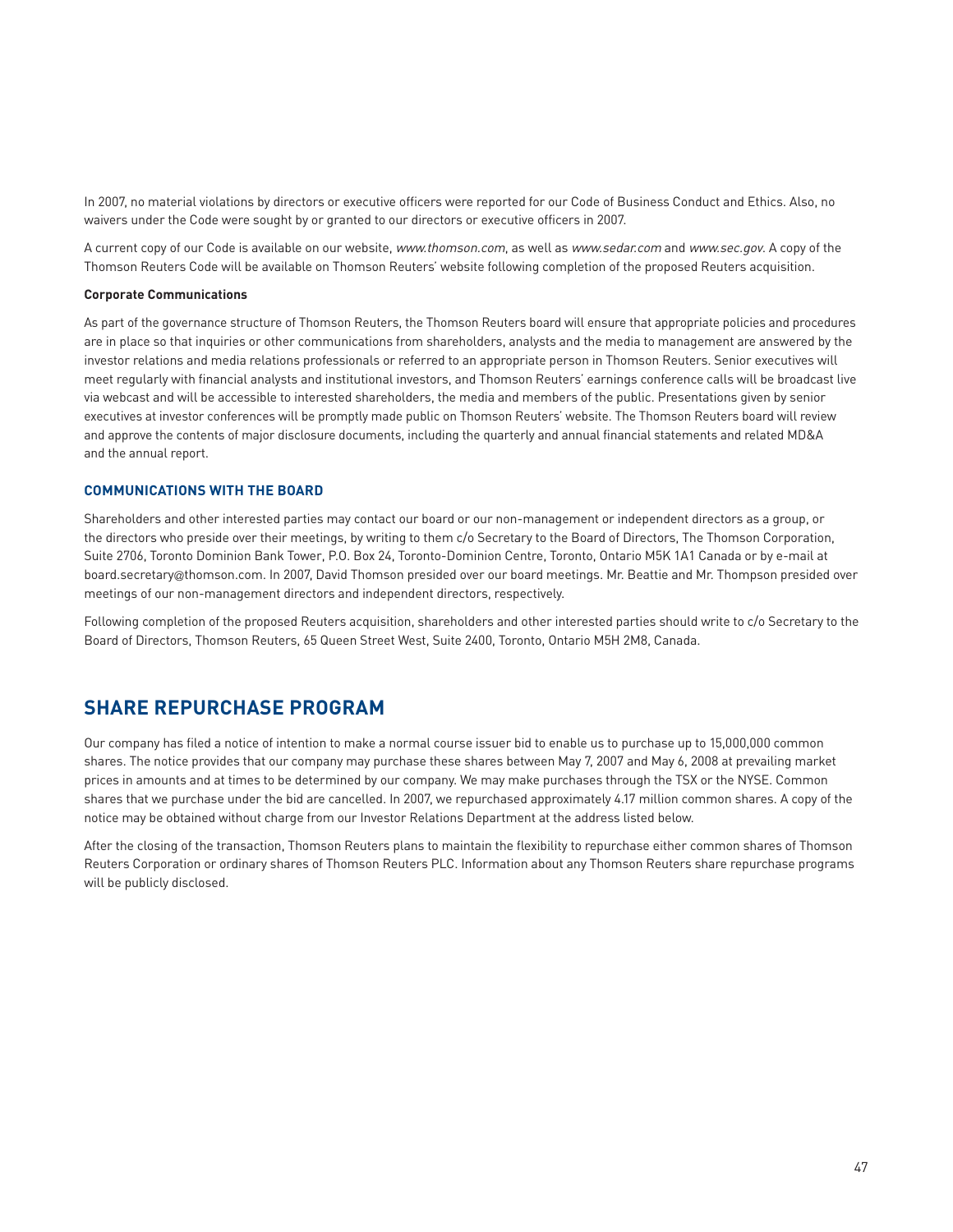## **ADDITIONAL INFORMATION**

In addition to being available at our website, www.thomson.com, our Code of Business Conduct and Ethics, corporate governance guidelines and committee charters are also available in print to any shareholder who requests a copy in writing to: The Thomson Corporation, Attention: Investor Relations Department, Metro Center, One Station Place, Stamford, Connecticut 06902, United States. Requests may also be sent by e-mail to investor.relations@thomson.com.

The Thomson Reuters Code of Business Conduct and Ethics, corporate governance guidelines and committee charters are available in print to any shareholder who requests a copy in writing to: Thomson Reuters Corporation, Attention: Investor Relations Department, Metro Center, One Station Place, Stamford, Connecticut 06902, United States. Following completion of the proposed Reuters acquisition, these documents will also be available on Thomson Reuters' website.

Financial information about our company is provided in our consolidated financial statements and MD&A for the year ended December 31, 2007. You can obtain copies of these financial statements and our MD&A by contacting our Investor Relations Department by mail or e-mail as indicated in the paragraph immediately above. You can also find these financial statements and MD&A on our website, www.thomson.com.

Additional information relating to our company, including our other continuous disclosure materials, is available on our website, www.thomson.com, the Canadian Securities Administrators' website, www.sedar.com, and in the EDGAR section of the SEC's website at www.sec.gov. Following completion of the proposed Reuters acquisition, these materials will also be available on Thomson Reuters' website.

## **DIRECTORS' APPROVAL**

## **THE THOMSON CORPORATION**

The contents and mailing to shareholders of this circular have been approved by the board of directors of our company.

 $\left\langle \cdot\right\rangle _{n}$ 

**David W. Binet** Secretary to the Board Toronto, Ontario

March 28, 2008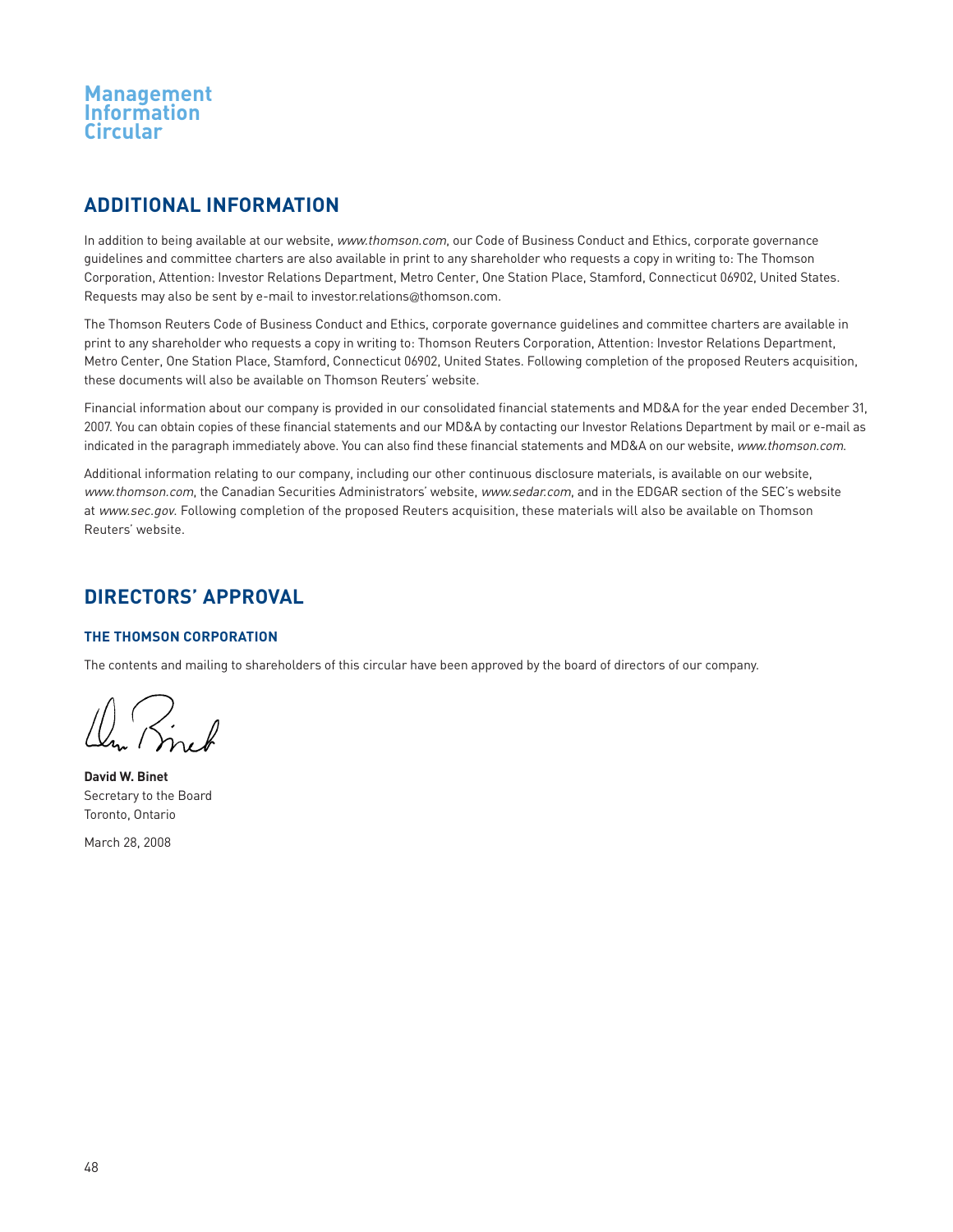## **Annex A – Thomson Reuters Corporate Governance Guidelines**

## **1. GENERAL**

Thomson Reuters Corporation, Thomson Reuters PLC and their respective subsidiaries operate as a unified group known as Thomson Reuters pursuant to a dual listed company structure. Under that structure, Thomson Reuters Corporation and Thomson Reuters PLC have a unified board of directors and management. The term "Board" in these guidelines refers to the board of directors of each of Thomson Reuters Corporation and Thomson Reuters PLC.

The Board believes that sound corporate governance practices are essential to the well-being of Thomson Reuters and the promotion and protection of its shareholders' interests. The Board oversees the functioning of Thomson Reuters' governance system, in part, through the work of its Corporate Governance Committee.

The Board has adopted these guidelines, which reflect Thomson Reuters' commitment to high standards of corporate governance, to assist the Board in supervising the management of the business and affairs of Thomson Reuters as required under applicable law and stock exchange rules and requirements.

The fundamental responsibility of the Board is to supervise the management of the business and affairs of Thomson Reuters with a view to sustainable value creation for all shareholders. The Board promotes fair reporting, including financial reporting, to shareholders of Thomson Reuters and other interested persons as well as ethical and legal corporate conduct through an appropriate system of corporate governance, internal control over financial reporting and disclosure controls and procedures. The Board believes that Thomson Reuters is best served by a board of directors that functions independently of management and that is informed and engaged.

The Corporate Governance Committee will review these guidelines annually, or more often if warranted, and recommend to the Board such changes as it determines necessary and appropriate in light of Thomson Reuters' needs and legal, regulatory and other developments.

## **2. BOARD COMPOSITION**

### **(a) Board Membership Criteria**

The Corporate Governance Committee is responsible for assessing the need for new directors, the preferred experience and qualifications for new directors, and the skills and competencies that the Board, its committees, individual directors and candidates should possess. The Corporate Governance Committee recommends candidates for initial Board membership and Board members for renomination. Recommendations are based on character, integrity, judgment, business experience, record of achievement and any other skills and talents which would enhance the Board and overall management of the business and affairs of Thomson Reuters. Each director must have an understanding of Thomson Reuters' principal operational and financial objectives, plans and strategies, financial position and performance and the performance of Thomson Reuters relative to its principal competitors. Directors must be able to dedicate sufficient time to carry out their duties and not assume responsibilities that would materially interfere with or be incompatible with Board membership. Directors who change their principal occupation are expected to advise the Corporate Governance Committee and, if determined appropriate by the Corporate Governance Committee, resign from the Board.

### **(b) Director Independence**

The Board's composition and procedures are designed to permit it to function independently from management and to promote and protect the interests of all shareholders. The Board believes that, except during periods of temporary vacancies, no fewer than half of its members should be independent.

The Board determines whether a director is independent. In determining independence, the Board relies on the applicable definitions in National Instrument 58-101 — Disclosure of Corporate Governance Practices, the UK Combined Code on Corporate Governance, the New York Stock Exchange ("NYSE") listing standards and the Nasdaq listing standards. Generally, an independent director means a director who has been affirmatively determined by the Board to have no "material relationship" with Thomson Reuters. In determining the independence of directors, the Board considers all relevant facts and circumstances, including that in the normal course of business, Thomson Reuters provides services to, and receives services from, companies that some of the independent directors are affiliated with.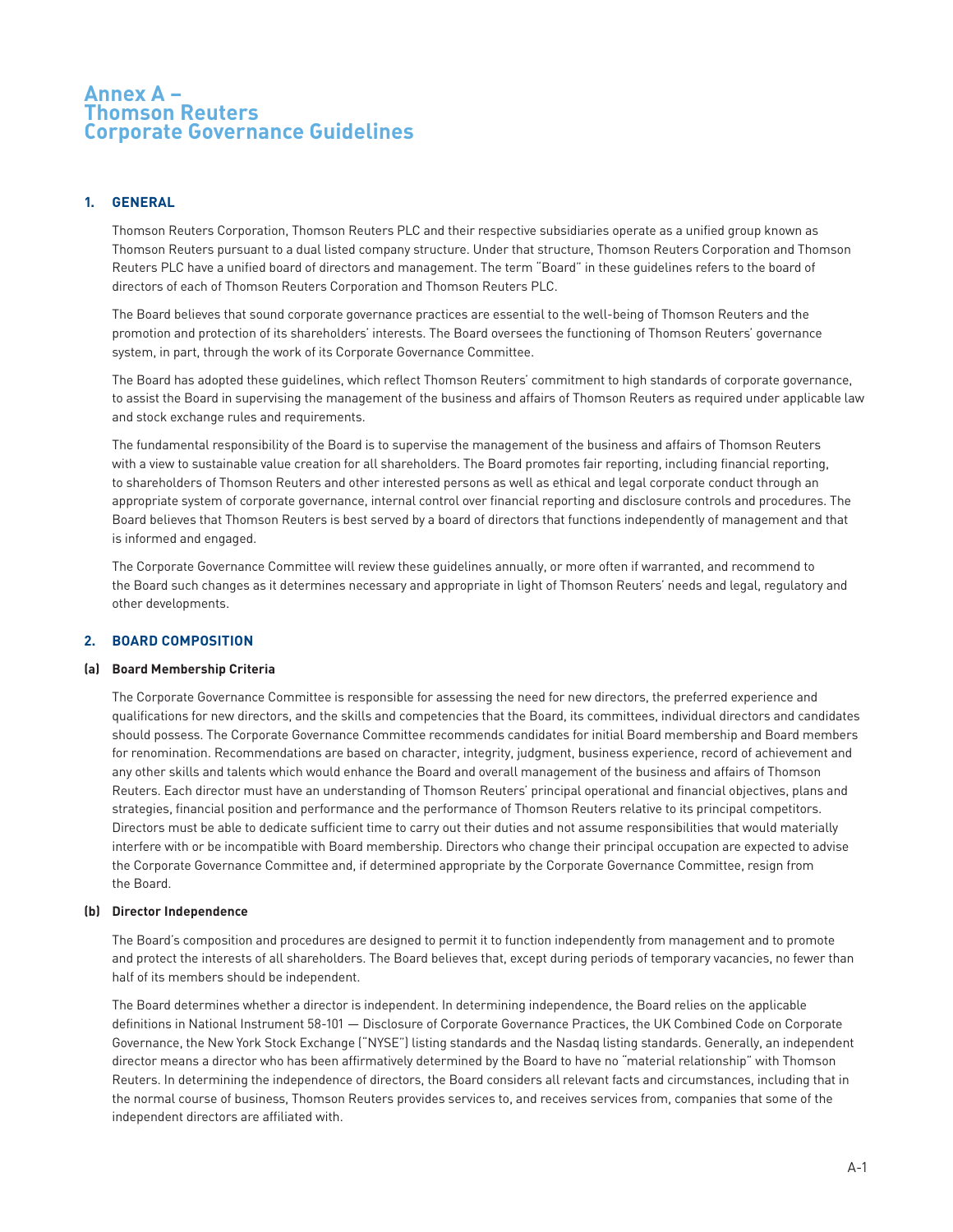## **Annex A – Thomson Reuters Corporate Governance Guidelines**

The Board reviews the independence of all directors on an annual basis and publicly discloses its determinations. Directors have an ongoing obligation to inform the Board of any material changes in their circumstances or relationships that may affect the Board's determination as to their independence.

#### **(c) Board Size**

The Board is currently of the view that its optimal size for effective decision-making and committee work is 14 to 16 members, and that its size may vary from time to time because of or in anticipation of retirements from the Board.

#### **(d) Term**

All directors are elected or appointed until the next annual meetings of shareholders or until they resign or their successor is elected or appointed.

The Board does not believe it should establish term limits or mandatory retirement ages for its members as such limits may deprive Thomson Reuters and its shareholders of the contributions of members who have been able to develop, over time, valuable insights into Thomson Reuters, its strategy and business operations.

### **(e) Majority Voting Policy**

The Board has adopted a majority voting policy which provides that if a director does not receive the support of a majority of votes cast at the annual meetings of shareholders, the director must tender his or her resignation, to be effective when accepted by the Thomson Reuters Board. The Corporate Governance Committee will consider the director's offer to resign and make a recommendation to the Board as to whether to accept it.

#### **(f) Board Succession**

The Corporate Governance Committee is responsible for maintaining a succession plan for the Board that is responsive to Thomson Reuters' needs and the interests of its shareholders.

### **(g) Service on Other Boards and Audit Committees**

The Board does not believe that its members should be prohibited from serving on the boards of other public companies so long as these commitments do not materially interfere with and are not incompatible with their ability to fulfill their duties as a member of the Board. Directors must advise the Chairman or a Deputy Chairman in advance of accepting an invitation to serve on the board of another public company and, as a general rule, directors are not allowed to join a board of another public company on which two or more other directors of Thomson Reuters serve.

Members of the Audit Committee may not serve on the audit committees of more than two other public companies without the prior approval of the Board.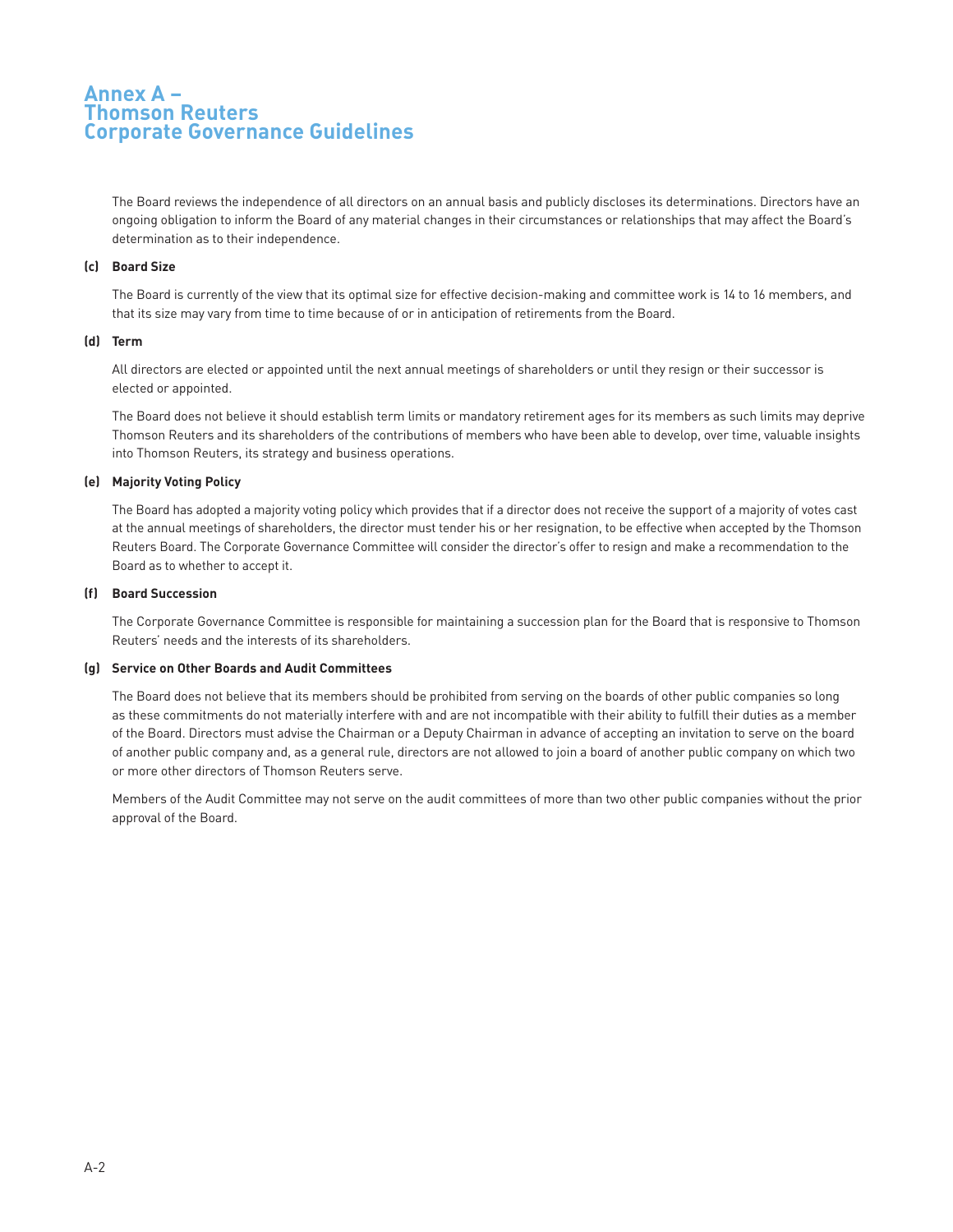#### **3. BOARD RESPONSIBILITIES**

Directors have a duty to act honestly and in good faith with a view to the best interests of Thomson Reuters. In fulfilling its responsibilities, the Board is responsible for the following matters:

#### **(a) Appointment and Supervision of the Chief Executive Officer and Senior Management**

The Board appoints and supervises the Chief Executive Officer and other members of Thomson Reuters' senior management, approves their compensation and, as permitted by applicable law, delegates to senior management responsibility for the day-to-day operations of Thomson Reuters.

The Board will satisfy itself that a process is in place to provide for the development, evaluation and succession of the Chief Executive Officer and other members of senior management. The Board maintains a position description for the Chief Executive Officer.

The Board will satisfy itself as to the integrity of the Chief Executive Officer and other members of senior management, including confirming that the Chief Executive Officer and other members of senior management maintain a culture of integrity throughout Thomson Reuters.

#### **(b) Strategic Planning and Risk Management**

The Board will establish and maintain Thomson Reuters' mission, values, long-term strategic goals, performance objectives and operational policies. In this regard, the Board will:

- adopt a strategic planning process and review and approve, on an annual basis, a strategic plan which takes into account, among other things, the opportunities and risks of the business;
- review and approve on an annual basis a business plan developed with management which includes rigorous but realistic goals;
- approve strategic and operational policies within which management will operate in relation to capital expenditures, acquisitions and dispositions, disclosure and communications, finance and investment, risk management, human resources, internal control over financial reporting, disclosure controls and procedures and management information systems;
- set annual corporate and management performance targets;
- confirm that a system is in place to identify the principal risks facing Thomson Reuters and its businesses and that appropriate procedures and systems are in place to monitor, mitigate and manage such risks; and
- confirm that processes are in place for Thomson Reuters and its businesses to address and comply with applicable legal, regulatory, corporate, securities and other compliance matters.

#### **(c) Financial Reporting and Management**

The Board will:

- review and oversee the integrity of Thomson Reuters with regard to its compliance with applicable audit, accounting and financial reporting requirements;
- approve the annual and interim consolidated financial statements of Thomson Reuters Corporation that serve as Thomson Reuters' primary financial statements and related management's discussion and analysis;
- approve the annual and interim consolidated financial statements of Thomson Reuters PLC that are prepared by Thomson Reuters to comply with UK regulatory and filing requirements;
- approve annual operating and capital budgets;
- confirm the integrity of Thomson Reuters' internal controls and management information systems;
- approve Thomson Reuters' dividend policy; and
- review operating and financial performance results relative to established strategies, plans, budgets and objectives.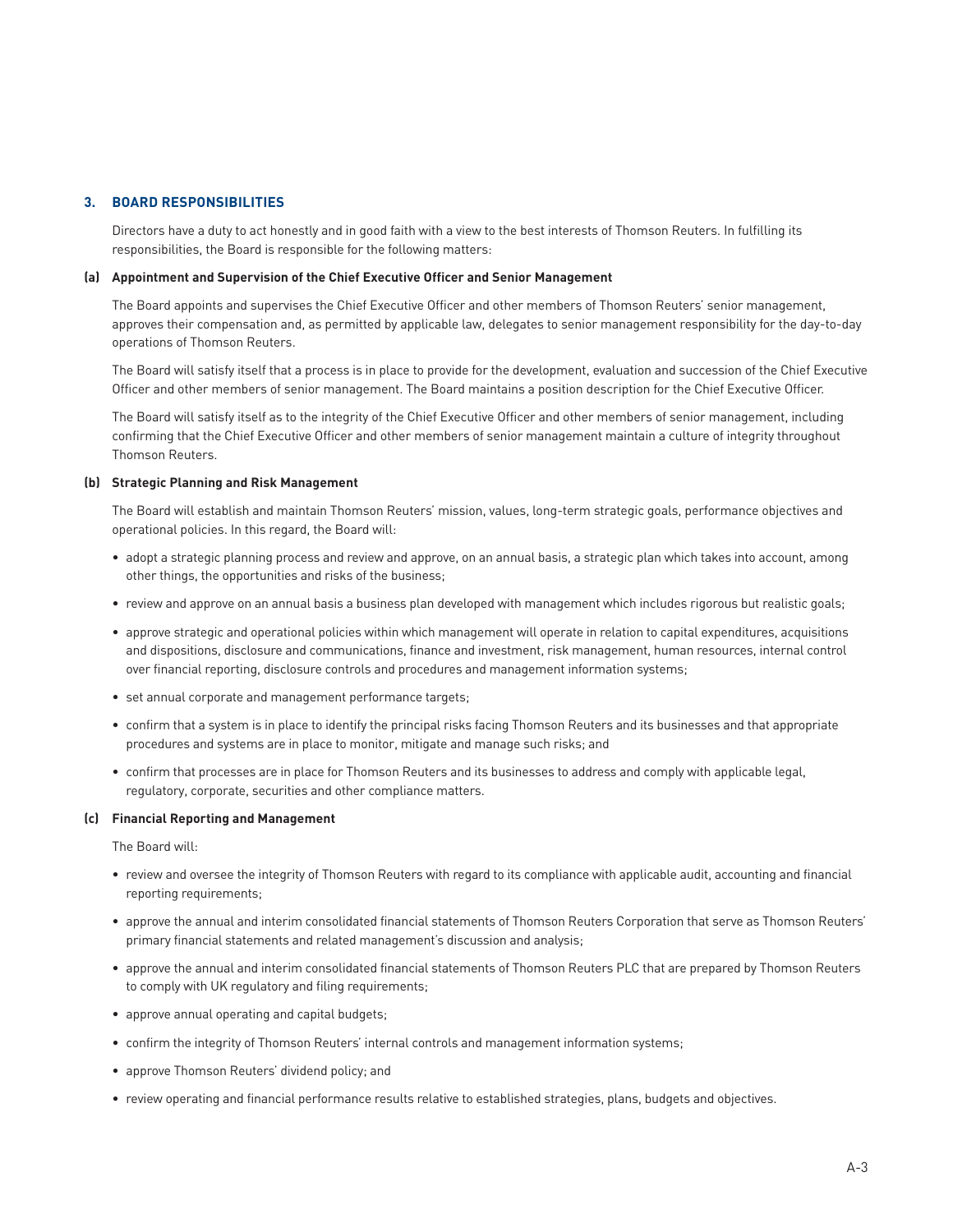## **Annex A – Thomson Reuters Corporate Governance Guidelines**

#### **(d) Disclosure and Communications**

The Board will satisfy itself that appropriate policies and procedures are in place regarding public disclosure and restricted trading by insiders. In this regard, the Board will periodically review Thomson Reuters' corporate disclosure policy and will confirm that a process is in place to disclose all material information in compliance with Thomson Reuters' timely disclosure obligations and to prevent market abuse, whether by way of selective disclosure of material information to analysts, institutional investors, market professionals and others or otherwise.

#### **(e) Corporate Governance**

The Board will:

- develop Thomson Reuters' approach to corporate governance, including establishing appropriate principles and guidelines relating to corporate governance that are specifically applicable to Thomson Reuters and practices to facilitate the Board's independence;
- establish committees and approve their respective charters and the limits of authority delegated to each committee;
- establish appropriate processes for the regular evaluation of the effectiveness of the Board and its committees;
- approve the nomination of directors;
- review the adequacy and form of directors' compensation to confirm that it realistically reflects the responsibilities and risks involved in being a director;
- arrange for non-management directors to meet at least quarterly without management present and for independent directors to meet at least annually; and
- ensure that sufficient funds are available for its effective operation and that of its committees.

#### **(f) Observance of Reuters Trust Principles**

The Board will satisfy itself that Thomson Reuters observes and upholds the Reuters Trust Principles.

#### **(g) Approval of Certain Other Matters**

The Board must itself approve those matters which may not be delegated by the Board under applicable corporate law including, among others, the issuance of securities of Thomson Reuters Corporation or Thomson Reuters PLC (except in the manner and on terms authorized by the Board), the declaration of dividends, the repurchase or redemption of shares of Thomson Reuters Corporation or Thomson Reuters PLC and matters relating to the adoption, repeal or amendment of the by-laws of Thomson Reuters Corporation or Thomson Reuters PLC. The Board may also reserve to itself the right to approve certain matters notwithstanding the delegation to senior management of the authority to manage the business of Thomson Reuters.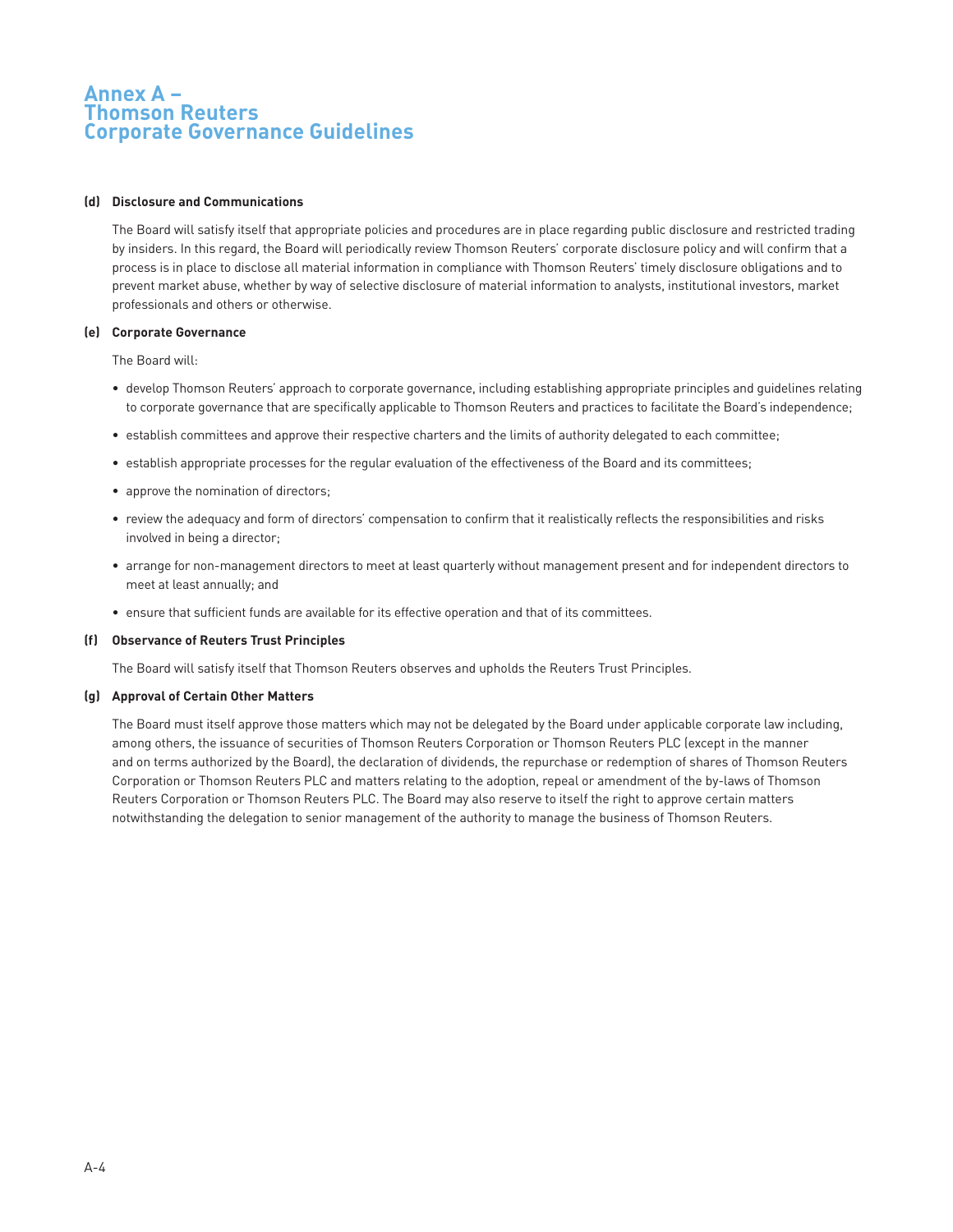### **4. CONTROLLING SHAREHOLDER**

Under the DLC structure, holders of Thomson Reuters Corporation common shares and Thomson Reuters PLC ordinary shares ordinarily vote together as a single decision-making body, including in the election of directors and in that sense have voting interests in Thomson Reuters. As of •, 2008, The Woodbridge Company Limited ("Woodbridge"), a private company that is the primary investment vehicle for members of the family of the late First Lord Thomson of Fleet, has an economic and voting interest in Thomson Reuters of approximately 53% and is the controlling shareholder of Thomson Reuters.

Woodbridge's primary investment is its investment in Thomson Reuters. It actively monitors Thomson Reuters as a controlling shareholder. In its involvement with Thomson Reuters, Woodbridge focuses principally on the following matters:

- corporate governance, including the effectiveness of the Board;
- the appointment of the Chief Executive Officer and other members of senior management and related succession planning;
- the development of the long-term business strategy of Thomson Reuters and assessment of its implementation; and
- capital strategy.

With its substantial equity investment in Thomson Reuters, Woodbridge considers that its interests as a shareholder are aligned with those of all other shareholders.

### **5. CHAIRMAN**

The Board will in each year elect from among its members a Chairman who is not the Chief Executive Officer or otherwise a member of Thomson Reuters' senior management.

The Chairman is principally responsible for overseeing the operations and affairs of the Board. The Board maintains a position description for the Chairman.

### **6. DEPUTY CHAIRMAN**

The Board will in each year elect from among its members one or more Deputy Chairmen who are not the Chief Executive Officer or otherwise members of senior management.

Each Deputy Chairman is responsible for assisting the Chairman in fulfilling his duties and for performing additional duties requested by the Board.

#### **7. SENIOR INDEPENDENT DIRECTOR**

The Board will in each year elect from among its independent directors a Senior Independent Director.

The Senior Independent Director is responsible for chairing meetings of the independent directors and performing additional duties requested by the Board. The Board maintains a position description for the Senior Independent Director.

### **8. SECRETARY TO THE BOARD**

The Board will appoint an individual who is not a member of senior management to act as the Secretary to the Board.

The Secretary to the Board is responsible for assisting the Chairman and the Deputy Chairmen in managing the operations and affairs of the Board and for performing additional duties requested by the Chairman, the Deputy Chairmen or the Board or any of its committees. The Secretary to the Board reports directly to the Chairman and the Deputy Chairmen.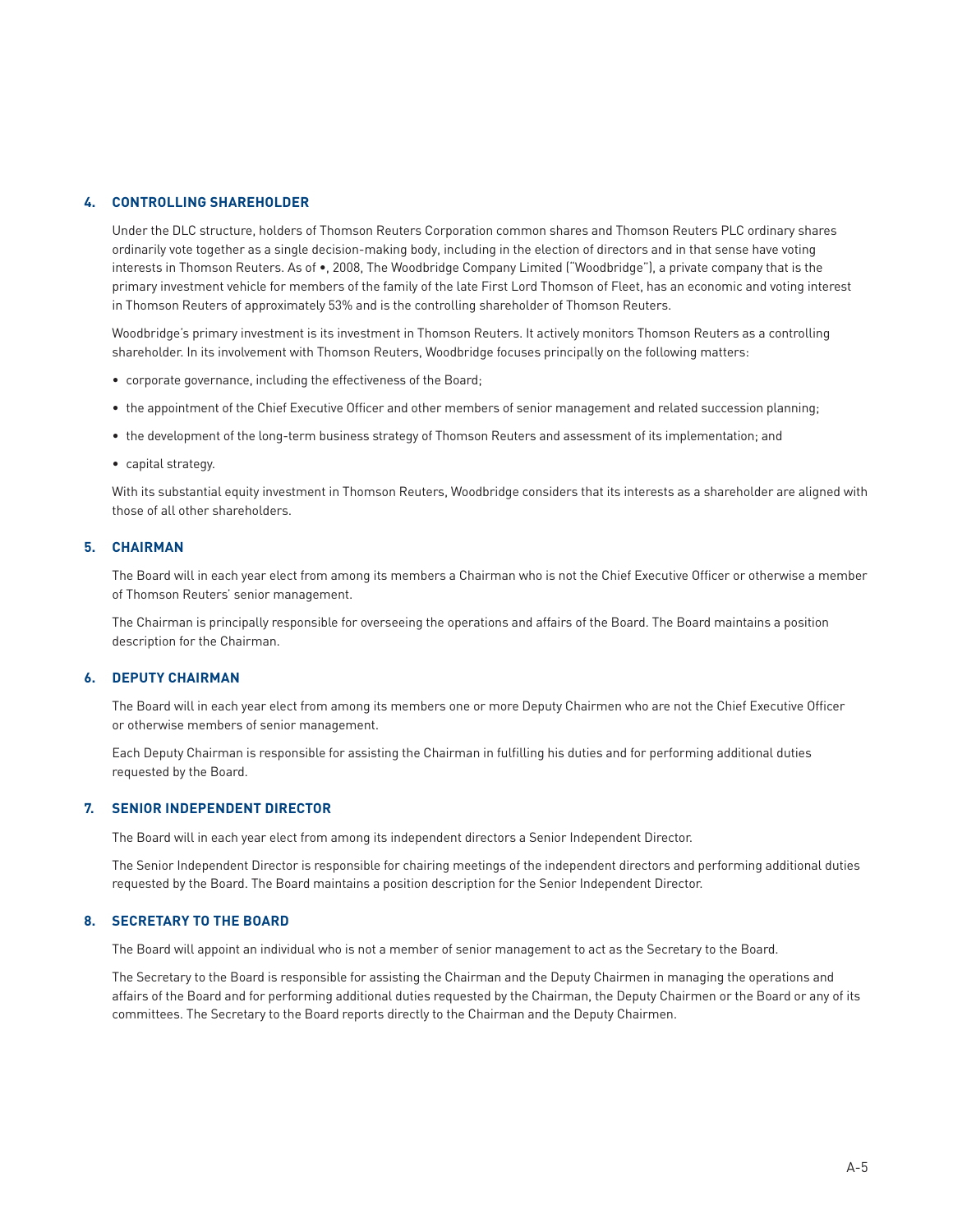## **Annex A – Thomson Reuters Corporate Governance Guidelines**

### **9. BOARD COMMITTEES**

#### **(a) General**

The Board carries out its responsibilities directly and through the following committees and such other committees as it may establish from time to time: the Audit Committee, the Corporate Governance Committee and the Human Resources Committee.

### **(b) Composition**

All committees are comprised solely of directors who are not members of management and who are selected by the Board on the recommendation of the Corporate Governance Committee. Thomson Reuters believes it is appropriate for directors who are affiliated with Woodbridge to serve on committees apart from the Audit Committee and the Board has approved Thomson Reuters' reliance on the "controlled company" exemption in the NYSE and the Nasdaq listing standards to do so. Members of the Audit Committee must be independent and are subject to the additional requirements that they may not (i) accept directly or indirectly any consulting, advisory, or other compensatory fee from Thomson Reuters, other than director and committee fees and pension or other forms of deferred compensation for prior service (provided such compensation is not contingent in any way on continued service), or (ii) be an "affiliated person" of Thomson Reuters (within the meaning of applicable law). Each member of the Audit Committee must be "financially literate" (within the meaning of applicable law).

#### **(c) Chair**

The Audit Committee, Corporate Governance Committee and the Human Resources Committee are each chaired by an independent director who is selected by the Board on the recommendation of the Corporate Governance Committee. The chair of each committee is responsible for determining the agenda, frequency and conduct of committee meetings. The Board maintains a position description for the committee chairs.

#### **(d) Charters**

Each committee has its own charter that sets out its responsibilities and duties, qualifications for membership, procedures for committee member removal and appointment and reporting to the Board. On an annual basis, each committee's charter is reviewed by both the committee itself and the Corporate Governance Committee and is also reviewed and approved by the Board. Copies of each charter are posted on the Thomson Reuters website.

### **10. BOARD AND COMMITTEE MEETINGS**

#### **(a) Scheduling**

Board meetings are scheduled in advance at appropriate intervals throughout the year. In addition to regularly scheduled Board meetings, additional Board meetings may be called upon proper notice at any time to address specific needs of Thomson Reuters. The Board may also take action from time to time by unanimous written consent. A Board meeting may be called by the Chairman, a Deputy Chairman, the Chief Executive Officer or any two directors.

Each committee meets as often as it determines is necessary to fulfill its responsibilities. A meeting of any committee may be called by the chair or any other member of the committee, the Chairman, a Deputy Chairman, the Chief Executive Officer or the secretary to the committee.

Board meetings are held in a manner and at a location determined by the Chairman and meetings of each committee are held in a manner and at a location determined by the committee chair. The Board generally meets at least once a year at the offices of one of Thomson Reuters' businesses so that directors may meet operating management and develop a deeper understanding of a particular business group.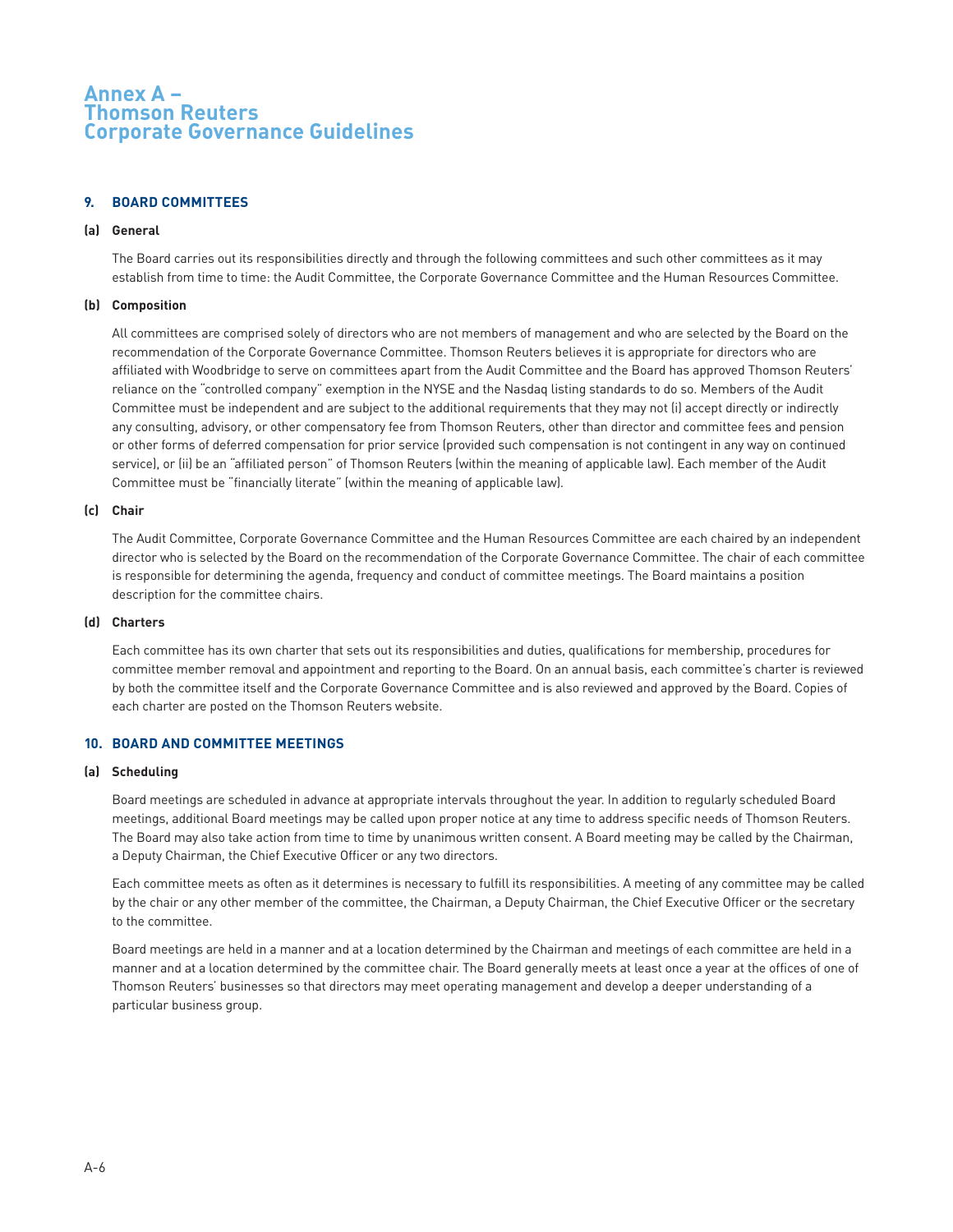#### **(b) Agenda**

The Chairman establishes the agenda for each Board meeting in consultation with the Deputy Chairmen, the other directors, the Secretary to the Board and the Chief Executive Officer. Any director may propose the inclusion of items on the agenda or at any Board meeting raise subjects that are not on the agenda for that meeting.

Committee chairs establish the agenda for each committee meeting. Any committee member may propose the inclusion of items on the agenda or at any committee meeting raise subjects that are not on the agenda for the meeting.

#### **(c) Meetings of Non-Management and Independent Directors**

To facilitate the Board's independence, non-management directors meet as a group after each Board meeting without management present. Non-management directors may also meet without management present at such other times as appropriate. One of the Deputy Chairmen will chair these meetings and inform management of their substance to the extent that action is appropriate or required. At least annually, the independent directors meet separately. The Senior Independent Director chairs these meetings and informs the Chairman of the substance of these meetings to the extent that action is appropriate or required.

#### **(d) Distribution of Information**

Information that is important to the Board's understanding of the business and its meeting agenda is distributed to the Board before it meets. Sensitive subject matters may be discussed at a meeting without written materials being distributed in advance or at the meeting. The Board periodically receives reports on the operating activities of Thomson Reuters, as well as reports on certain non-operational matters, including corporate governance, insurance, pensions and treasury matters. Thomson Reuters maintains a secure intranet site for directors, which is used to distribute information and to foster communication among directors and between directors and Thomson Reuters' senior management.

#### **(e) Preparation, Attendance and Participation**

Each director is expected to prepare adequately for and attend all meetings of the Board and any committee of which he or she is a member. A director who is unable to attend a Board or committee meeting in person may participate by telephone or teleconference.

#### **(f) Procedures**

Procedures for Board meetings are determined by the Chairman unless otherwise determined by the by-laws of Thomson Reuters Corporation or Thomson Reuters PLC or by a resolution of the Board.

Procedures for committee meetings are determined by the chair of the committee unless otherwise determined by the by-laws of Thomson Reuters Corporation or Thomson Reuters PLC or by a resolution of the committee or the Board.

## **11. DIRECTOR COMPENSATION**

Compensation for directors of Thomson Reuters is designed to attract and retain highly talented, committed and experienced directors. The Board believes that directors must be competitively compensated, taking into account the size and complexity of Thomson Reuters. The Corporate Governance Committee is responsible for reviewing directors' compensation to ensure that it is competitive and consistent with the responsibilities and risks associated with being an effective director and, to this end, periodically reviews directors' compensation in the marketplace.

Non-management directors have the option to receive all or any portion of their annual retainer in the form of deferred share units, Thomson Reuters Corporation common shares or cash. If a director elects to receive any portion of his or her annual retainer or other remuneration in the form of shares, the amount (net of withholding taxes) is used to buy shares on the open market. If a director elects to receive deferred share units, units representing the value of Thomson Reuters Corporation common shares are credited to the director's account based on the market value of a Thomson Reuters Corporation common share. Deferred share units are paid to the director by December 15 of the calendar year following termination of Board service. Payment will be made in Thomson Reuters Corporation common shares or cash (net of withholding taxes), based on the market value of the Thomson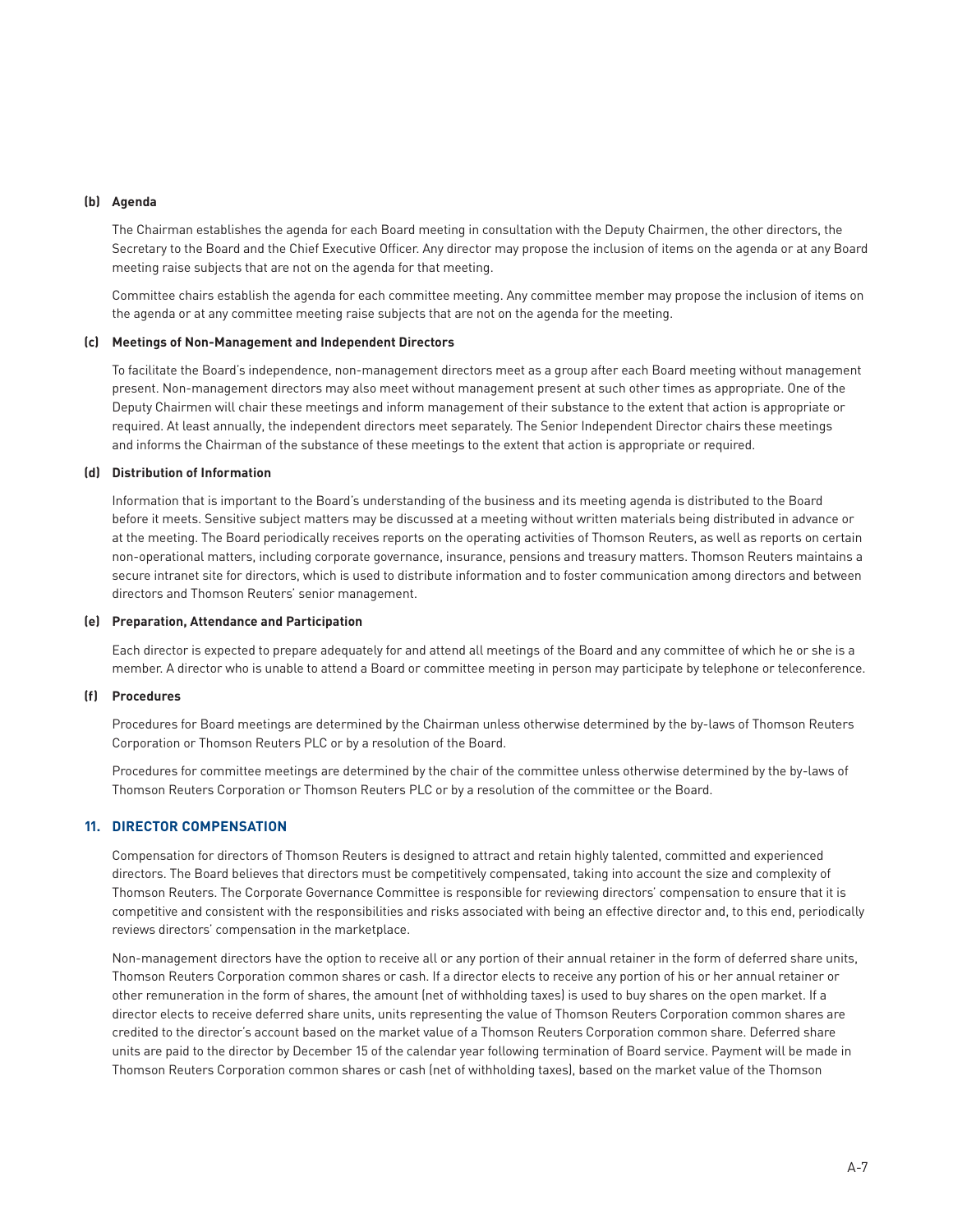## **Annex A – Thomson Reuters Corporate Governance Guidelines**

Reuters Corporation common shares on the date of payment. Deferred share units also accumulate additional units based on notional equivalents of dividends paid on Thomson Reuters Corporation common shares. The Board believes that this plan further aligns the interests of directors with the interests of other shareholders.

The Chairman and each of the Deputy Chairmen receives an annual retainer. The Chief Executive Officer does not receive additional compensation for serving as a director.

## **12. REIMBURSEMENT OF EXPENSES**

Directors are reimbursed by Thomson Reuters for reasonable travel and out-of-pocket expenses incurred in connection with their duties as directors. The Corporate Governance Committee periodically reviews expenses submitted for reimbursement.

### **13. SHARE OWNERSHIP GUIDELINES**

The Board believes that meaningful share ownership by directors and senior executive officers is in the best interest of Thomson Reuters because it further aligns the interests of directors and senior executive officers of Thomson Reuters with those of its shareholders.

#### **(a) Directors**

Directors are encouraged to hold common shares of Thomson Reuters Corporation, ordinary shares of Thomson Reuters PLC and/or deferred share units having a value equal to at least five times the amount of the annual directors' retainer within five years from the date of their initial election or appointment to the Board.

#### **(b) Senior Executive Officers**

The Chief Executive Officer is expected to hold common shares of Thomson Reuters Corporation, ordinary shares of Thomson Reuters PLC and/or deferred share units having a value equal to at least five times his or her annual base salary. The other senior executive officers of Thomson Reuters are expected to hold common shares of Thomson Reuters Corporation, ordinary shares of Thomson Reuters PLC and/or deferred share units having a value equal to a multiple of their annual base salary depending on their position with Thomson Reuters.

The Chief Executive Officer and the other executive officers of Thomson Reuters do not have a deadline by which to meet the share ownership guidelines. They are, however, expected to retain a specified percentage of the common shares of Thomson Reuters Corporation and/or ordinary shares of Thomson Reuters PLC that they acquire (after applicable tax withholdings) through option exercises and the vesting of restricted share units until they have met the share ownership guidelines. The Chief Executive Officer is currently expected to retain 100% of the common shares of Thomson Reuters Corporation and/or ordinary shares of Thomson Reuters PLC that he or she acquires and the other executive officers of Thomson Reuters are expected to retain 50% of the common shares of Thomson Reuters Corporation and/or ordinary shares of Thomson Reuters PLC that they acquire until they meet the share ownership guidelines.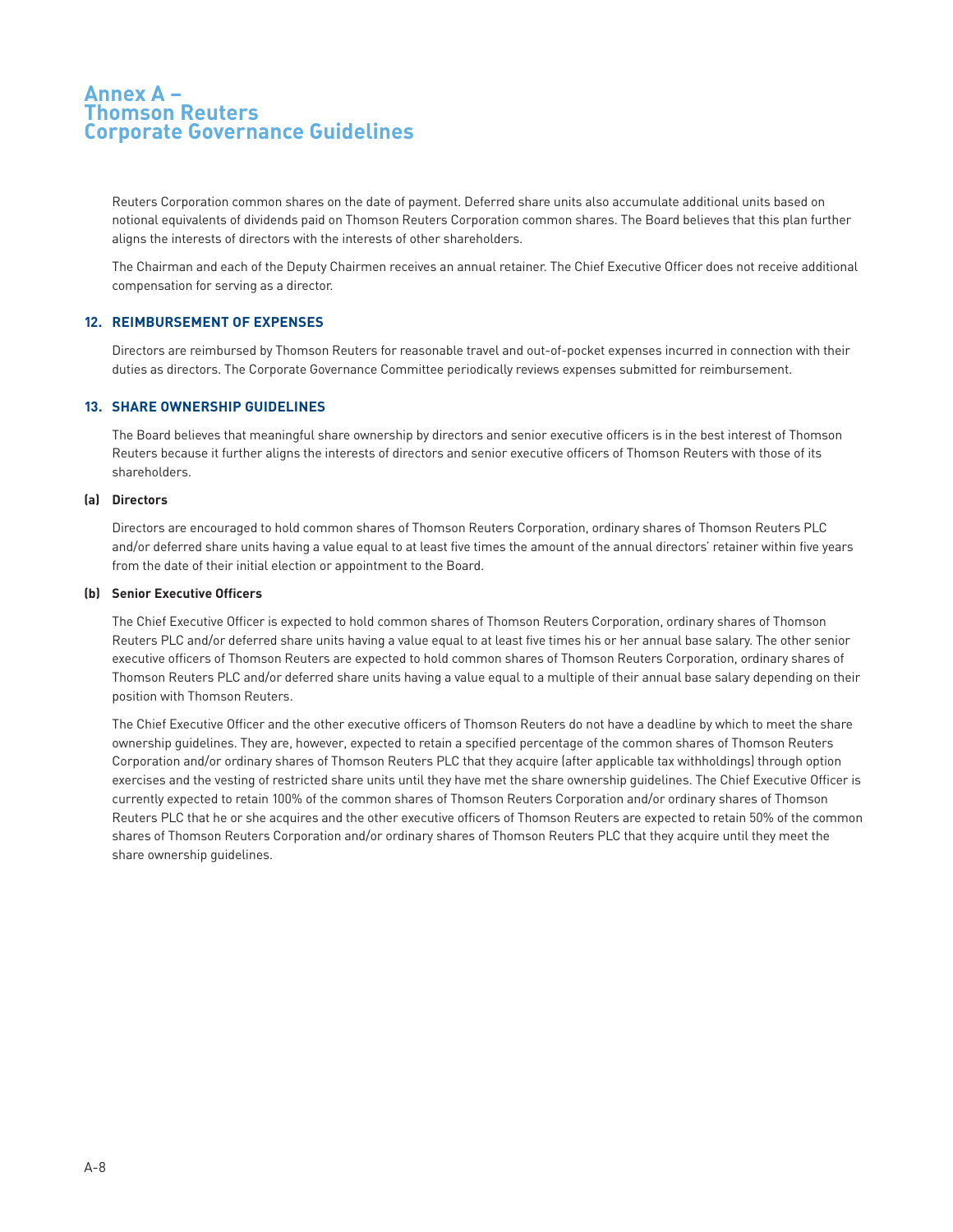#### **14. DIRECTOR INDUCTION AND CONTINUING EDUCATION**

New directors receive induction materials describing the Thomson Reuters business, its corporate governance structure and related policies and information. New directors also have meetings with the Chairman, Deputy Chairmen, Chief Executive Officer and Chief Financial Officer and other executive officers, including the heads of Thomson Reuters' major businesses. Early in their tenure, new directors are provided with the opportunity to visit major facilities and meet with operating management.

The Corporate Governance Committee is responsible for confirming that procedures are in place and resources are made available to provide directors with appropriate continuing education opportunities. Directors may attend continuing education programs at Thomson Reuters' expense.

#### **15. BOARD ACCESS TO MANAGEMENT AND ADVISORS**

The Board has complete access to members of Thomson Reuters' management and directors are encouraged to raise any questions or concerns directly with management. The Board and its committees may invite any member of senior management, employee, outside advisor or other person to attend or report at any of their meetings.

In carrying out their duties, the Board and any of its committees may at any time retain an outside advisor at the expense of Thomson Reuters and have the authority to determine the advisor's fees and other retention terms. Individual directors may retain an outside advisor at the expense of Thomson Reuters subject to notifying the Corporate Governance Committee in advance.

### **16. PERFORMANCE ASSESSMENTS**

The Board, acting through the Corporate Governance Committee, annually reviews the effectiveness of the Board, each director and each Board committee in fulfilling their responsibilities and duties. The Corporate Governance Committee also annually reviews the performance of the Chairman, the Deputy Chairmen and the chair of each of the Board committees.

## **17. CODE OF BUSINESS CONDUCT AND ETHICS**

The Board has adopted a Code of Business Conduct and Ethics. The Board expects all directors, officers and employees of Thomson Reuters to conduct themselves in accordance with the highest ethical standards and to adhere to the Code. Any waiver of the Code for directors or executive officers may only be made by the Board or one of its committees and will be disclosed by Thomson Reuters to the extent required by law, regulation or stock exchange rules and requirements.

#### **18. PROHIBITION ON PERSONAL LOANS**

Thomson Reuters does not extend or maintain credit, arrange for the extension of credit, or renew an extension of credit, in the form of a personal loan to or for any director or executive officer.

### **19. INDEMNIFICATION AND INSURANCE**

Directors are indemnified by Thomson Reuters Corporation and Thomson Reuters PLC to the extent permitted by applicable laws and regulations.

Thomson Reuters maintains insurance for the benefit of its directors and officers against any liability incurred by them. The amount and terms of the insurance coverage are dependent upon prevailing market conditions and practices with the objective of adequately protecting directors and officers from such liability.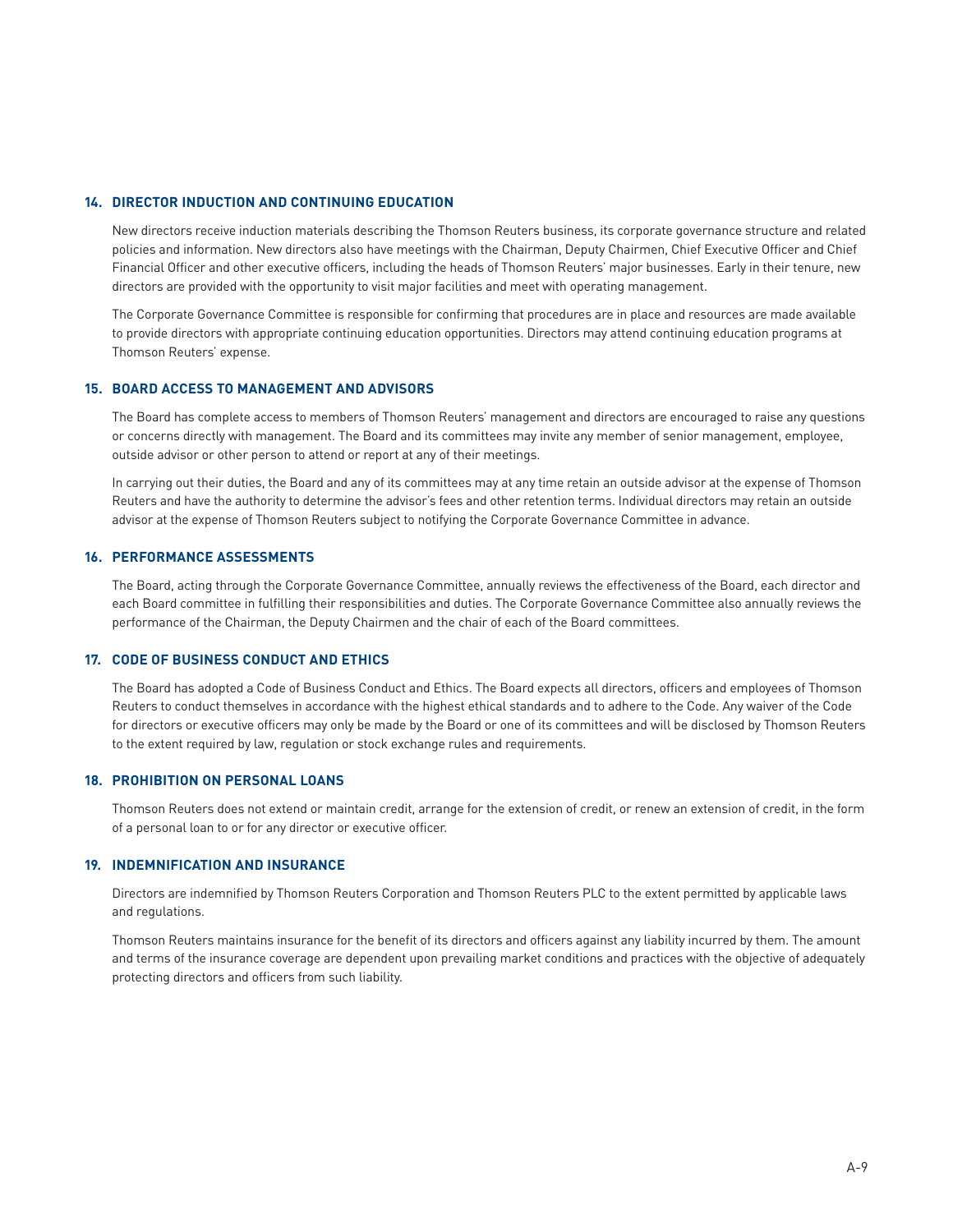## **Annex A – Thomson Reuters Corporate Governance Guidelines**

## **20. CONFLICTS OF INTEREST**

Each director is required to inform the Board of any potential or actual conflict of interest he or she may have with Thomson Reuters. A director who has a conflict of interest in a matter before the Board or a committee must not attend any part of a meeting during which the matter is discussed or participate in any vote on the matter, except where the Board or the committee has expressly determined that it is appropriate for him or her to do so and may be required to take other steps to avoid the conflict.

To avoid potential conflicts of interest, interlocking directorships are not allowed. Interlocking directorships occur where a member of senior management of Thomson Reuters serves on the board or as a trustee of a company or institution that employs a director of Thomson Reuters.

## **21. TO CONTACT THE BOARD AND ITS COMMITTEES**

The Board welcomes input and comments from shareholders of Thomson Reuters. You may contact one or more members of the Board or its committees by writing to the Secretary to the Board at:

Thomson Reuters Board of Directors c/o David W. Binet, Secretary to the Thomson Reuters Board of Directors Thomson Reuters 65 Queen Street West, Suite 2400 Toronto, Ontario M5H 2M8 Canada